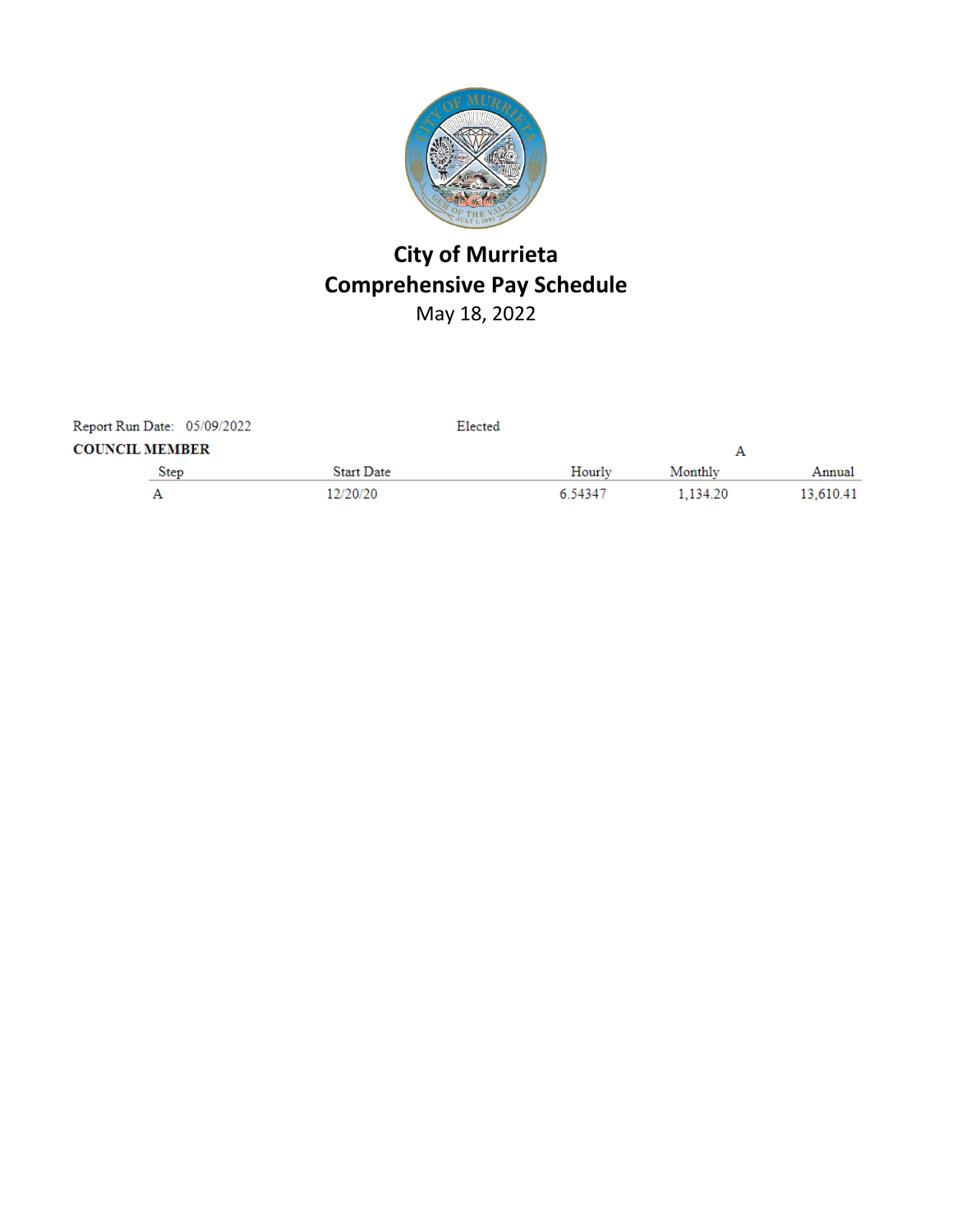| <b>ACCOUNTANT AT-WILL</b>    |                                |          | $\boldsymbol{\mathsf{A}}$ |            |
|------------------------------|--------------------------------|----------|---------------------------|------------|
| Step                         | <b>Start Date</b>              | Hourly   | Monthly                   | Annual     |
| $\mathbf A$                  | 07/04/21                       | 33.03612 | 5,726.26                  | 68,715.12  |
| $\, {\bf B}$                 | 07/04/21                       | 34.68792 | 6,012.57                  | 72,150.87  |
| $\mathbf C$                  | 07/04/21                       | 36.42232 | 6,313.20                  | 75,758.42  |
| $\mathbf D$                  | 07/04/21                       | 38.24344 | 6,628.86                  | 79,546.35  |
| ${\bf E}$                    | 07/04/21                       | 40.15561 | 6,960.30                  | 83,523.66  |
| <b>ACCOUNTANT TRAINEE</b>    |                                |          | $\mathbf{A}$              |            |
| Step                         | <b>Start Date</b>              | Hourly   | Monthly                   | Annual     |
| $\boldsymbol{\mathsf{A}}$    | 07/04/21                       | 30.03284 | 5,205.69                  | 62,468.30  |
| $\, {\bf B}$                 | 07/04/21                       | 31.53448 | 5,465.97                  | 65,591.71  |
| $\mathbf C$                  | 07/04/21                       | 33.11120 | 5,739.27                  | 68,871.29  |
| $\mathbf D$                  | 07/04/21                       | 34.76676 | 6,026.23                  | 72,314.86  |
| ${\bf E}$                    | 07/04/21                       | 36.50510 | 6,327.55                  | 75,930.60  |
| <b>ACCOUNTING ASSISTANT</b>  |                                |          |                           |            |
| Step                         | <b>Start Date</b>              | Hourly   | Monthly                   | Annual     |
| $\mathbf A$                  | 07/04/21                       | 21.91472 | 3,798.55                  | 45,582.61  |
| $\, {\bf B}$                 | 07/04/21                       | 23.01046 | 3,988.47                  | 47,861.75  |
| $\mathsf{C}$                 | 07/04/21                       | 24.16098 | 4,187.90                  | 50,254.83  |
| $\mathbf D$                  | 07/04/21                       | 25.36903 | 4,397.29                  | 52,767.58  |
| ${\bf E}$                    | 07/04/21                       | 26.63748 | 4,617.16                  | 55,405.95  |
| <b>ACCOUNTING MANAGER</b>    |                                |          | $\mathbf U$               |            |
| Step                         | <b>Start Date</b>              | Hourly   | Monthly                   | Annual     |
| MA                           | 01/02/22                       | 59.36544 | 10,290.00                 | 123,480.11 |
| <b>MIN</b>                   | 01/02/22                       | 48.84009 | 8,465.61                  | 101,587.38 |
| <b>ACCOUNTING SPECIALIST</b> |                                |          |                           |            |
| Step                         | <b>Start Date</b>              | Hourly   | Monthly                   | Annual     |
| $\boldsymbol{\mathsf{A}}$    | 07/04/21                       | 24.21215 | 4,196.77                  | 50,361.27  |
| В                            | 07/04/21                       | 25.42276 | 4,406.61                  | 52,879.34  |
| $\mathsf C$                  | 07/04/21                       | 26.69389 | 4,626.94                  | 55,523.29  |
| $\mathbf D$                  | 07/04/21                       | 28.02859 | 4,858.28                  | 58,299.46  |
| ${\bf E}$                    | 07/04/21                       | 29.43002 | 5,101.20                  | 61,214.44  |
| <b>ACCOUNTING SUPERVISOR</b> |                                |          | $\boldsymbol{\mathsf{A}}$ |            |
| Step                         | <b>Start Date</b>              | Hourly   | Monthly                   | Annual     |
| $\boldsymbol{\mathsf{A}}$    | 07/04/21                       | 37.21904 | 6,451.30                  | 77,415.60  |
| $\, {\bf B}$                 | 07/04/21                       | 39.07999 | 6,773.86                  | 81,286.37  |
| $\mathbf C$                  | 07/04/21                       | 41.03399 | 7,112.55                  | 85,350.69  |
| ${\rm D}$                    | 07/04/21                       | 43.08569 | 7,468.18                  | 89,618.23  |
| ${\bf E}$                    | 07/04/21                       | 45.23997 | 7,841.59                  | 94,099.13  |
|                              | <b>ACCOUNTING TECH AT WILL</b> |          |                           |            |
| Step                         | <b>Start Date</b>              | Hourly   | Monthly                   | Annual     |
| A                            | 07/04/21                       | 26.63336 | 4,616.44                  | 55,397.38  |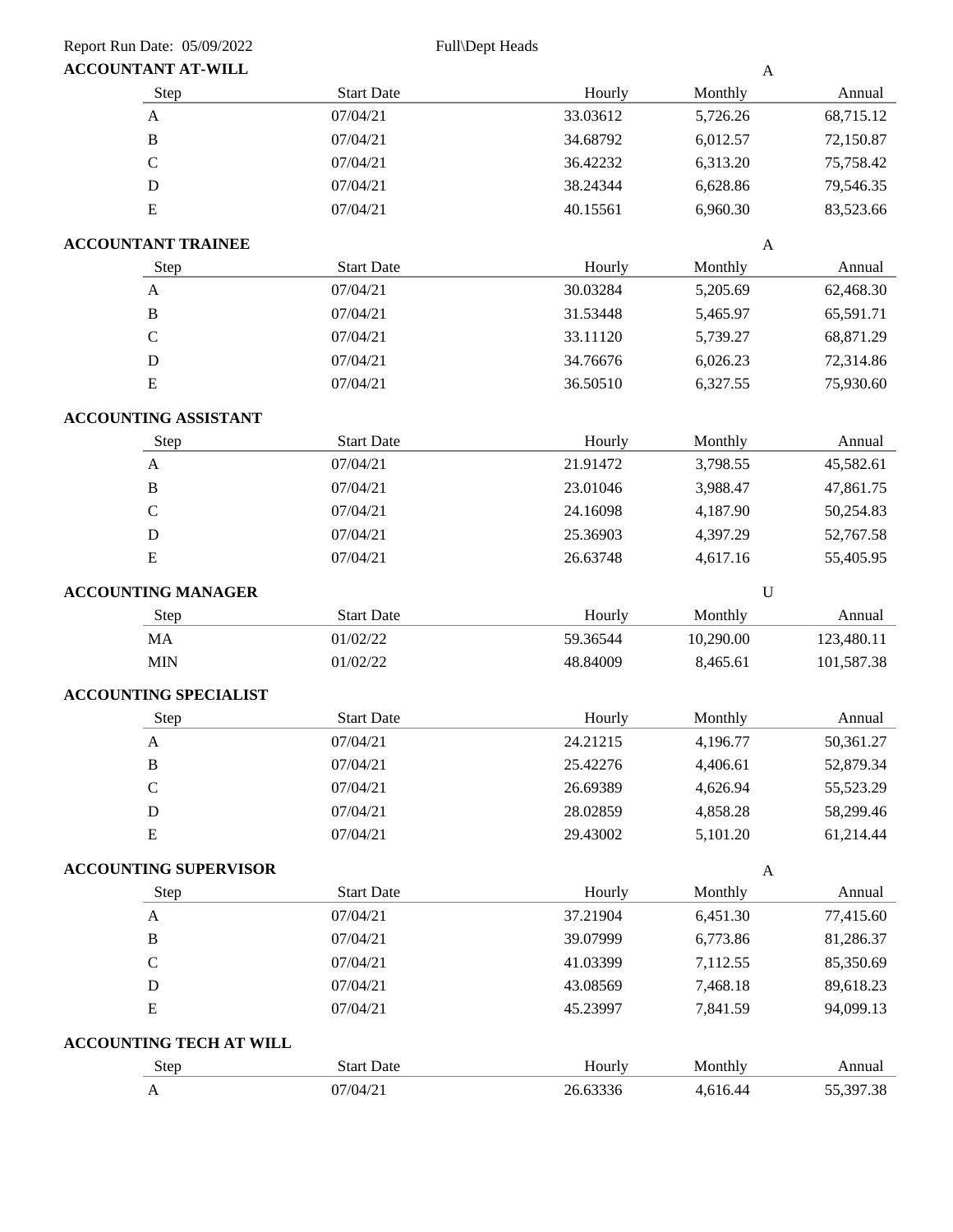| Report Run Date: 05/09/2022         |                   | Full\Dept Heads |              |            |
|-------------------------------------|-------------------|-----------------|--------------|------------|
| B                                   | 07/04/21          | 27.96503        | 4,847.27     | 58,167.26  |
| $\mathcal{C}$                       | 07/04/21          | 29.36328        | 5,089.63     | 61,075.62  |
| ${\bf D}$                           | 07/04/21          | 30.83145        | 5,344.11     | 64,129.41  |
| ${\bf E}$                           | 07/04/21          | 32.37302        | 5,611.32     | 67,335.88  |
| <b>ADMIN SERVICES DIRECTOR</b>      |                   |                 | $\mathbf{A}$ |            |
| Step                                | <b>Start Date</b> | Hourly          | Monthly      | Annual     |
| $\ensuremath{\text{MX}}\xspace$     | 05/22/22          | 120.16620       | 20,828.80    | 249,945.69 |
| $\mbox{MN}$                         | 05/22/22          | 74.95192        | 12,991.66    | 155,899.99 |
| ADMINISTRATIVE ASSISTANT            |                   |                 | $\mathbf{A}$ |            |
| Step                                | <b>Start Date</b> | Hourly          | Monthly      | Annual     |
| $\mathbf{A}$                        | 07/04/21          | 28.80213        | 4,992.36     | 59,908.43  |
| $\mathbf B$                         | 07/04/21          | 30.24223        | 5,241.98     | 62,903.83  |
| $\mathcal{C}$                       | 07/04/21          | 31.75434        | 5,504.08     | 66,049.02  |
| $\mathbf D$                         | 07/04/21          | 33.34206        | 5,779.29     | 69,351.48  |
| ${\bf E}$                           | 07/04/21          | 35.00916        | 6,068.25     | 72,819.05  |
| <b>ADMINISTRATIVE FIRE ENGINEER</b> |                   |                 |              |            |
| Step                                | <b>Start Date</b> | Hourly          | Monthly      | Annual     |
| $\mathbf{A}$                        | 07/04/21          | 46.53926        | 8,066.80     | 96,801.66  |
| B                                   | 07/04/21          | 48.86623        | 8,470.14     | 101,641.75 |
| $\mathbf C$                         | 07/04/21          | 51.30954        | 8,893.65     | 106,723.84 |
| D                                   | 07/04/21          | 53.87502        | 9,338.33     | 112,060.04 |
| $\mathbf E$                         | 07/04/21          | 56.56877        | 9,805.25     | 117,663.04 |
| <b>ADMINISTRATIVE MANAGER</b>       |                   |                 | $\mathbf{A}$ |            |
| Step                                | <b>Start Date</b> | Hourly          | Monthly      | Annual     |
| MA                                  | 01/02/22          | 58.50333        | 10,140.57    | 121,686.92 |
| <b>MIN</b>                          | 01/02/22          | 48.13084        | 8,342.67     | 100,112.14 |
| <b>ASSISTANT CITY CLERK</b>         |                   |                 | $\mathbf{A}$ |            |
| Step                                | <b>Start Date</b> | Hourly          | Monthly      | Annual     |
| $\mathbf{A}$                        | 07/04/21          | 37.21904        | 6,451.30     | 77,415.60  |
| $\, {\bf B}$                        | 07/04/21          | 39.07999        | 6,773.86     | 81,286.37  |
| $\mathbf C$                         | 07/04/21          | 41.03399        | 7,112.55     | 85,350.69  |
| ${\bf D}$                           | 07/04/21          | 43.08569        | 7,468.18     | 89,618.23  |
| ${\bf E}$                           | 07/04/21          | 45.23997        | 7,841.59     | 94,099.13  |
| ASSISTANT CITY MANAGER              |                   |                 | $\mathbf{A}$ |            |
| Step                                | <b>Start Date</b> | Hourly          | Monthly      | Annual     |
| MX                                  | 05/22/22          | 132.18282       | 22,911.68    | 274,940.26 |
| MN                                  | 05/22/22          | 89.87202        | 15,577.81    | 186,933.80 |
| ASSISTANT MANAGEMENT ANALYST        |                   |                 | $\mathbf{A}$ |            |
| Step                                | <b>Start Date</b> | Hourly          | Monthly      | Annual     |
| A                                   | 07/04/21          | 35.52727        | 6,158.06     | 73,896.72  |
| $\, {\bf B}$                        | 07/04/21          | 37.30363        | 6,465.96     | 77,591.55  |
| $\mathbf C$                         | 07/04/21          | 39.16881        | 6,789.26     | 81,471.12  |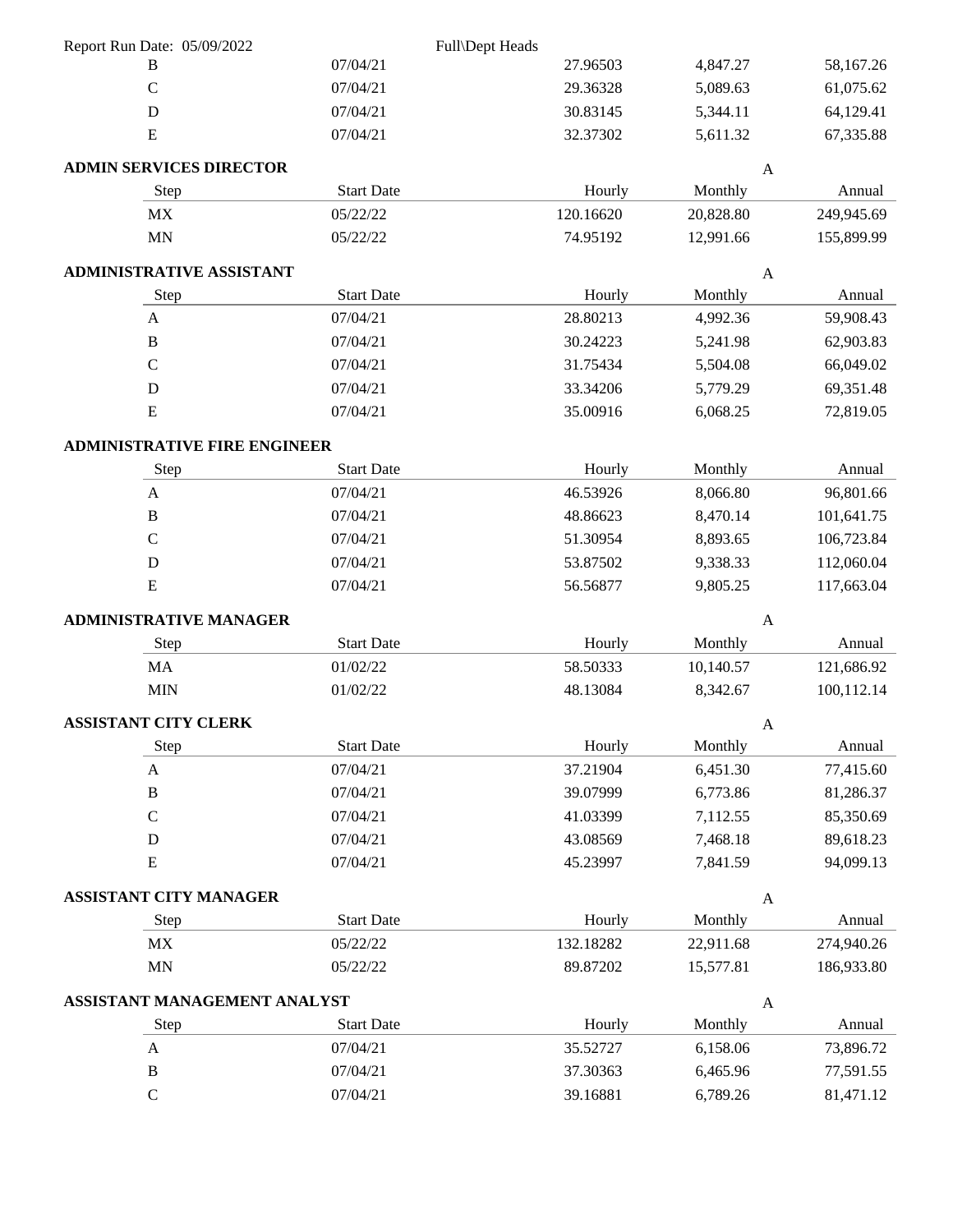| Report Run Date: 05/09/2022           |                   | Full\Dept Heads |              |            |
|---------------------------------------|-------------------|-----------------|--------------|------------|
| D                                     | 07/04/21          | 41.12725        | 7,128.72     | 85,544.68  |
| ${\bf E}$                             | 07/04/21          | 43.18362        | 7,485.16     | 89,821.92  |
| <b>ASSISTANT PLANNER</b>              |                   |                 |              |            |
| Step                                  | <b>Start Date</b> | Hourly          | Monthly      | Annual     |
| A                                     | 07/04/21          | 31.47483        | 5,455.63     | 65,467.64  |
| $\, {\bf B}$                          | 07/04/21          | 33.04857        | 5,728.41     | 68,741.02  |
| $\mathbf C$                           | 07/04/21          | 34.70100        | 6,014.84     | 72,178.08  |
| $\mathbf D$                           | 07/04/21          | 36.43605        | 6,315.58     | 75,786.98  |
| ${\bf E}$                             | 07/04/21          | 38.25785        | 6,631.36     | 79,576.32  |
| ASSISTANT TO THE CITY MANAGER         |                   |                 | A            |            |
| Step                                  | <b>Start Date</b> | Hourly          | Monthly      | Annual     |
| $\boldsymbol{\mathsf{A}}$             | 07/04/21          | 50.78393        | 8,802.54     | 105,630.57 |
| $\, {\bf B}$                          | 07/04/21          | 53.32313        | 9,242.67     | 110,912.11 |
| $\mathcal{C}$                         | 07/04/21          | 55.98928        | 9,704.80     | 116,457.70 |
| $\mathbf D$                           | 07/04/21          | 58.78875        | 10,190.05    | 122,280.60 |
| ${\bf E}$                             | 07/04/21          | 61.72819        | 10,699.55    | 128,394.63 |
| <b>ASSOCIATE CIVIL ENGINEER</b>       |                   |                 |              |            |
| Step                                  | <b>Start Date</b> | Hourly          | Monthly      | Annual     |
| A                                     | 07/04/21          | 42.60323        | 7,384.55     | 88,614.71  |
| $\, {\bf B}$                          | 07/04/21          | 44.73340        | 7,753.78     | 93,045.47  |
| $\mathbf C$                           | 07/04/21          | 46.97006        | 8,141.47     | 97,697.72  |
| $\mathbf D$                           | 07/04/21          | 49.31857        | 8,548.55     | 102,582.62 |
| ${\bf E}$                             | 07/04/21          | 51.78450        | 8,975.98     | 107,711.76 |
| <b>ASSOCIATE PLANNER</b>              |                   |                 |              |            |
| Step                                  | <b>Start Date</b> | Hourly          | Monthly      | Annual     |
| $\mathbf A$                           | 07/04/21          | 37.26820        | 6,459.82     | 77,517.85  |
| $\, {\bf B}$                          | 07/04/21          | 39.13161        | 6,782.81     | 81,393.74  |
| $\mathsf C$                           | 07/04/21          | 41.08820        | 7,121.95     | 85,463.45  |
| D                                     | 07/04/21          | 43.14260        | 7,478.05     | 89,736.60  |
| ${\bf E}$                             | 07/04/21          | 45.29974        | 7,851.95     | 94,223.45  |
| <b>AUDIO VISUAL TECHNICIAN</b>        |                   |                 |              |            |
| Step                                  | <b>Start Date</b> | Hourly          | Monthly      | Annual     |
| A                                     | 04/10/22          | 28.80091        | 4,992.15     | 59,905.89  |
| $\, {\bf B}$                          | 04/10/22          | 30.24096        | 5,241.76     | 62,901.19  |
| $\mathsf C$                           | 04/10/22          | 31.75301        | 5,503.85     | 66,046.26  |
| $\mathbf D$                           | 04/10/22          | 33.34066        | 5,779.04     | 69,348.57  |
| ${\bf E}$                             | 04/10/22          | 35.00769        | 6,068.00     | 72,816.00  |
| <b>BUILDING INSPECTION SUPERVISOR</b> |                   |                 | $\mathbf{A}$ |            |
| Step                                  | <b>Start Date</b> | Hourly          | Monthly      | Annual     |
| $\mathbf{A}$                          | 07/04/21          | 38.98280        | 6,757.01     | 81,084.22  |
| $\, {\bf B}$                          | 07/04/21          | 40.93194        | 7,094.86     | 85,138.43  |
| $\mathbf C$                           | 07/04/21          | 42.97853        | 7,449.61     | 89,395.34  |
| ${\bf D}$                             | 07/04/21          | 45.12746        | 7,822.09     | 93,865.11  |
|                                       |                   |                 |              |            |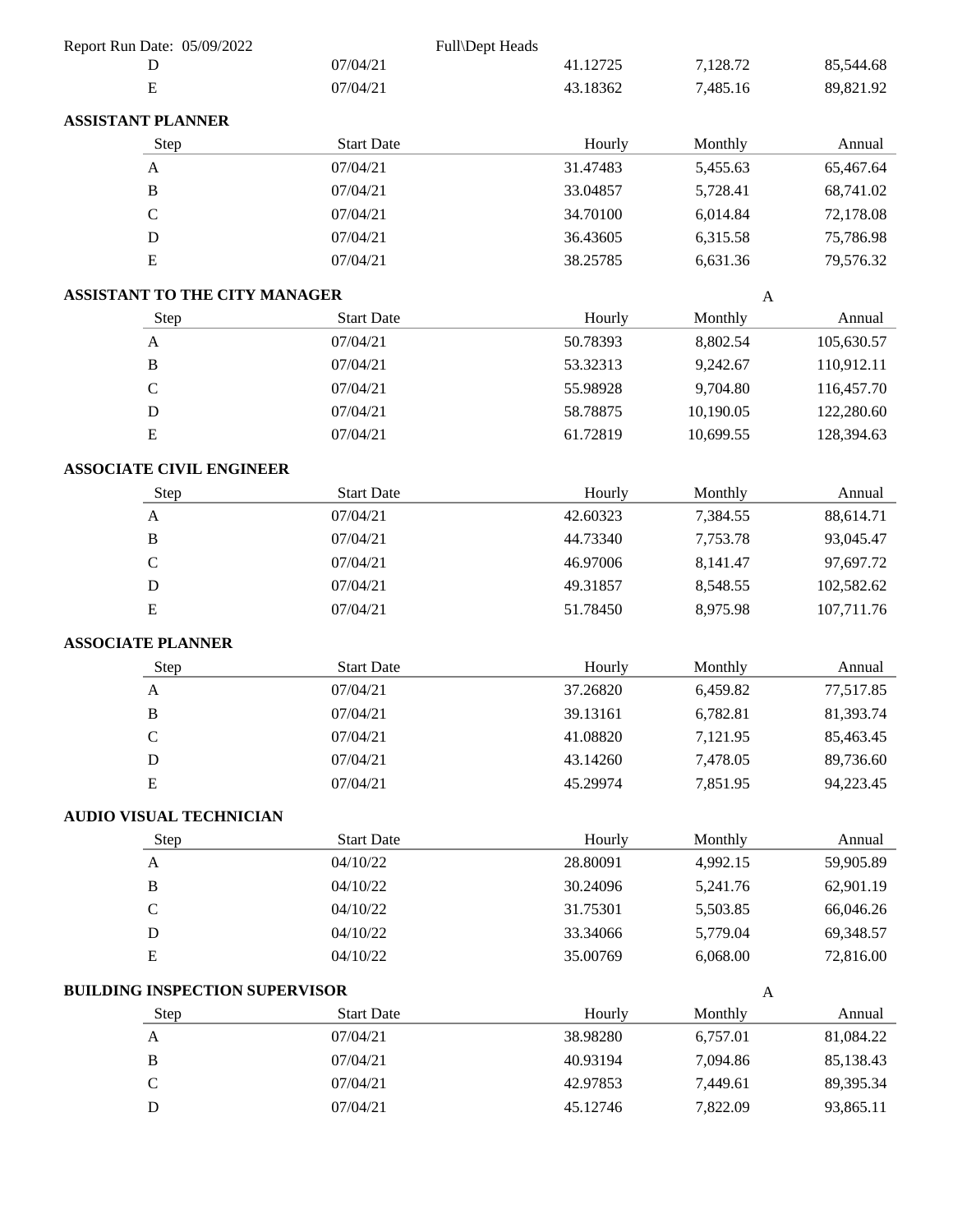| Report Run Date: 05/09/2022           |                   | Full\Dept Heads |              |            |
|---------------------------------------|-------------------|-----------------|--------------|------------|
| E                                     | 07/04/21          | 47.38383        | 8,213.19     | 98,558.36  |
| <b>BUILDING INSPECTOR I</b>           |                   |                 |              |            |
| Step                                  | <b>Start Date</b> | Hourly          | Monthly      | Annual     |
| A                                     | 07/04/21          | 23.02246        | 3,990.55     | 47,886.71  |
| $\, {\bf B}$                          | 07/04/21          | 24.17359        | 4,190.08     | 50,281.06  |
| $\mathsf C$                           | 07/04/21          | 25.38226        | 4,399.59     | 52,795.10  |
| D                                     | 07/04/21          | 26.65138        | 4,619.57     | 55,434.87  |
| E                                     | 07/04/21          | 27.98395        | 4,850.55     | 58,206.61  |
| <b>BUILDING INSPECTOR II</b>          |                   |                 | $\mathbf{A}$ |            |
| Step                                  | <b>Start Date</b> | Hourly          | Monthly      | Annual     |
| $\boldsymbol{A}$                      | 07/04/21          | 30.78234        | 5,335.60     | 64,027.26  |
| B                                     | 07/04/21          | 32.32146        | 5,602.38     | 67,228.63  |
| $\mathbf C$                           | 07/04/21          | 33.93753        | 5,882.50     | 70,590.06  |
| D                                     | 07/04/21          | 35.63441        | 6,176.63     | 74,119.57  |
| E                                     | 07/04/21          | 37.41613        | 6,485.46     | 77,825.55  |
| <b>BUILDING INSPECTOR III</b>         |                   |                 | $\mathbf{A}$ |            |
| Step                                  | <b>Start Date</b> | Hourly          | Monthly      | Annual     |
| A                                     | 07/04/21          | 33.89808        | 5,875.66     | 70,508.00  |
| $\bf{B}$                              | 07/04/21          | 35.59299        | 6,169.45     | 74,033.41  |
| $\mathbf C$                           | 07/04/21          | 37.37263        | 6,477.92     | 77,735.07  |
| D                                     | 07/04/21          | 39.24127        | 6,801.82     | 81,621.84  |
| E                                     | 07/04/21          | 41.20333        | 7,141.91     | 85,702.92  |
| <b>BUILDING OFFICIAL</b>              |                   |                 |              |            |
| Step                                  | <b>Start Date</b> | Hourly          | Monthly      | Annual     |
| MA                                    | 01/02/22          | 71.45488        | 12,385.51    | 148,626.15 |
| <b>MIN</b>                            | 01/02/22          | 58.78611        | 10,189.59    | 122,275.10 |
| <b>BUILDING SAFETY MANAGER</b>        |                   |                 |              |            |
| Step                                  | <b>Start Date</b> | Hourly          | Monthly      | Annual     |
| MA                                    | 01/02/22          | 61.24704        | 10,616.15    | 127,393.84 |
| <b>MIN</b>                            | 01/02/22          | 50.38809        | 8,733.93     | 104,807.22 |
| <b>BUSINESS DEVELOPMT PROGRAM MGR</b> |                   |                 |              |            |
| Step                                  | <b>Start Date</b> | Hourly          | Monthly      | Annual     |
| A                                     | 07/04/21          | 40.08510        | 6,948.08     | 83,377.00  |
| $\, {\bf B}$                          | 07/04/21          | 42.08936        | 7,295.48     | 87,545.86  |
| $\mathbf C$                           | 07/04/21          | 44.19382        | 7,660.26     | 91,923.14  |
| D                                     | 07/04/21          | 46.40352        | 8,043.27     | 96,519.32  |
| ${\bf E}$                             | 07/04/21          | 48.72369        | 8,445.43     | 101,345.27 |
| <b>CAD/RMS ADMIN-P S DISPATCH SUP</b> |                   |                 |              |            |
| Step                                  | <b>Start Date</b> | Hourly          | Monthly      | Annual     |
| A                                     | 07/04/21          | 37.93210        | 6,574.89     | 78,898.76  |
| $\, {\bf B}$                          | 07/04/21          | 39.82870        | 6,903.64     | 82,843.69  |
| $\mathbf C$                           | 07/04/21          | 41.82014        | 7,248.82     | 86,985.89  |
|                                       |                   |                 |              |            |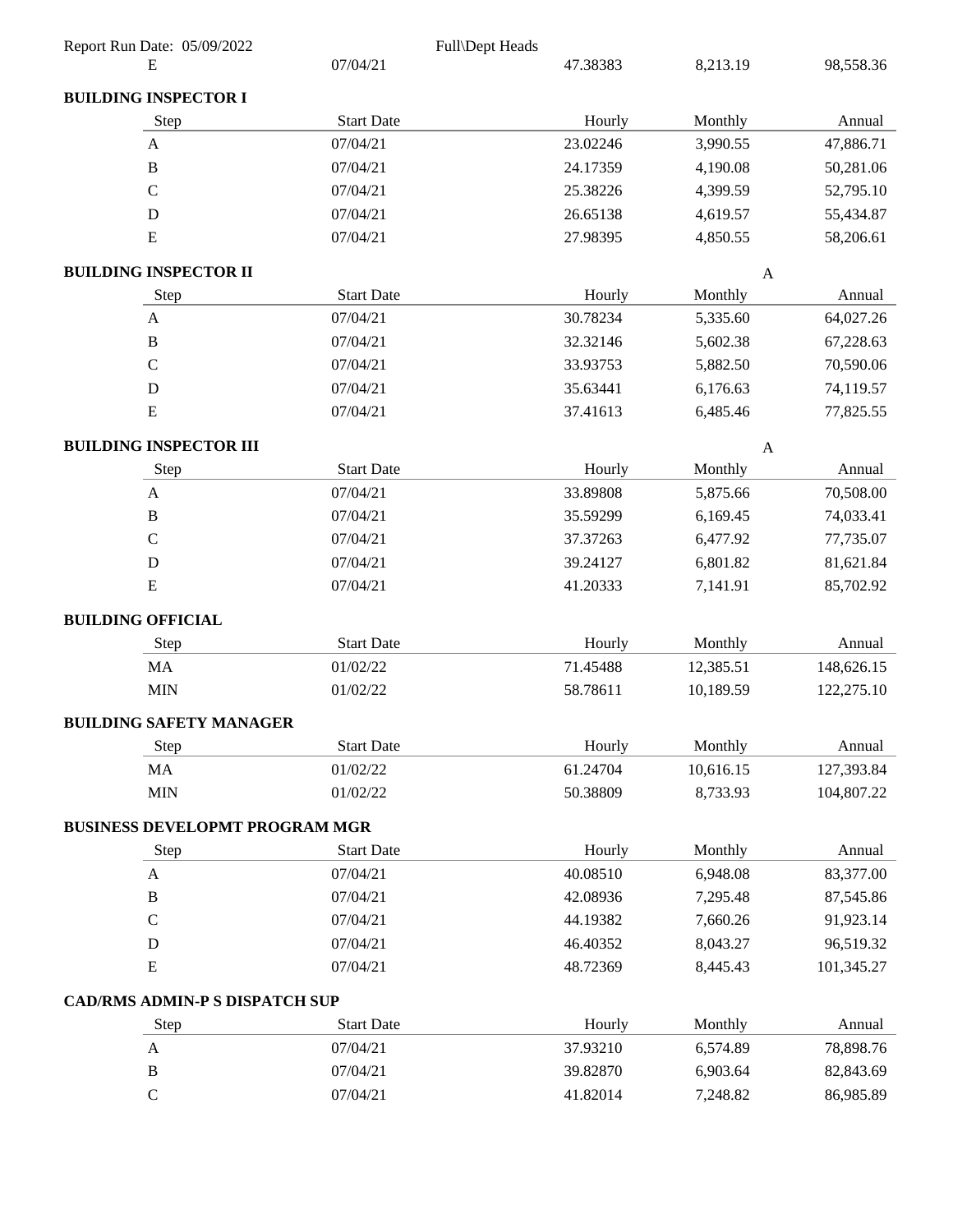| Report Run Date: 05/09/2022        |                   | Full\Dept Heads |              |             |
|------------------------------------|-------------------|-----------------|--------------|-------------|
| D                                  | 07/04/21          | 43.91115        | 7,611.26     | 91,335.19   |
| E                                  | 07/04/21          | 46.10670        | 7,991.82     | 95,901.93   |
| <b>CIRCULATION SUPERVISOR</b>      |                   |                 | $\mathbf{A}$ |             |
| Step                               | <b>Start Date</b> | Hourly          | Monthly      | Annual      |
| $\mathbf{A}$                       | 07/04/21          | 33.07704        | 5,733.35     | 68,800.24   |
| $\bf{B}$                           | 07/04/21          | 34.73089        | 6,020.02     | 72,240.25   |
| $\mathsf{C}$                       | 07/04/21          | 36.46744        | 6,321.02     | 75,852.27   |
| D                                  | 07/04/21          | 38.29081        | 6,637.07     | 79,644.88   |
| E                                  | 07/04/21          | 40.20535        | 6,968.92     | 83,627.12   |
| <b>CITY CLERK</b>                  |                   |                 | A            |             |
| Step                               | <b>Start Date</b> | Hourly          | Monthly      | Annual      |
| <b>MX</b>                          | 05/22/22          | 120.16620       | 20,828.80    | 249,945.69  |
| <b>MN</b>                          | 05/22/22          | 74.95192        | 12,991.66    | 155,899.99  |
| <b>CITY ENGINEER</b>               |                   |                 |              |             |
| Step                               | <b>Start Date</b> | Hourly          | Monthly      | Annual      |
| <b>MA</b>                          | 01/02/22          | 79.45872        | 13,772.84    | 165,274.13  |
| <b>MIN</b>                         | 01/02/22          | 65.37089        | 11,330.95    | 135,971.45  |
| <b>CITY MANAGER</b>                |                   |                 | $\mathbf{A}$ |             |
| Step                               | <b>Start Date</b> | Hourly          | Monthly      | Annual      |
| $\ensuremath{\text{MX}}\xspace$    | 12/05/21          | 132.80086       | 23,018.81    | 276, 225.78 |
| <b>MN</b>                          | 12/05/21          | 0.00000         | 0.00         | 0.00        |
| <b>CITY PLANNER</b>                |                   |                 |              |             |
| Step                               | <b>Start Date</b> | Hourly          | Monthly      | Annual      |
| <b>MA</b>                          | 01/02/22          | 76.10988        | 13,192.37    | 158,308.55  |
| <b>MIN</b>                         | 01/02/22          | 62.61579        | 10,853.40    | 130,240.84  |
| <b>CIVIL ENGINEERING ASSISTANT</b> |                   |                 |              |             |
| Step                               | <b>Start Date</b> | Hourly          | Monthly      | Annual      |
| A                                  | 07/04/21          | 32.68420        | 5,665.26     | 67,983.13   |
| $\, {\bf B}$                       | 07/04/21          | 34.31841        | 5,948.52     | 71,382.29   |
| $\mathbf C$                        | 07/04/21          | 36.03433        | 6,245.95     | 74,951.40   |
| D                                  | 07/04/21          | 37.83604        | 6,558.24     | 78,698.96   |
| ${\bf E}$                          | 07/04/21          | 39.72784        | 6,886.15     | 82,633.90   |
| <b>CODE ENFORCEMENT OFFICER I</b>  |                   |                 |              |             |
| Step                               | <b>Start Date</b> | Hourly          | Monthly      | Annual      |
| $\mathbf{A}$                       | 07/04/21          | 29.34986        | 5,087.30     | 61,047.70   |
| $\, {\bf B}$                       | 07/04/21          | 30.81735        | 5,341.67     | 64,100.08   |
| $\mathsf C$                        | 07/04/21          | 32.35822        | 5,608.75     | 67,305.09   |
| $\mathbf D$                        | 07/04/21          | 33.97613        | 5,889.19     | 70,670.35   |
| E                                  | 07/04/21          | 35.67494        | 6,183.65     | 74,203.87   |
| CODE ENFORCEMENT OFFICER II        |                   |                 | $\mathbf{A}$ |             |
| Step                               | <b>Start Date</b> | Hourly          | Monthly      | Annual      |
| A                                  | 07/04/21          | 32.28411        | 5,595.91     | 67,150.94   |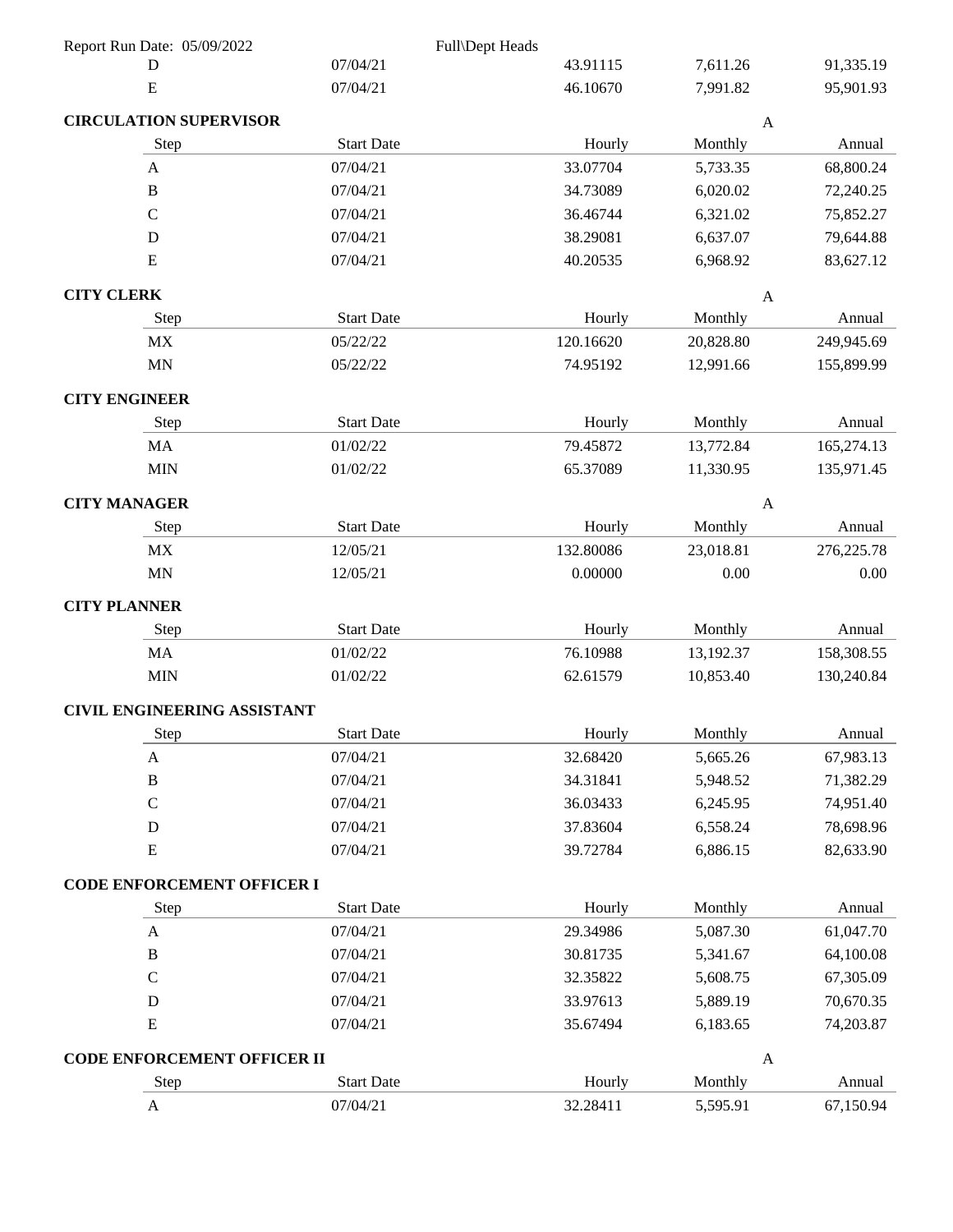| Report Run Date: 05/09/2022           |                   | Full\Dept Heads |              |             |
|---------------------------------------|-------------------|-----------------|--------------|-------------|
| B                                     | 07/04/21          | 33.89832        | 5,875.70     | 70,508.50   |
| $\mathbf C$                           | 07/04/21          | 35.59323        | 6,169.49     | 74,033.91   |
| $\mathbf D$                           | 07/04/21          | 37.37289        | 6,477.96     | 77,735.61   |
| ${\bf E}$                             | 07/04/21          | 39.24154        | 6,801.86     | 81,622.40   |
| <b>CODE ENFORCEMENT SUPERVISOR</b>    |                   |                 | $\mathbf{A}$ |             |
| Step                                  | <b>Start Date</b> | Hourly          | Monthly      | Annual      |
| $\mathbf{A}$                          | 07/04/21          | 37.03360        | 6,419.15     | 77,029.88   |
| $\, {\bf B}$                          | 07/04/21          | 38.88528        | 6,740.11     | 80,881.38   |
| $\mathcal{C}$                         | 07/04/21          | 40.82954        | 7,077.12     | 84,925.44   |
| $\mathbf D$                           | 07/04/21          | 42.87102        | 7,430.97     | 89,171.72   |
| ${\bf E}$                             | 07/04/21          | 45.01457        | 7,802.52     | 93,630.30   |
| <b>COMM. RISK/DISASTER PREP ADMIN</b> |                   |                 |              |             |
| Step                                  | <b>Start Date</b> | Hourly          | Monthly      | Annual      |
| $\mathbf{A}$                          | 07/04/21          | 33.89808        | 5,875.66     | 70,508.00   |
| $\, {\bf B}$                          | 07/04/21          | 35.59299        | 6,169.45     | 74,033.41   |
| $\mathbf C$                           | 07/04/21          | 37.37263        | 6,477.92     | 77,735.07   |
| D                                     | 07/04/21          | 39.24127        | 6,801.82     | 81,621.84   |
| E                                     | 07/04/21          | 41.20333        | 7,141.91     | 85,702.92   |
| <b>COMMUNITY SERVICE MANAGER</b>      |                   |                 |              |             |
| Step                                  | <b>Start Date</b> | Hourly          | Monthly      | Annual      |
| MA                                    | 01/02/22          | 51.23374        | 8,880.51     | 106,566.17  |
| <b>MIN</b>                            | 01/02/22          | 42.15013        | 7,306.02     | 87,672.27   |
|                                       |                   |                 |              |             |
| <b>COMMUNITY SERVICES OFFICER I</b>   |                   |                 |              |             |
| Step                                  | <b>Start Date</b> | Hourly          | Monthly      | Annual      |
| $\mathbf{A}$                          | 07/04/21          | 22.80869        | 3,953.50     | 47,442.07   |
| $\, {\bf B}$                          | 07/04/21          | 23.94913        | 4,151.18     | 49,814.19   |
| $\mathcal{C}$                         | 07/04/21          | 25.14659        | 4,358.74     | 52,304.90   |
| $\mathbf D$                           | 07/04/21          | 26.40391        | 4,576.67     | 54,920.13   |
| ${\bf E}$                             | 07/04/21          | 27.72411        | 4,805.51     | 57,666.14   |
| <b>COMMUNITY SERVICES OFFICER II</b>  |                   |                 |              |             |
| Step                                  | <b>Start Date</b> | Hourly          | Monthly      | Annual      |
| $\mathbf{A}$                          | 07/04/21          | 25.08956        | 4,348.85     | 52,186.28   |
| $\, {\bf B}$                          | 07/04/21          | 26.34403        | 4,566.29     | 54,795.58   |
| $\mathsf C$                           | 07/04/21          | 27.66124        | 4,794.61     | 57, 535. 37 |
| D                                     | 07/04/21          | 29.04430        | 5,034.34     | 60,412.14   |
| ${\bf E}$                             | 07/04/21          | 30.49651        | 5,286.06     | 63,432.74   |
| <b>CRIME ANALYST</b>                  |                   |                 |              |             |
| Step                                  | <b>Start Date</b> | Hourly          | Monthly      | Annual      |
| $\mathbf{A}$                          | 07/04/21          | 32.26483        | 5,592.57     | 67,110.84   |
| $\, {\bf B}$                          | 07/04/21          | 33.87807        | 5,872.19     | 70,466.38   |
| $\mathsf C$                           | 07/04/21          | 35.57198        | 6,165.80     | 73,989.71   |
| D                                     | 07/04/21          | 37.35058        | 6,474.10     | 77,689.20   |
| ${\bf E}$                             | 07/04/21          | 39.21811        | 6,797.80     | 81,573.66   |
|                                       |                   |                 |              |             |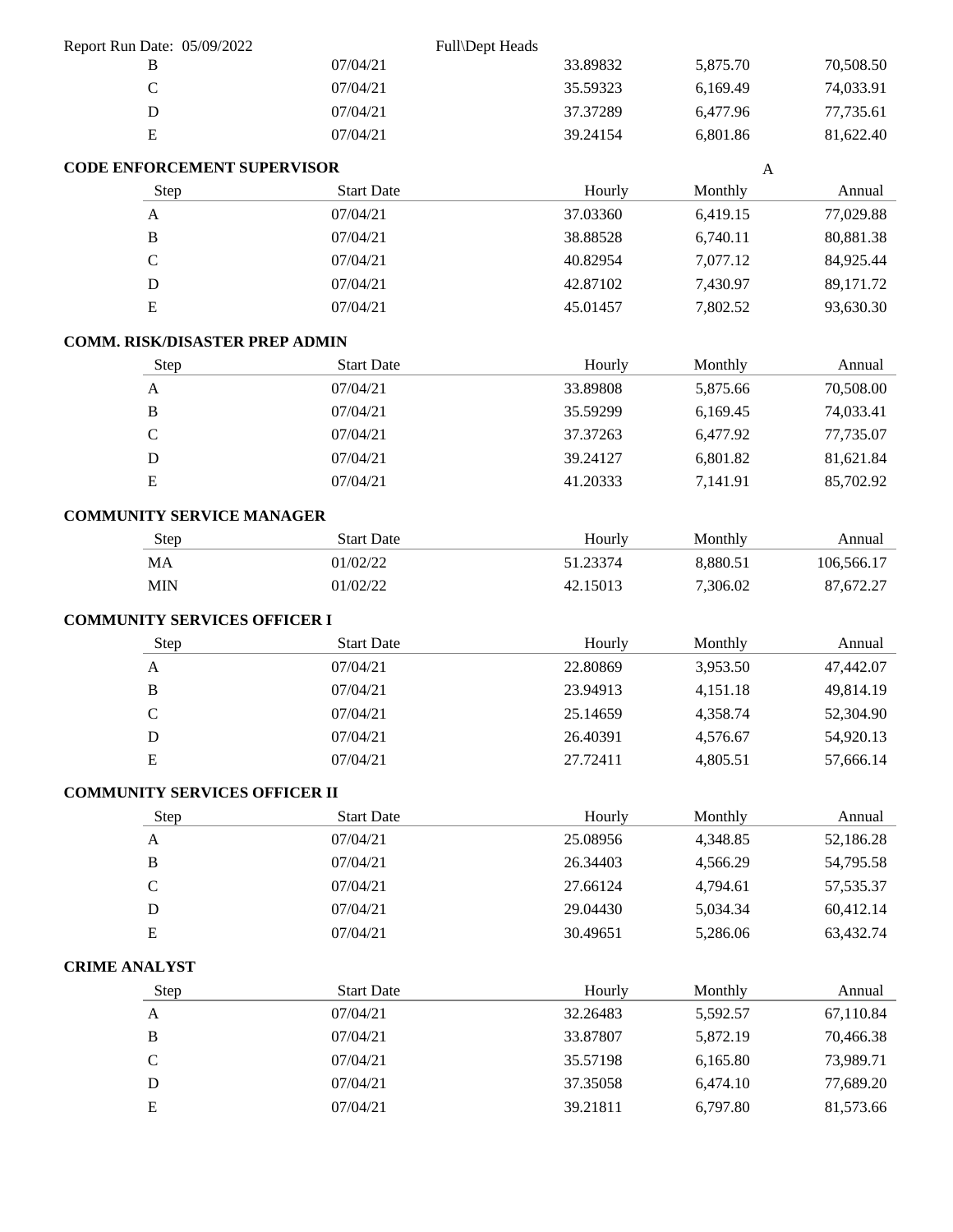### **DEPUTY CITY CLERK**

| Step                                 | <b>Start Date</b> | Hourly    | Monthly      | Annual     |
|--------------------------------------|-------------------|-----------|--------------|------------|
| $\boldsymbol{\mathsf{A}}$            | 04/10/22          | 33.22452  | 5,758.91     | 69,107.00  |
| $\, {\bf B}$                         | 04/10/22          | 34.88574  | 6,046.86     | 72,562.33  |
| $\mathcal{C}$                        | 04/10/22          | 36.63003  | 6,349.20     | 76,190.46  |
| $\mathbf D$                          | 04/10/22          | 38.46153  | 6,666.66     | 79,999.98  |
| ${\bf E}$                            | 04/10/22          | 40.38461  | 7,000.00     | 83,999.98  |
| <b>DEPUTY CITY MANAGER</b>           |                   |           | A            |            |
| Step                                 | <b>Start Date</b> | Hourly    | Monthly      | Annual     |
| MX                                   | 05/22/22          | 132.18282 | 22,911.68    | 274,940.26 |
| MN                                   | 05/22/22          | 89.87202  | 15,577.81    | 186,933.80 |
| DEPUTY DIR DEV SERV ECON DEV.        |                   |           |              |            |
| Step                                 | <b>Start Date</b> | Hourly    | Monthly      | Annual     |
| MA                                   | 05/22/22          | 92.54808  | 16,041.66    | 192,500.00 |
| <b>MIN</b>                           | 05/22/22          | 71.13025  | 12,329.24    | 147,950.92 |
| DEPUTY DIR DEVSERV CITY PLANER       |                   |           |              |            |
| Step                                 | <b>Start Date</b> | Hourly    | Monthly      | Annual     |
| MA                                   | 05/22/22          | 92.54808  | 16,041.66    | 192,500.00 |
| <b>MIN</b>                           | 05/22/22          | 71.13025  | 12,329.24    | 147,950.92 |
| <b>DEPUTY DIRECTOR</b>               |                   |           |              |            |
| Step                                 | <b>Start Date</b> | Hourly    | Monthly      | Annual     |
| MA                                   | 05/22/22          | 92.54808  | 16,041.66    | 192,500.00 |
| <b>MIN</b>                           | 05/22/22          | 71.13025  | 12,329.24    | 147,950.92 |
| <b>DEPUTY FIRE CHIEF</b>             |                   |           |              |            |
| Step                                 | <b>Start Date</b> | Hourly    | Monthly      | Annual     |
| MA                                   | 01/02/22          | 96.97861  | 16,809.62    | 201,715.50 |
| <b>MIN</b>                           | 01/02/22          | 79.78454  | 13,829.32    | 165,951.84 |
| <b>DEPUTY LIBRARY DIRECTOR</b>       |                   |           |              |            |
| Step                                 | <b>Start Date</b> | Hourly    | Monthly      | Annual     |
| MA                                   | 05/22/22          | 92.54808  | 16,041.66    | 192,500.00 |
| <b>MIN</b>                           | 05/22/22          | 71.13025  | 12,329.24    | 147,950.92 |
| <b>DEVELOPMENT SERVICES DIRECTOR</b> |                   |           | $\mathbf{A}$ |            |
| Step                                 | <b>Start Date</b> | Hourly    | Monthly      | Annual     |
| MX                                   | 05/22/22          | 120.16620 | 20,828.80    | 249,945.69 |
| $\mbox{MN}$                          | 05/22/22          | 74.95192  | 12,991.66    | 155,899.99 |
| <b>DEVELOPMENT SERVICES TECH</b>     |                   |           | $\mathbf{A}$ |            |
| Step                                 | <b>Start Date</b> | Hourly    | Monthly      | Annual     |
| $\mathbf{A}$                         | 07/04/21          | 27.49294  | 4,765.44     | 57,185.31  |
| $\, {\bf B}$                         | 07/04/21          | 28.86759  | 5,003.71     | 60,044.58  |
| $\mathcal{C}$                        | 07/04/21          | 30.31097  | 5,253.90     | 63,046.81  |
| ${\bf D}$                            | 07/04/21          | 31.82652  | 5,516.59     | 66,199.16  |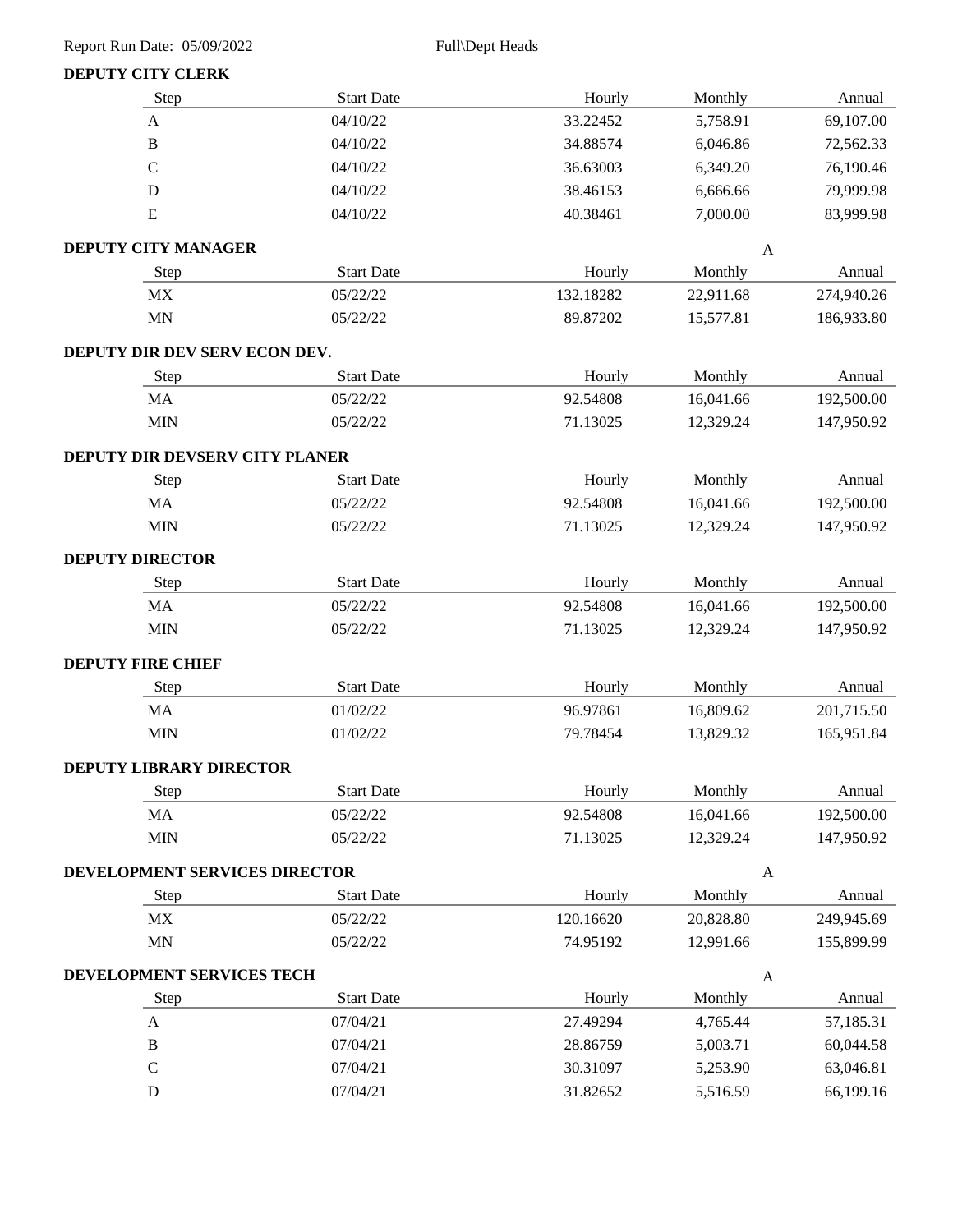| 07/04/21<br>69,509.10<br>33.41784<br>5,792.42<br>Ε<br><b>DIRECTOR OF BUILDING/SAFETY</b><br><b>Start Date</b><br>Step<br>Hourly<br>Monthly<br>MX<br>05/22/22<br>120.16620<br>20,828.80<br><b>MN</b><br>05/22/22<br>74.95192<br>12,991.66<br>DIRECTOR OF COMMUNITY SERVICES<br>$\mathbf{A}$<br><b>Start Date</b><br>Monthly<br>Step<br>Hourly<br>120.16620<br>MX<br>05/22/22<br>20,828.80<br><b>MN</b><br>05/22/22<br>74.95192<br>12,991.66 |  |  |            |
|--------------------------------------------------------------------------------------------------------------------------------------------------------------------------------------------------------------------------------------------------------------------------------------------------------------------------------------------------------------------------------------------------------------------------------------------|--|--|------------|
|                                                                                                                                                                                                                                                                                                                                                                                                                                            |  |  |            |
|                                                                                                                                                                                                                                                                                                                                                                                                                                            |  |  |            |
|                                                                                                                                                                                                                                                                                                                                                                                                                                            |  |  | Annual     |
|                                                                                                                                                                                                                                                                                                                                                                                                                                            |  |  | 249,945.69 |
|                                                                                                                                                                                                                                                                                                                                                                                                                                            |  |  | 155,899.99 |
|                                                                                                                                                                                                                                                                                                                                                                                                                                            |  |  |            |
|                                                                                                                                                                                                                                                                                                                                                                                                                                            |  |  | Annual     |
|                                                                                                                                                                                                                                                                                                                                                                                                                                            |  |  | 249,945.69 |
|                                                                                                                                                                                                                                                                                                                                                                                                                                            |  |  | 155,899.99 |
| <b>DIRECTOR OF FINANCE</b>                                                                                                                                                                                                                                                                                                                                                                                                                 |  |  |            |
| <b>Start Date</b><br>Hourly<br>Monthly<br>Step                                                                                                                                                                                                                                                                                                                                                                                             |  |  | Annual     |
| MX<br>05/22/22<br>120.16620<br>20,828.80                                                                                                                                                                                                                                                                                                                                                                                                   |  |  | 249,945.69 |
| MN<br>05/22/22<br>74.95192<br>12,991.66                                                                                                                                                                                                                                                                                                                                                                                                    |  |  | 155,899.99 |
| <b>DIRECTOR OF LIBRARY SERVICES</b>                                                                                                                                                                                                                                                                                                                                                                                                        |  |  |            |
| <b>Start Date</b><br>Monthly<br>Step<br>Hourly                                                                                                                                                                                                                                                                                                                                                                                             |  |  | Annual     |
| MX<br>05/22/22<br>120.16620<br>20,828.80                                                                                                                                                                                                                                                                                                                                                                                                   |  |  | 249,945.69 |
| <b>MN</b><br>05/22/22<br>74.95192<br>12,991.66                                                                                                                                                                                                                                                                                                                                                                                             |  |  | 155,899.99 |
| <b>DIRECTOR OF PW/CITY ENGINEER</b>                                                                                                                                                                                                                                                                                                                                                                                                        |  |  |            |
| <b>Start Date</b><br>Hourly<br>Monthly<br>Step                                                                                                                                                                                                                                                                                                                                                                                             |  |  | Annual     |
| MX<br>120.16620<br>05/22/22<br>20,828.80                                                                                                                                                                                                                                                                                                                                                                                                   |  |  | 249,945.69 |
| <b>MN</b><br>05/22/22<br>74.95192<br>12,991.66                                                                                                                                                                                                                                                                                                                                                                                             |  |  | 155,899.99 |
| DISASTER PREPAREDNESS COORDINA                                                                                                                                                                                                                                                                                                                                                                                                             |  |  |            |
| <b>Start Date</b><br>Step<br>Hourly<br>Monthly                                                                                                                                                                                                                                                                                                                                                                                             |  |  | Annual     |
| 07/04/21<br>40.08510<br>$\boldsymbol{\mathsf{A}}$<br>6,948.08                                                                                                                                                                                                                                                                                                                                                                              |  |  | 83,377.00  |
| 07/04/21<br>42.08936<br>B<br>7,295.48                                                                                                                                                                                                                                                                                                                                                                                                      |  |  | 87,545.86  |
| $\mathbf C$<br>07/04/21<br>44.19382<br>7,660.26                                                                                                                                                                                                                                                                                                                                                                                            |  |  | 91,923.14  |
| 8,043.27<br>07/04/21<br>46.40352<br>D                                                                                                                                                                                                                                                                                                                                                                                                      |  |  | 96,519.32  |
| ${\bf E}$<br>07/04/21<br>48.72369<br>8,445.43                                                                                                                                                                                                                                                                                                                                                                                              |  |  | 101,345.27 |
| ECONOMIC DEVELOPMENT DIRECTOR<br>$\mathbf{A}$                                                                                                                                                                                                                                                                                                                                                                                              |  |  |            |
| <b>Start Date</b><br>Hourly<br>Monthly<br>Step                                                                                                                                                                                                                                                                                                                                                                                             |  |  | Annual     |
| 120.16620<br>MX<br>05/22/22<br>20,828.80                                                                                                                                                                                                                                                                                                                                                                                                   |  |  | 249,945.69 |
| MN<br>05/22/22<br>74.95192<br>12,991.66                                                                                                                                                                                                                                                                                                                                                                                                    |  |  | 155,899.99 |
| <b>EMS COORDINATOR</b>                                                                                                                                                                                                                                                                                                                                                                                                                     |  |  |            |
| <b>Start Date</b><br>Hourly<br>Monthly<br>Step                                                                                                                                                                                                                                                                                                                                                                                             |  |  | Annual     |
| $\boldsymbol{\mathsf{A}}$<br>07/04/21<br>43.31239<br>7,507.48                                                                                                                                                                                                                                                                                                                                                                              |  |  | 90,089.77  |
| $\, {\bf B}$<br>07/04/21<br>45.47801<br>7,882.85                                                                                                                                                                                                                                                                                                                                                                                           |  |  | 94,594.26  |
| $\mathcal{C}$<br>07/04/21<br>47.75191<br>8,277.00                                                                                                                                                                                                                                                                                                                                                                                          |  |  | 99,323.97  |
| D<br>07/04/21<br>50.13951<br>8,690.84                                                                                                                                                                                                                                                                                                                                                                                                      |  |  | 104,290.18 |
| E<br>07/04/21<br>52.64649<br>9,125.39                                                                                                                                                                                                                                                                                                                                                                                                      |  |  | 109,504.69 |
| <b>ENGINEERING MANAGER</b>                                                                                                                                                                                                                                                                                                                                                                                                                 |  |  |            |
| <b>Start Date</b><br>Hourly<br>Monthly<br>Step                                                                                                                                                                                                                                                                                                                                                                                             |  |  | Annual     |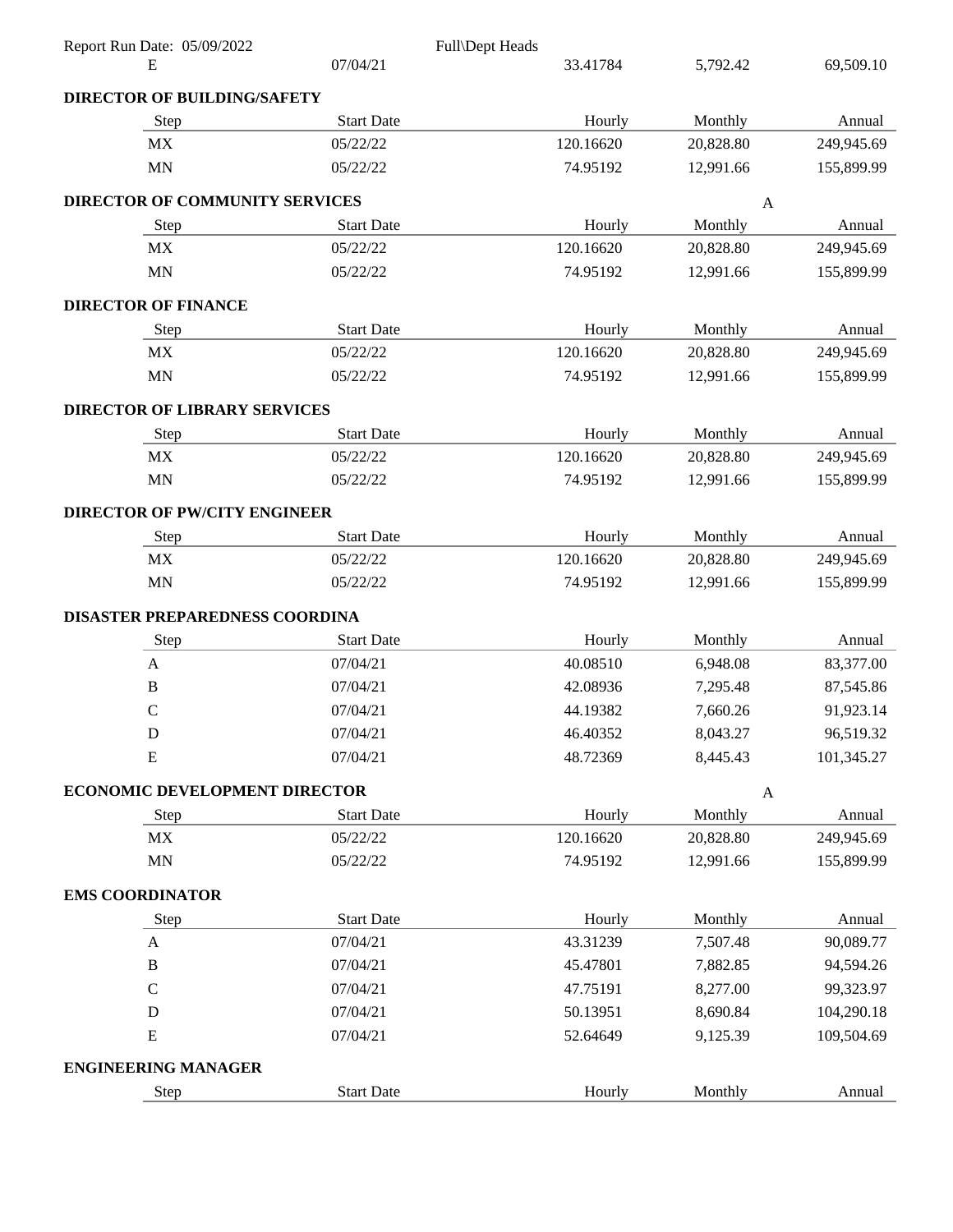| Report Run Date: 05/09/2022         |                   | Full\Dept Heads |                           |            |
|-------------------------------------|-------------------|-----------------|---------------------------|------------|
| MA                                  | 01/02/22          | 67.22292        | 11,651.97                 | 139,823.67 |
| <b>MIN</b>                          | 01/02/22          | 55.30446        | 9,586.10                  | 115,033.27 |
| <b>EXECUTIVE ASSISTANT</b>          |                   |                 | $\mathbf{A}$              |            |
| Step                                | <b>Start Date</b> | Hourly          | Monthly                   | Annual     |
| $\mathbf{A}$                        | 07/04/21          | 31.30989        | 5,427.04                  | 65,124.57  |
| $\, {\bf B}$                        | 07/04/21          | 32.87538        | 5,698.39                  | 68,380.79  |
| $\mathsf C$                         | 07/04/21          | 34.51915        | 5,983.31                  | 71,799.83  |
| D                                   | 07/04/21          | 36.24511        | 6,282.48                  | 75,389.82  |
| E                                   | 07/04/21          | 38.05736        | 6,596.60                  | 79,159.30  |
| <b>EXECUTIVE ASSISTANT AT-WILL</b>  |                   |                 | $\mathbf{A}$              |            |
| Step                                | <b>Start Date</b> | Hourly          | Monthly                   | Annual     |
| $\boldsymbol{\mathsf{A}}$           | 07/04/21          | 32.09263        | 5,562.72                  | 66,752.67  |
| $\, {\bf B}$                        | 07/04/21          | 33.69727        | 5,840.86                  | 70,090.32  |
| $\mathbf C$                         | 07/04/21          | 35.38213        | 6,132.90                  | 73,594.83  |
| $\mathbf D$                         | 07/04/21          | 37.15124        | 6,439.54                  | 77,274.57  |
| ${\bf E}$                           | 07/04/21          | 39.00880        | 6,761.52                  | 81,138.30  |
| <b>FINANCE MANAGER</b>              |                   |                 | $\mathbf{A}$              |            |
| Step                                | <b>Start Date</b> | Hourly          | Monthly                   | Annual     |
| MA                                  | 01/02/22          | 67.45087        | 11,691.48                 | 140,297.80 |
| <b>MIN</b>                          | 01/02/22          | 55.49200        | 9,618.61                  | 115,423.36 |
| FINANCIAL ANALYST                   |                   |                 | $\mathbf{A}$              |            |
| Step                                | <b>Start Date</b> | Hourly          | Monthly                   | Annual     |
| $\boldsymbol{\mathsf{A}}$           | 07/04/21          | 37.21904        | 6,451.30                  | 77,415.60  |
| $\, {\bf B}$                        | 07/04/21          | 39.07999        | 6,773.86                  | 81,286.37  |
| $\mathsf C$                         | 07/04/21          | 41.03399        | 7,112.55                  | 85,350.69  |
| $\mathbf D$                         | 07/04/21          | 43.08569        | 7,468.18                  | 89,618.23  |
| ${\bf E}$                           | 07/04/21          | 45.23997        | 7,841.59                  | 94,099.13  |
| <b>FIRE BATTALION CHIEF 40 HOUR</b> |                   |                 | $\boldsymbol{\mathsf{A}}$ |            |
| Step                                | <b>Start Date</b> | Hourly          | Monthly                   | Annual     |
| $\mathbf{A}$                        | 07/04/21          | 66.71292        | 11,563.57                 | 138,762.87 |
| $\, {\bf B}$                        | 07/04/21          | 70.04857        | 12,141.75                 | 145,701.02 |
| $\mathsf C$                         | 07/04/21          | 73.55100        | 12,748.84                 | 152,986.08 |
| D                                   | 07/04/21          | 77.22855        | 13,386.28                 | 160,635.38 |
| ${\bf E}$                           | 07/04/21          | 81.08998        | 14,055.59                 | 168,667.15 |
| <b>FIRE BATTALION CHIEF 56</b>      |                   |                 |                           |            |
| Step                                | <b>Start Date</b> | Hourly          | Monthly                   | Annual     |
| $\boldsymbol{\mathsf{A}}$           | 07/04/21          | 50.35118        | 11,563.98                 | 138,767.85 |
| $\, {\bf B}$                        | 07/04/21          | 52.86874        | 12,142.18                 | 145,706.24 |
| $\mathbf C$                         | 07/04/21          | 55.51217        | 12,749.29                 | 152,991.54 |
| D                                   | 07/04/21          | 58.28778        | 13,386.76                 | 160,641.12 |
| ${\bf E}$                           | 07/04/21          | 61.20217        | 14,056.09                 | 168,673.18 |
| FIRE CAPTAIN (56 HR)                |                   |                 |                           |            |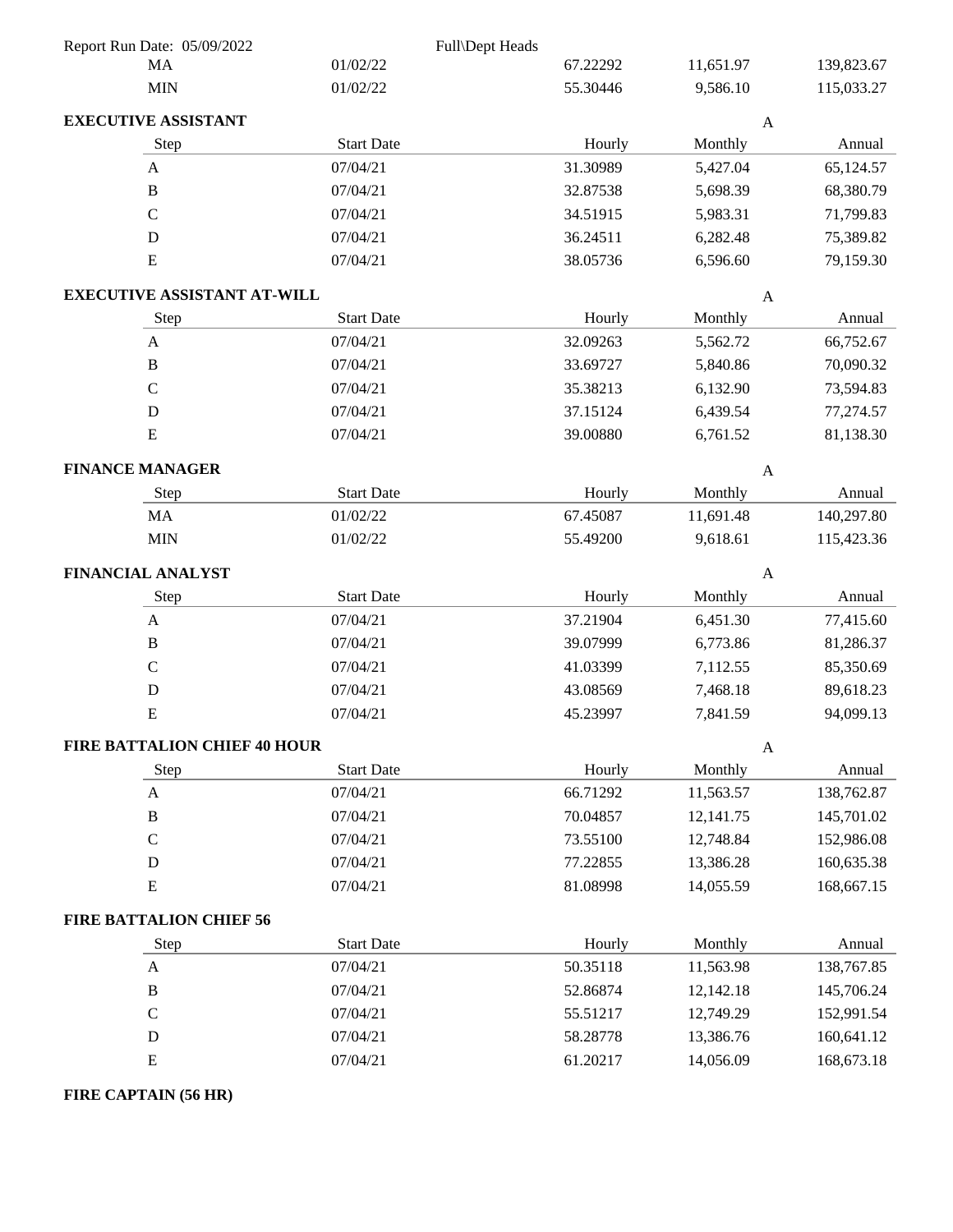|                   | Report Run Date: 05/09/2022  |                   | Full\Dept Heads |              |            |
|-------------------|------------------------------|-------------------|-----------------|--------------|------------|
|                   | Step                         | <b>Start Date</b> | Hourly          | Monthly      | Annual     |
|                   | A                            | 07/04/21          | 39.13042        | 8,986.95     | 107,843.43 |
|                   | $\, {\bf B}$                 | 07/04/21          | 41.08694        | 9,436.30     | 113,235.60 |
|                   | $\mathsf{C}$                 | 07/04/21          | 43.14129        | 9,908.11     | 118,897.39 |
|                   | $\mathbf D$                  | 07/04/21          | 45.29836        | 10,403.52    | 124,842.28 |
|                   | ${\bf E}$                    | 07/04/21          | 47.56327        | 10,923.69    | 131,084.37 |
|                   | <b>FIRE CAPTAIN 40 HOUR</b>  |                   |                 | $\mathbf{A}$ |            |
|                   | Step                         | <b>Start Date</b> | Hourly          | Monthly      | Annual     |
|                   | $\mathbf{A}$                 | 07/04/21          | 54.78259        | 9,495.64     | 113,947.78 |
|                   | $\, {\bf B}$                 | 07/04/21          | 57.52172        | 9,970.43     | 119,645.17 |
|                   | $\mathcal{C}$                | 07/04/21          | 60.39781        | 10,468.95    | 125,627.44 |
|                   | $\mathbf D$                  | 07/04/21          | 63.41770        | 10,992.40    | 131,908.81 |
|                   | ${\bf E}$                    | 07/04/21          | 66.58858        | 11,542.02    | 138,504.24 |
| <b>FIRE CHIEF</b> |                              |                   |                 |              |            |
|                   | Step                         | <b>Start Date</b> | Hourly          | Monthly      | Annual     |
|                   | MX                           | 05/22/22          | 130.64751       | 22,645.56    | 271,746.82 |
|                   | MN                           | 05/22/22          | 89.87202        | 15,577.81    | 186,933.80 |
|                   | <b>FIRE DIVISION CHIEF</b>   |                   |                 |              |            |
|                   | Step                         | <b>Start Date</b> | Hourly          | Monthly      | Annual     |
|                   | $\mathbf{A}$                 | 07/04/21          | 73.39850        | 12,722.40    | 152,668.88 |
|                   | $\, {\bf B}$                 | 07/04/21          | 77.06843        | 13,358.52    | 160,302.33 |
|                   | $\mathbf C$                  | 07/04/21          | 80.92185        | 14,026.45    | 168,317.44 |
|                   | $\mathbf D$                  | 07/04/21          | 84.96794        | 14,727.77    | 176,733.31 |
|                   | ${\bf E}$                    | 07/04/21          | 89.21634        | 15,464.16    | 185,569.98 |
|                   | FIRE ENGINEER (56 HR)        |                   |                 |              |            |
|                   | Step                         | <b>Start Date</b> | Hourly          | Monthly      | Annual     |
|                   | $\mathbf{A}$                 | 07/04/21          | 33.24233        | 7,634.65     | 91,615.86  |
|                   | $\, {\bf B}$                 | 07/04/21          | 34.90445        | 8,016.38     | 96,196.66  |
|                   | $\mathcal{C}$                | 07/04/21          | 36.64967        | 8,417.20     | 101,006.49 |
|                   | ${\rm D}$                    | 07/04/21          | 38.48215        | 8,838.06     | 106,056.80 |
|                   | ${\bf E}$                    | 07/04/21          | 40.40626        | 9,279.97     | 111,359.65 |
|                   | <b>FIRE ENGINEER 40 HOUR</b> |                   |                 | $\mathbf{A}$ |            |
|                   | Step                         | <b>Start Date</b> | Hourly          | Monthly      | Annual     |
|                   | $\mathbf{A}$                 | 07/04/21          | 46.53926        | 8,066.80     | 96,801.66  |
|                   | $\, {\bf B}$                 | 07/04/21          | 48.86623        | 8,470.14     | 101,641.75 |
|                   | $\mathsf C$                  | 07/04/21          | 51.30954        | 8,893.65     | 106,723.84 |
|                   | D                            | 07/04/21          | 53.87502        | 9,338.33     | 112,060.04 |
|                   | ${\bf E}$                    | 07/04/21          | 56.56877        | 9,805.25     | 117,663.04 |
|                   | FIRE EQUIPMENT MECHANIC      |                   |                 | $\mathbf{A}$ |            |
|                   | Step                         | <b>Start Date</b> | Hourly          | Monthly      | Annual     |
|                   | $\boldsymbol{\mathsf{A}}$    | 07/04/21          | 29.34986        | 5,087.30     | 61,047.70  |
|                   | $\, {\bf B}$                 | 07/04/21          | 30.81735        | 5,341.67     | 64,100.08  |
|                   | $\mathsf C$                  | 07/04/21          | 32.35822        | 5,608.75     | 67,305.09  |
|                   |                              |                   |                 |              |            |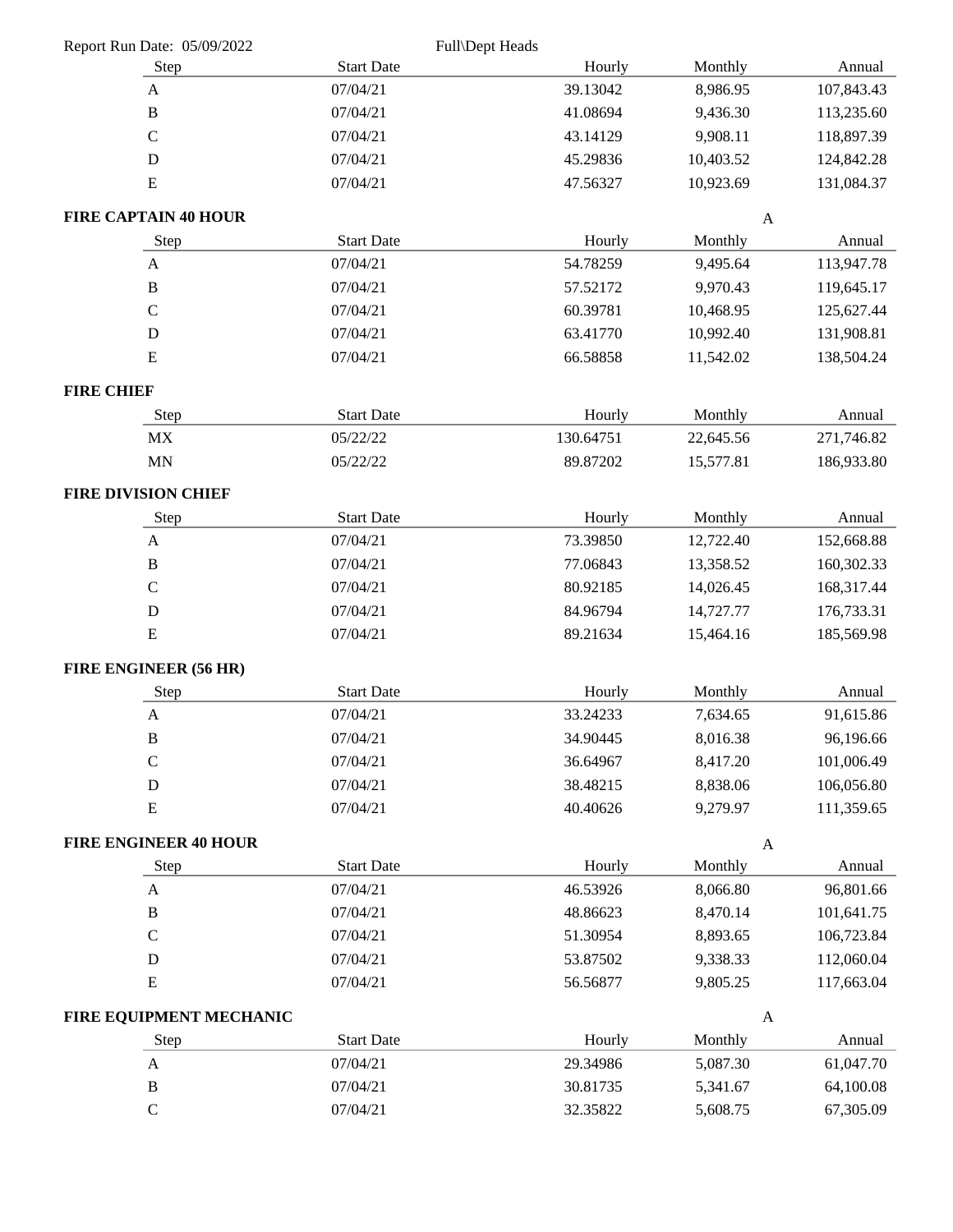| Report Run Date: 05/09/2022           |                   | Full\Dept Heads |             |            |
|---------------------------------------|-------------------|-----------------|-------------|------------|
| D                                     | 07/04/21          | 33.97613        | 5,889.19    | 70,670.35  |
| ${\bf E}$                             | 07/04/21          | 35.67494        | 6,183.65    | 74,203.87  |
| <b>FIRE INSPECTOR</b>                 |                   |                 |             |            |
| Step                                  | <b>Start Date</b> | Hourly          | Monthly     | Annual     |
| A                                     | 07/04/21          | 33.84039        | 5,865.66    | 70,388.01  |
| $\, {\bf B}$                          | 07/04/21          | 35.53241        | 6,158.95    | 73,907.41  |
| $\mathcal{C}$                         | 07/04/21          | 37.30903        | 6,466.89    | 77,602.78  |
| D                                     | 07/04/21          | 39.17448        | 6,790.24    | 81,482.91  |
| ${\bf E}$                             | 07/04/21          | 41.13321        | 7,129.75    | 85,557.07  |
| <b>FIRE MARSHAL</b>                   |                   |                 |             |            |
| Step                                  | <b>Start Date</b> | Hourly          | Monthly     | Annual     |
| MA                                    | 01/02/22          | 72.86806        | 12,630.46   | 151,565.56 |
| <b>MIN</b>                            | 01/02/22          | 59.94873        | 10,391.11   | 124,693.35 |
| FIRE PROGRAM ASSISTANT                |                   |                 |             |            |
| Step                                  | <b>Start Date</b> | Hourly          | Monthly     | Annual     |
| $\mathbf{A}$                          | 07/04/21          | 26.18375        | 4,538.51    | 54,462.20  |
| $\, {\bf B}$                          | 07/04/21          | 27.49293        | 4,765.44    | 57,185.29  |
| $\mathbf C$                           | 07/04/21          | 28.86758        | 5,003.71    | 60,044.56  |
| D                                     | 07/04/21          | 30.31096        | 5,253.89    | 63,046.79  |
| ${\bf E}$                             | 07/04/21          | 31.82651        | 5,516.59    | 66,199.14  |
| <b>GEOGRAPHIC INFO SYSTEM ANALYST</b> |                   |                 |             |            |
| Step                                  | <b>Start Date</b> | Hourly          | Monthly     | Annual     |
| $\mathbf{A}$                          | 07/04/21          | 37.03360        | 6,419.15    | 77,029.88  |
| $\, {\bf B}$                          | 07/04/21          | 38.88528        | 6,740.11    | 80,881.38  |
| $\mathsf C$                           | 07/04/21          | 40.82954        | 7,077.12    | 84,925.44  |
| $\mathbf D$                           | 07/04/21          | 42.87102        | 7,430.97    | 89,171.72  |
| ${\bf E}$                             | 07/04/21          | 45.01457        | 7,802.52    | 93,630.30  |
| <b>GIS ADMINISTRATOR</b>              |                   |                 | $\mathbf I$ |            |
| Step                                  | <b>Start Date</b> | Hourly          | Monthly     | Annual     |
| A                                     | 07/04/21          | 42.15013        | 7,306.02    | 87,672.27  |
| $\, {\bf B}$                          | 07/04/21          | 44.25763        | 7,671.32    | 92,055.87  |
| $\mathcal{C}$                         | 07/04/21          | 46.47051        | 8,054.88    | 96,658.66  |
| D                                     | 07/04/21          | 48.79404        | 8,457.63    | 101,491.60 |
| ${\bf E}$                             | 07/04/21          | 51.23374        | 8,880.51    | 106,566.17 |
| <b>GIS TECHNICIAN</b>                 |                   |                 |             |            |
| Step                                  | <b>Start Date</b> | Hourly          | Monthly     | Annual     |
| $\boldsymbol{\mathsf{A}}$             | 07/04/21          | 28.52066        | 4,943.58    | 59,322.97  |
| $\, {\bf B}$                          | 07/04/21          | 29.94669        | 5,190.75    | 62,289.11  |
| $\mathcal{C}$                         | 07/04/21          | 31.44402        | 5,450.29    | 65,403.56  |
| $\mathbf D$                           | 07/04/21          | 33.01622        | 5,722.81    | 68,673.73  |
| ${\bf E}$                             | 07/04/21          | 34.66704        | 6,008.95    | 72,107.44  |
| <b>HISTORIAN/ARCHIVIST</b>            |                   |                 |             |            |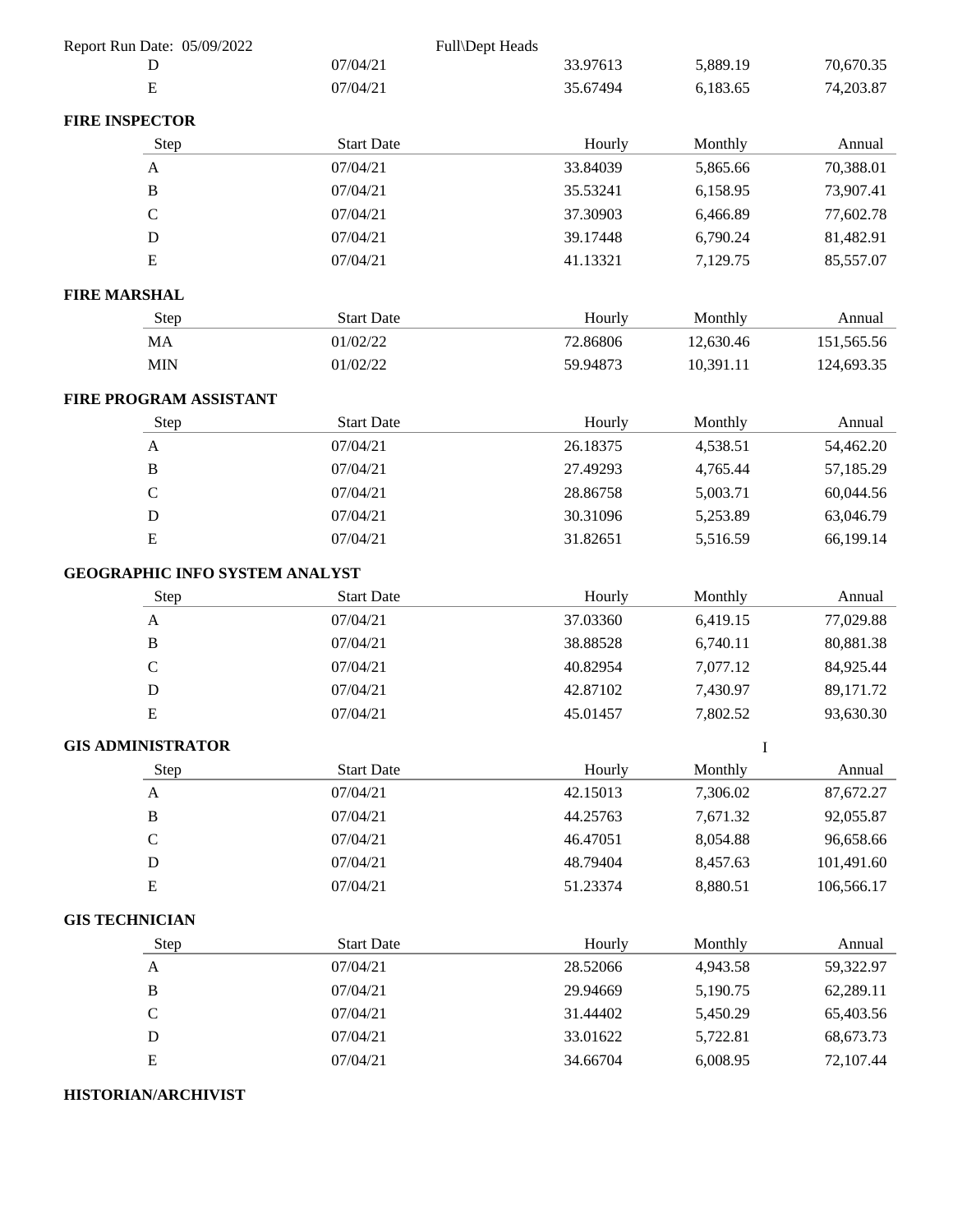|                    |                                |                   | Full\Dept Heads |              |            |
|--------------------|--------------------------------|-------------------|-----------------|--------------|------------|
|                    | Step                           | <b>Start Date</b> | Hourly          | Monthly      | Annual     |
|                    | A                              | 07/04/21          | 34.75245        | 6,023.75     | 72,285.09  |
|                    | $\, {\bf B}$                   | 07/04/21          | 36.49007        | 6,324.94     | 75,899.34  |
|                    | $\mathbf C$                    | 07/04/21          | 38.31457        | 6,641.19     | 79,694.30  |
|                    | $\mathbf D$                    | 07/04/21          | 40.23030        | 6,973.25     | 83,679.02  |
|                    | ${\bf E}$                      | 07/04/21          | 42.24182        | 7,321.91     | 87,862.98  |
| <b>HR DIRECTOR</b> |                                |                   |                 |              |            |
|                    | Step                           | <b>Start Date</b> | Hourly          | Monthly      | Annual     |
|                    | MX                             | 05/22/22          | 120.16620       | 20,828.80    | 249,945.69 |
|                    | MN                             | 05/22/22          | 74.95192        | 12,991.66    | 155,899.99 |
|                    | <b>HUMAN RESOURCES ANALYST</b> |                   |                 | $\mathbf{A}$ |            |
|                    | Step                           | <b>Start Date</b> | Hourly          | Monthly      | Annual     |
|                    | A                              | 07/04/21          | 37.21904        | 6,451.30     | 77,415.60  |
|                    | $\, {\bf B}$                   | 07/04/21          | 39.07999        | 6,773.86     | 81,286.37  |
|                    | $\mathbf C$                    | 07/04/21          | 41.03399        | 7,112.55     | 85,350.69  |
|                    | $\mathbf D$                    | 07/04/21          | 43.08569        | 7,468.18     | 89,618.23  |
|                    | E                              | 07/04/21          | 45.23997        | 7,841.59     | 94,099.13  |
|                    | HUMAN RESOURCES MANAGER        |                   |                 | $\mathbf{A}$ |            |
|                    | Step                           | <b>Start Date</b> | Hourly          | Monthly      | Annual     |
|                    | MA                             | 01/02/22          | 71.45489        | 12,385.51    | 148,626.17 |
|                    | <b>MIN</b>                     | 01/02/22          | 58.78611        | 10,189.59    | 122,275.10 |
|                    |                                |                   |                 |              |            |
|                    |                                |                   |                 |              |            |
|                    | HUMAN RESOURCES TECHNICIAN     | <b>Start Date</b> | Hourly          | Monthly      | Annual     |
|                    | <b>Step</b><br>$\mathbf{A}$    | 07/04/21          | 25.84143        | 4,479.18     | 53,750.17  |
|                    | $\, {\bf B}$                   | 07/04/21          | 27.13350        | 4,703.14     | 56,437.68  |
|                    | $\mathsf C$                    | 07/04/21          | 28.49018        | 4,938.29     | 59,259.57  |
|                    | $\mathbf D$                    | 07/04/21          | 29.91468        | 5,185.21     | 62,222.53  |
|                    | ${\bf E}$                      | 07/04/21          | 31.41042        | 5,444.47     | 65,333.67  |
|                    |                                |                   |                 |              |            |
| <b>IT ANALYST</b>  | Step                           | <b>Start Date</b> | Hourly          | Monthly      | Annual     |
|                    | $\boldsymbol{\mathsf{A}}$      | 07/04/21          | 37.03360        | 6,419.15     | 77,029.88  |
|                    | $\, {\bf B}$                   | 07/04/21          | 38.88528        | 6,740.11     | 80,881.38  |
|                    | ${\bf C}$                      | 07/04/21          | 40.82954        | 7,077.12     | 84,925.44  |
|                    | ${\bf D}$                      | 07/04/21          | 42.87102        | 7,430.97     | 89,171.72  |
|                    | ${\bf E}$                      | 07/04/21          | 45.01457        | 7,802.52     | 93,630.30  |
|                    |                                |                   |                 |              |            |
|                    | <b>IT COORDINATOR</b><br>Step  | <b>Start Date</b> | Hourly          | Monthly      | Annual     |
|                    | A                              | 07/04/21          | 28.52066        | 4,943.58     | 59,322.97  |
|                    | $\, {\bf B}$                   | 07/04/21          | 29.94669        | 5,190.75     | 62,289.11  |
|                    | $\mathsf C$                    | 07/04/21          | 31.44402        | 5,450.29     | 65,403.56  |
|                    | $\mathbf D$                    | 07/04/21          | 33.01622        | 5,722.81     | 68,673.73  |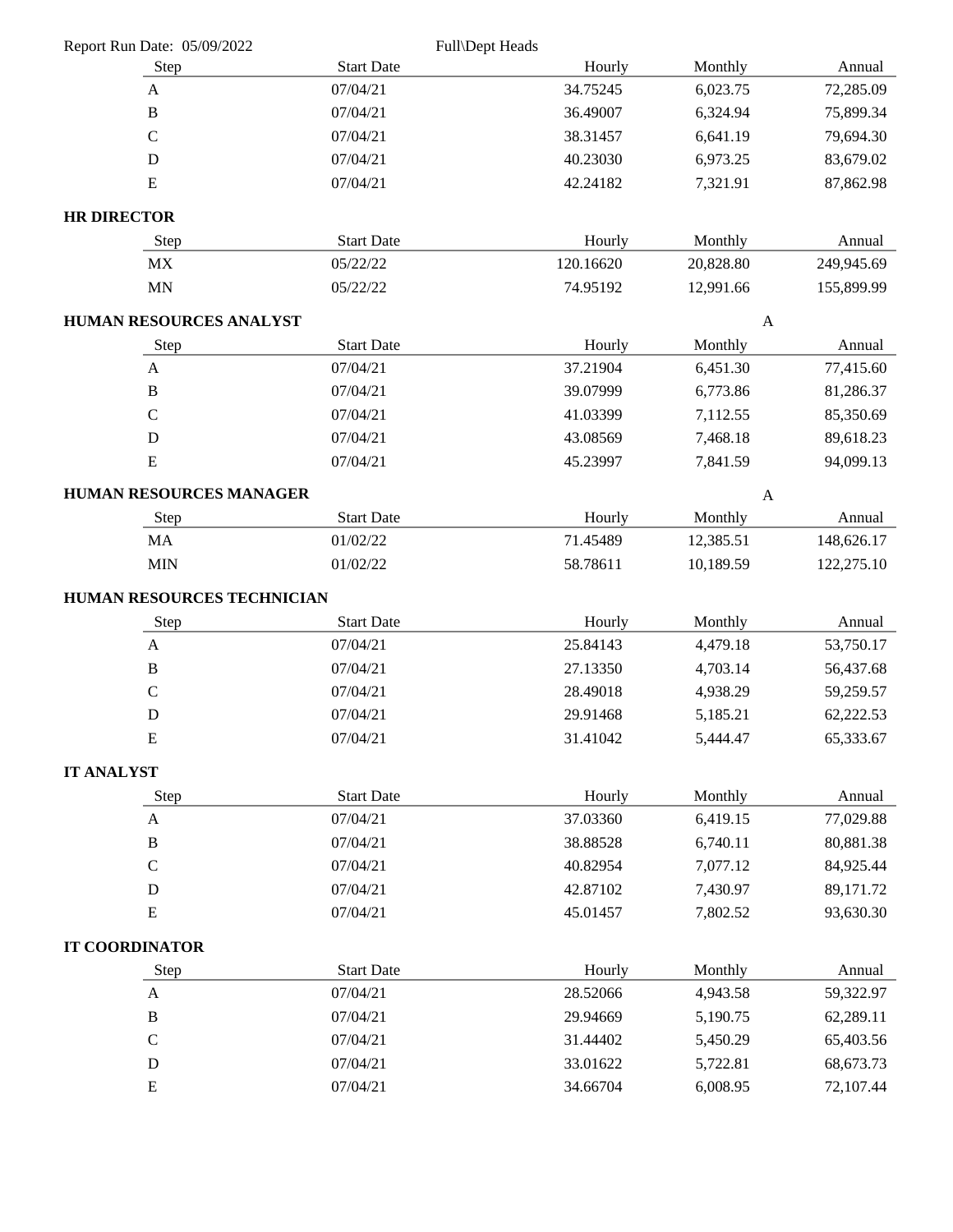| Report Run Date: 05/09/2022 |                   | Full\Dept Heads |              |            |
|-----------------------------|-------------------|-----------------|--------------|------------|
| <b>IT MANAGER</b>           |                   |                 |              |            |
| <b>Step</b>                 | <b>Start Date</b> | Hourly          | Monthly      | Annual     |
| <b>MA</b>                   | 01/02/22          | 67.45087        | 11,691.48    | 140,297.80 |
| <b>MIN</b>                  | 01/02/22          | 55.49200        | 9,618.61     | 115,423.36 |
| IT PROGRAM ADMINISTRATOR    |                   |                 | $\mathbf{A}$ |            |
| Step                        | <b>Start Date</b> | Hourly          | Monthly      | Annual     |
| $\mathbf{A}$                | 07/04/21          | 40.12650        | 6,955.26     | 83,463.12  |
| $\, {\bf B}$                | 07/04/21          | 42.13283        | 7,303.02     | 87,636.28  |
| $\mathbf C$                 | 07/04/21          | 44.23947        | 7,668.17     | 92,018.09  |
| ${\bf D}$                   | 07/04/21          | 46.45144        | 8,051.58     | 96,619.00  |
| ${\bf E}$                   | 07/04/21          | 48.77401        | 8,454.16     | 101,449.94 |
| IT SYSTEMS ADMINISTRATOR    |                   |                 |              |            |
| Step                        | <b>Start Date</b> | Hourly          | Monthly      | Annual     |
| $\mathbf{A}$                | 07/04/21          | 40.12650        | 6,955.26     | 83,463.12  |
| $\, {\bf B}$                | 07/04/21          | 42.13283        | 7,303.02     | 87,636.28  |
| $\mathbf C$                 | 07/04/21          | 44.23947        | 7,668.17     | 92,018.09  |
| $\mathbf D$                 | 07/04/21          | 46.45144        | 8,051.58     | 96,619.00  |
| ${\bf E}$                   | 07/04/21          | 48.77401        | 8,454.16     | 101,449.94 |
| IT TECHNICIAN I             |                   |                 |              |            |
| Step                        | <b>Start Date</b> | Hourly          | Monthly      | Annual     |
| $\mathbf{A}$                | 07/04/21          | 28.52066        | 4,943.58     | 59,322.97  |
| $\, {\bf B}$                | 07/04/21          | 29.94669        | 5,190.75     | 62,289.11  |
| $\mathcal{C}$               | 07/04/21          | 31.44402        | 5,450.29     | 65,403.56  |
| $\mathbf D$                 | 07/04/21          | 33.01622        | 5,722.81     | 68,673.73  |
| ${\bf E}$                   | 07/04/21          | 34.66704        | 6,008.95     | 72,107.44  |
| <b>IT TECHNICIAN II</b>     |                   |                 |              |            |
| Step                        | <b>Start Date</b> | Hourly          | Monthly      | Annual     |
| $\mathbf{A}$                | 07/04/21          | 31.47483        | 5,455.63     | 65,467.64  |
| $\, {\bf B}$                | 07/04/21          | 33.04857        | 5,728.41     | 68,741.02  |
| ${\bf C}$                   | 07/04/21          | 34.70100        | 6,014.84     | 72,178.08  |
| $\mathbf D$                 | 07/04/21          | 36.43605        | 6,315.58     | 75,786.98  |
| ${\bf E}$                   | 07/04/21          | 38.25785        | 6,631.36     | 79,576.32  |
| <b>JR ENGINEER-CIVIL</b>    |                   |                 |              |            |
| Step                        | <b>Start Date</b> | Hourly          | Monthly      | Annual     |
| $\mathbf{A}$                | 07/04/21          | 29.71290        | 5,150.23     | 61,802.83  |
| $\, {\bf B}$                | 07/04/21          | 31.19855        | 5,407.74     | 64,892.98  |
| $\mathbf C$                 | 07/04/21          | 32.75848        | 5,678.13     | 68,137.63  |
| ${\bf D}$                   | 07/04/21          | 34.39640        | 5,962.04     | 71,544.51  |
| E                           | 07/04/21          | 36.11622        | 6,260.14     | 75,121.73  |
| <b>JR PLANNER</b>           |                   |                 | $\mathbf I$  |            |
| Step                        | <b>Start Date</b> | Hourly          | Monthly      | Annual     |
| $\mathbf{A}$                | 07/04/21          | 28.52066        | 4,943.58     | 59,322.97  |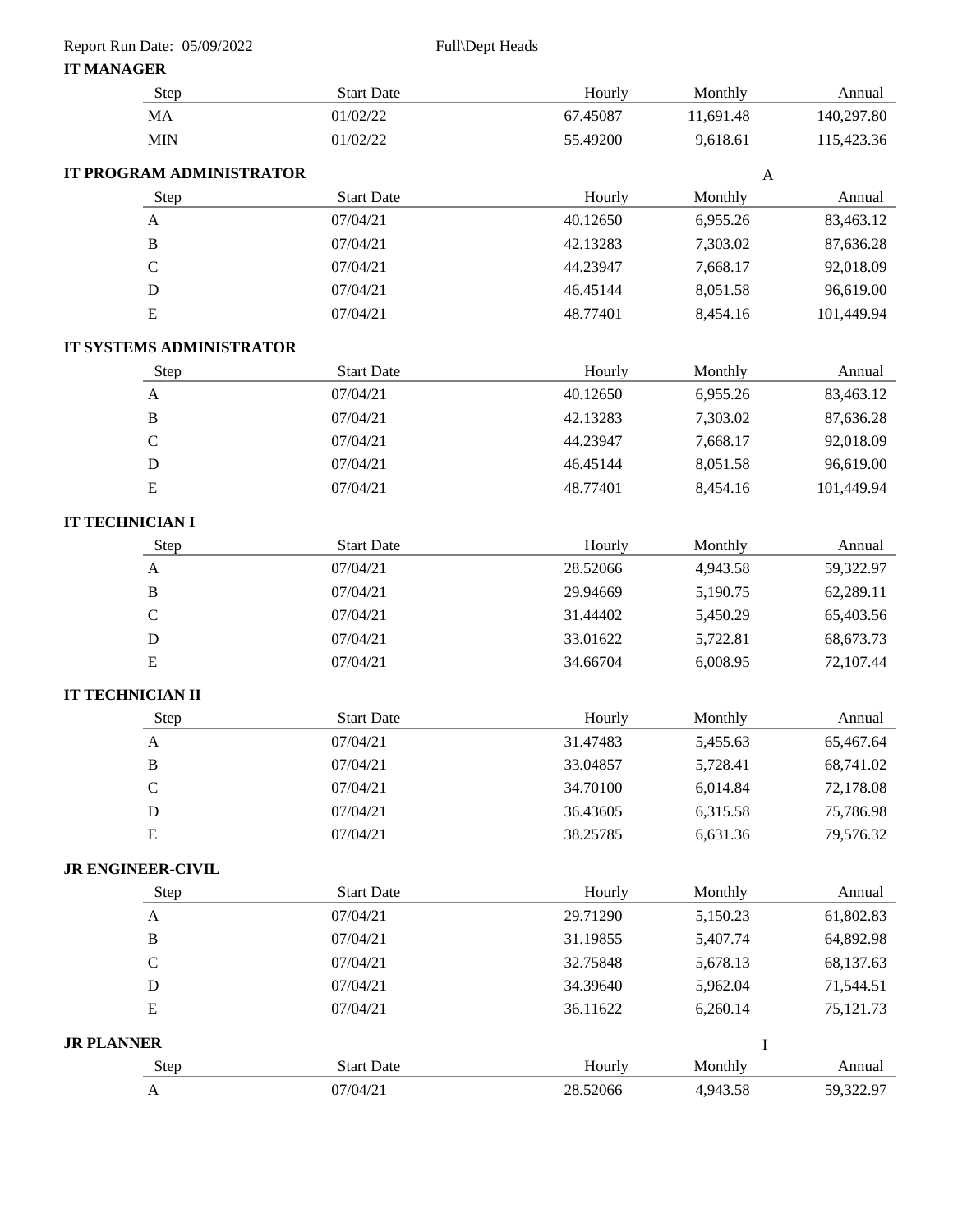| Report Run Date: 05/09/2022 |                   | Full\Dept Heads |                           |            |
|-----------------------------|-------------------|-----------------|---------------------------|------------|
| B                           | 07/04/21          | 29.94669        | 5,190.75                  | 62,289.11  |
| $\mathcal{C}$               | 07/04/21          | 31.44402        | 5,450.29                  | 65,403.56  |
| ${\bf D}$                   | 07/04/21          | 33.01622        | 5,722.81                  | 68,673.73  |
| ${\bf E}$                   | 07/04/21          | 34.66704        | 6,008.95                  | 72,107.44  |
| <b>LIBRARIAN I</b>          |                   |                 | $\mathbf{A}$              |            |
| Step                        | <b>Start Date</b> | Hourly          | Monthly                   | Annual     |
| $\mathbf{A}$                | 07/04/21          | 29.96572        | 5,194.05                  | 62,328.69  |
| $\bf{B}$                    | 07/04/21          | 31.46401        | 5,453.76                  | 65,445.14  |
| $\mathbf C$                 | 07/04/21          | 33.03721        | 5,726.44                  | 68,717.39  |
| D                           | 07/04/21          | 34.68907        | 6,012.77                  | 72,153.26  |
| ${\bf E}$                   | 07/04/21          | 36.42352        | 6,313.41                  | 75,760.92  |
| <b>LIBRARIAN II</b>         |                   |                 | $\boldsymbol{A}$          |            |
| Step                        | <b>Start Date</b> | Hourly          | Monthly                   | Annual     |
| $\boldsymbol{A}$            | 07/04/21          | 33.07704        | 5,733.35                  | 68,800.24  |
| $\, {\bf B}$                | 07/04/21          | 34.73089        | 6,020.02                  | 72,240.25  |
| $\mathcal{C}$               | 07/04/21          | 36.46744        | 6,321.02                  | 75,852.27  |
| ${\bf D}$                   | 07/04/21          | 38.29081        | 6,637.07                  | 79,644.88  |
| ${\bf E}$                   | 07/04/21          | 40.20535        | 6,968.92                  | 83,627.12  |
| <b>LIBRARY ASSISTANT I</b>  |                   |                 | I                         |            |
| Step                        | <b>Start Date</b> | Hourly          | Monthly                   | Annual     |
| $\mathbf{A}$                | 07/04/21          | 18.75054        | 3,250.09                  | 39,001.12  |
| $\mathbf B$                 | 07/04/21          | 19.68806        | 3,412.59                  | 40,951.16  |
| $\mathbf C$                 | 07/04/21          | 20.67247        | 3,583.22                  | 42,998.73  |
| ${\bf D}$                   | 07/04/21          | 21.70609        | 3,762.38                  | 45,148.66  |
| ${\bf E}$                   | 07/04/21          | 22.79139        | 3,950.50                  | 47,406.09  |
| LIBRARY ASSISTANT II        |                   |                 |                           |            |
| Step                        | <b>Start Date</b> | Hourly          | Monthly                   | Annual     |
| $\boldsymbol{A}$            | 07/04/21          | 20.69380        | 3,586.92                  | 43,043.10  |
| $\, {\bf B}$                | 07/04/21          | 21.72849        | 3,766.27                  | 45,195.25  |
| $\mathsf{C}$                | 07/04/21          | 22.81491        | 3,954.58                  | 47,455.01  |
| ${\bf D}$                   | 07/04/21          | 23.95566        | 4,152.31                  | 49,827.77  |
| ${\bf E}$                   | 07/04/21          | 25.15344        | 4,359.92                  | 52,319.15  |
| <b>LIBRARY MANAGER</b>      |                   |                 | $\boldsymbol{\mathsf{A}}$ |            |
| Step                        | Start Date        | Hourly          | Monthly                   | Annual     |
| MA                          | 01/02/22          | 59.36544        | 10,290.00                 | 123,480.11 |
| <b>MIN</b>                  | 01/02/22          | 48.84009        | 8,465.61                  | 101,587.38 |
| <b>LIBRARY SPECIALIST</b>   |                   |                 | $\boldsymbol{\mathsf{A}}$ |            |
| Step                        | <b>Start Date</b> | Hourly          | Monthly                   | Annual     |
| $\mathbf{A}$                | 07/04/21          | 21.73610        | 3,767.59                  | 45,211.08  |
| $\, {\bf B}$                | 07/04/21          | 22.82281        | 3,955.95                  | 47,471.44  |
| $\mathbf C$                 | 07/04/21          | 23.96395        | 4,153.75                  | 49,845.01  |
| ${\bf D}$                   | 07/04/21          | 25.16215        | 4,361.43                  | 52,337.27  |
| ${\bf E}$                   | 07/04/21          | 26.42026        | 4,579.51                  | 54,954.14  |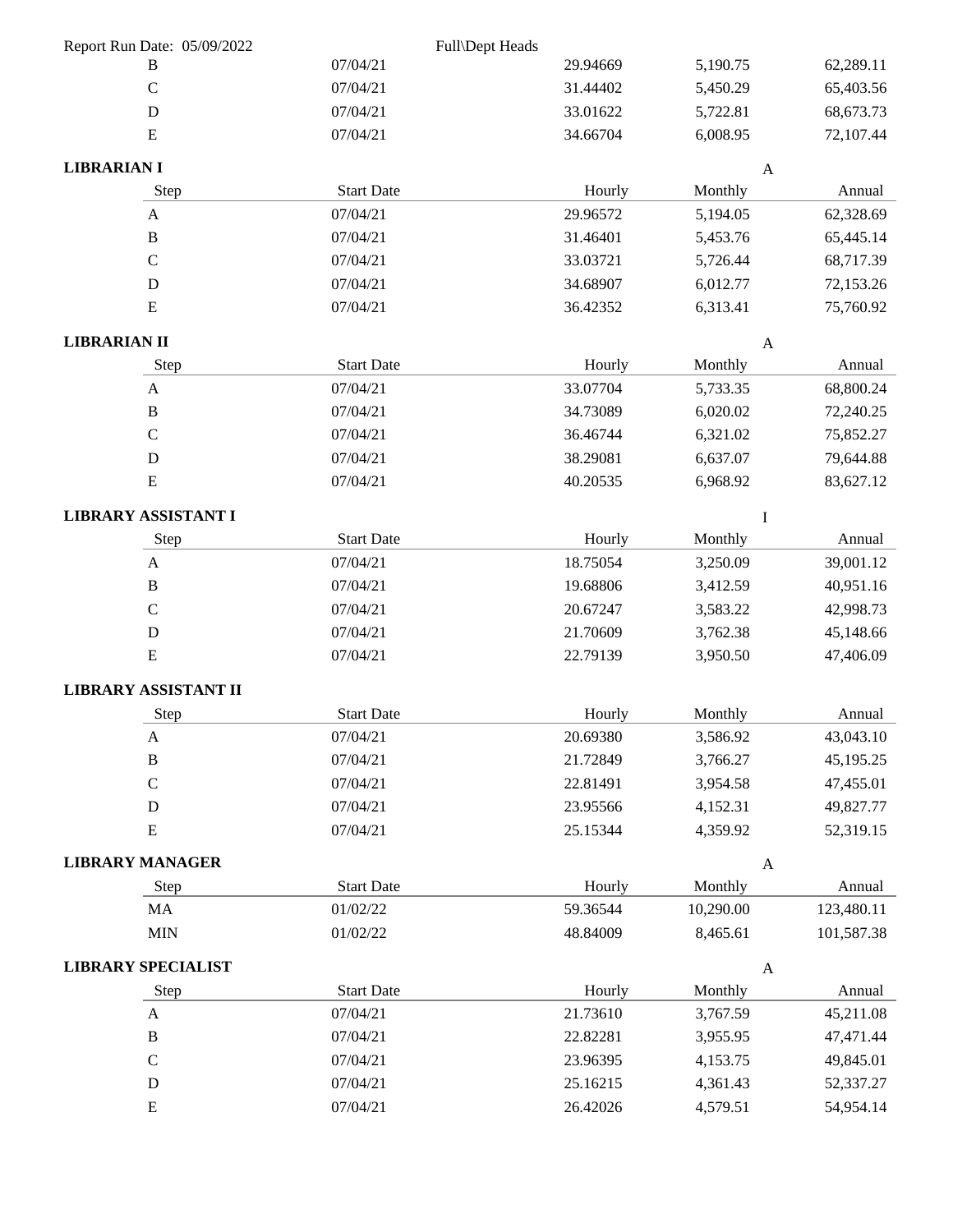#### **MAINTENANCE MANAGER**

| MAIN LENANCE MANAGER              |                   |          |              |            |
|-----------------------------------|-------------------|----------|--------------|------------|
| Step                              | <b>Start Date</b> | Hourly   | Monthly      | Annual     |
| $\boldsymbol{\mathsf{A}}$         | 07/04/21          | 48.89294 | 8,474.77     | 101,697.31 |
| $\, {\bf B}$                      | 07/04/21          | 51.33758 | 8,898.51     | 106,782.16 |
| $\mathsf C$                       | 07/04/21          | 53.90446 | 9,343.43     | 112,121.27 |
| $\mathbf D$                       | 07/04/21          | 56.59968 | 9,810.61     | 117,727.33 |
| ${\bf E}$                         | 07/04/21          | 59.42967 | 10,301.14    | 123,613.71 |
| <b>MAINTENANCE SUPERVISOR</b>     |                   |          | A            |            |
| Step                              | <b>Start Date</b> | Hourly   | Monthly      | Annual     |
| $\boldsymbol{\mathsf{A}}$         | 07/04/21          | 35.45879 | 6,146.19     | 73,754.28  |
| $\, {\bf B}$                      | 07/04/21          | 37.23173 | 6,453.49     | 77,442.00  |
| $\mathsf C$                       | 07/04/21          | 39.09332 | 6,776.17     | 81,314.10  |
| ${\bf D}$                         | 07/04/21          | 41.04798 | 7,114.98     | 85,379.79  |
| ${\bf E}$                         | 07/04/21          | 43.10038 | 7,470.73     | 89,648.79  |
| <b>MAINTENANCE WORKER I</b>       |                   |          |              |            |
| Step                              | <b>Start Date</b> | Hourly   | Monthly      | Annual     |
| $\boldsymbol{\mathsf{A}}$         | 07/04/21          | 21.20829 | 3,676.10     | 44,113.24  |
| $\, {\bf B}$                      | 07/04/21          | 22.26870 | 3,859.90     | 46,318.89  |
| $\mathbf C$                       | 07/04/21          | 23.38214 | 4,052.90     | 48,634.85  |
| ${\bf D}$                         | 07/04/21          | 24.55124 | 4,255.54     | 51,066.57  |
| ${\bf E}$                         | 07/04/21          | 25.77881 | 4,468.32     | 53,619.92  |
| MAINTENANCE WORKER II             |                   |          | $\mathbf{A}$ |            |
| Step                              | <b>Start Date</b> | Hourly   | Monthly      | Annual     |
| $\mathbf A$                       | 07/04/21          | 22.28560 | 3,862.83     | 46,354.04  |
| $\, {\bf B}$                      | 07/04/21          | 23.39988 | 4,055.97     | 48,671.75  |
| $\mathsf C$                       | 07/04/21          | 24.56988 | 4,258.77     | 51,105.35  |
| ${\rm D}$                         | 07/04/21          | 25.79837 | 4,471.71     | 53,660.60  |
| ${\bf E}$                         | 07/04/21          | 27.08829 | 4,695.30     | 56,343.64  |
| <b>MANAGEMENT ANALYST AT-WILL</b> |                   |          | A            |            |
| Step                              | <b>Start Date</b> | Hourly   | Monthly      | Annual     |
| $\mathbf{A}$                      | 07/04/21          | 37.21904 | 6,451.30     | 77,415.60  |
| $\, {\bf B}$                      | 07/04/21          | 39.07999 | 6,773.86     | 81,286.37  |
| $\mathbf C$                       | 07/04/21          | 41.03399 | 7,112.55     | 85,350.69  |
| ${\bf D}$                         | 07/04/21          | 43.08569 | 7,468.18     | 89,618.23  |
| ${\bf E}$                         | 07/04/21          | 45.23997 | 7,841.59     | 94,099.13  |
| MANAGEMENT ANALYST TRAINEE A-W    |                   |          | $\mathbf{A}$ |            |
| Step                              | <b>Start Date</b> | Hourly   | Monthly      | Annual     |
| $\boldsymbol{A}$                  | 07/04/21          | 33.83550 | 5,864.82     | 70,377.84  |
| $\, {\bf B}$                      | 07/04/21          | 35.52727 | 6,158.06     | 73,896.72  |
| $\mathbf C$                       | 07/04/21          | 37.30363 | 6,465.96     | 77,591.55  |
| ${\bf D}$                         | 07/04/21          | 39.16882 | 6,789.26     | 81,471.14  |
| ${\bf E}$                         | 07/04/21          | 41.12726 | 7,128.72     | 85,544.70  |
|                                   |                   |          |              |            |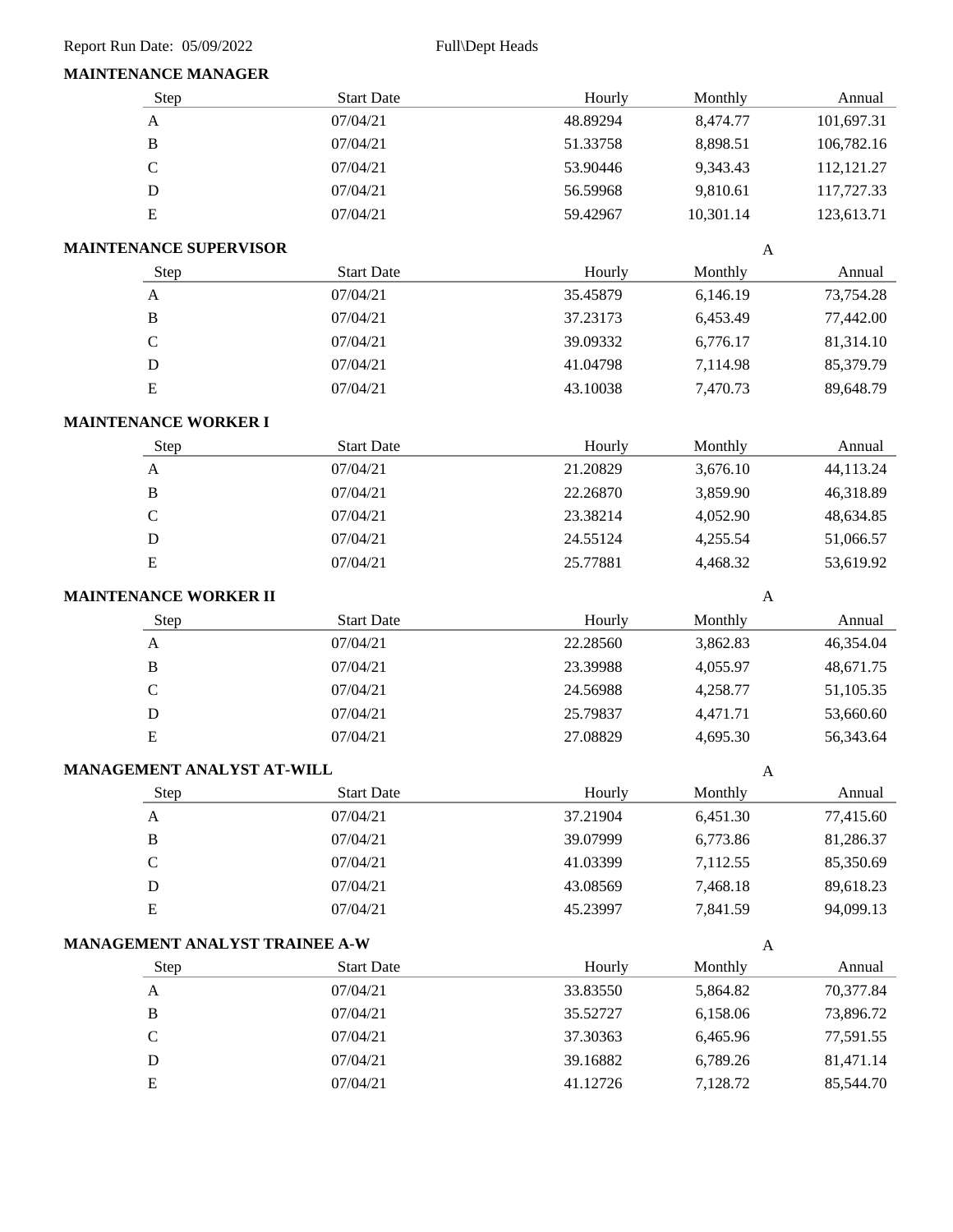| OFFICE ASSISTANT I             |                   |          | $\boldsymbol{A}$ |            |
|--------------------------------|-------------------|----------|------------------|------------|
| Step                           | <b>Start Date</b> | Hourly   | Monthly          | Annual     |
| $\mathbf{A}$                   | 07/04/21          | 20.73517 | 3,594.09         | 43,129.15  |
| $\, {\bf B}$                   | 07/04/21          | 21.77193 | 3,773.80         | 45,285.61  |
| $\mathbf C$                    | 07/04/21          | 22.86053 | 3,962.49         | 47,549.90  |
| $\mathbf D$                    | 07/04/21          | 24.00355 | 4,160.61         | 49,927.38  |
| E                              | 07/04/21          | 25.20373 | 4,368.64         | 52,423.75  |
| OFFICE ASSISTANT II            |                   |          | $\mathbf{A}$     |            |
| Step                           | <b>Start Date</b> | Hourly   | Monthly          | Annual     |
| $\mathbf{A}$                   | 07/04/21          | 22.80869 | 3,953.50         | 47,442.07  |
| $\, {\bf B}$                   | 07/04/21          | 23.94913 | 4,151.18         | 49,814.19  |
| $\mathbf C$                    | 07/04/21          | 25.14659 | 4,358.74         | 52,304.90  |
| $\mathbf D$                    | 07/04/21          | 26.40391 | 4,576.67         | 54,920.13  |
| ${\bf E}$                      | 07/04/21          | 27.72411 | 4,805.51         | 57,666.14  |
| PARAMEDIC/FIREFIGHTER (56 HR)  |                   |          | $\mathbf{A}$     |            |
| Step                           | <b>Start Date</b> | Hourly   | Monthly          | Annual     |
| $\boldsymbol{A}$               | 07/04/21          | 30.85446 | 7,086.24         | 85,034.89  |
| $\, {\bf B}$                   | 07/04/21          | 32.39718 | 7,440.55         | 89,286.62  |
| $\mathbf C$                    | 07/04/21          | 34.01704 | 7,812.58         | 93,750.96  |
| $\mathbf D$                    | 07/04/21          | 35.71789 | 8,203.20         | 98,438.50  |
| ${\bf E}$                      | 07/04/21          | 37.50379 | 8,613.37         | 103,360.44 |
| PARAMEDIC/FIREFIGHTER/ADMIN 40 |                   |          | $\boldsymbol{A}$ |            |
| Step                           | <b>Start Date</b> | Hourly   | Monthly          | Annual     |
| $\mathbf{A}$                   | 07/04/21          | 43.19624 | 7,487.34         | 89,848.17  |
| $\, {\bf B}$                   | 07/04/21          | 45.35605 | 7,861.71         | 94,340.58  |
| $\mathbf C$                    | 07/04/21          | 47.62386 | 8,254.80         | 99,057.62  |
| $\mathbf D$                    | 07/04/21          | 50.00505 | 8,667.54         | 104,010.50 |
| ${\bf E}$                      | 07/04/21          | 52.50530 | 9,100.91         | 109,211.02 |
| <b>PARK RANGER</b>             |                   |          | A                |            |
| Step                           | <b>Start Date</b> | Hourly   | Monthly          | Annual     |
| A                              | 07/04/21          | 26.48529 | 4,590.78         | 55,089.40  |
| $\, {\bf B}$                   | 07/04/21          | 27.80955 | 4,820.32         | 57,843.86  |
| $\mathbf C$                    | 07/04/21          | 29.20003 | 5,061.33         | 60,736.06  |
| D                              | 07/04/21          | 30.66003 | 5,314.40         | 63,772.86  |
| ${\bf E}$                      | 07/04/21          | 32.19303 | 5,580.12         | 66,961.50  |
| PARKS & COMMUNITY SRVS MANAGER |                   |          |                  |            |
| Step                           | <b>Start Date</b> | Hourly   | Monthly          | Annual     |
| MA                             | 01/02/22          | 65.90831 | 11,424.10        | 137,089.28 |
| <b>MIN</b>                     | 01/02/22          | 54.22293 | 9,398.64         | 112,783.69 |
| PARKS MAINTENANCE SUPERINTEN   |                   |          | $\mathbf{A}$     |            |
| Step                           | <b>Start Date</b> | Hourly   | Monthly          | Annual     |
| $\mathbf{A}$                   | 07/04/21          | 42.15013 | 7,306.02         | 87,672.27  |
|                                |                   |          |                  |            |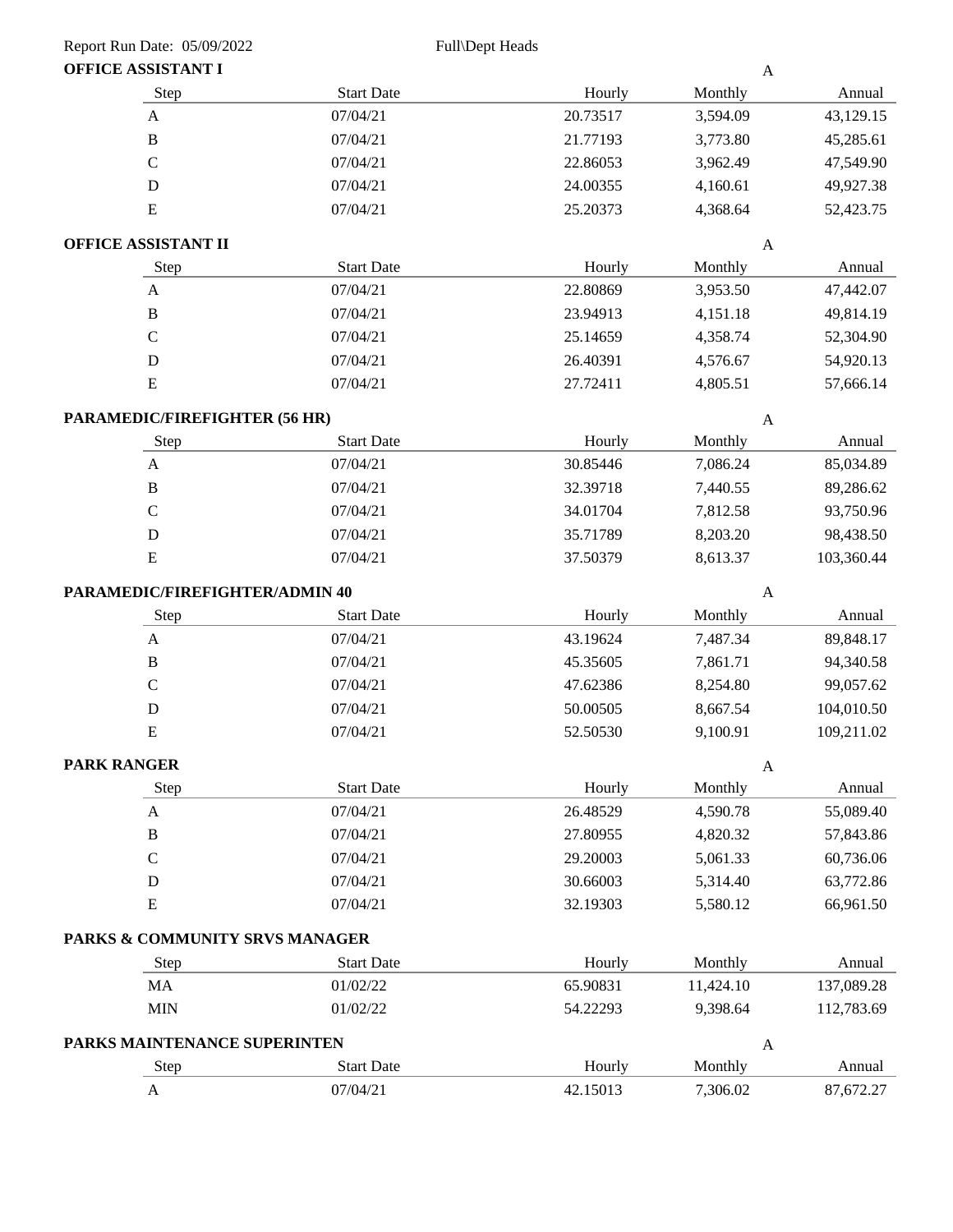| Report Run Date: 05/09/2022     |                   | Full\Dept Heads |                  |            |
|---------------------------------|-------------------|-----------------|------------------|------------|
| B                               | 07/04/21          | 44.25763        | 7,671.32         | 92,055.87  |
| $\mathbf C$                     | 07/04/21          | 46.47051        | 8,054.88         | 96,658.66  |
| D                               | 07/04/21          | 48.79404        | 8,457.63         | 101,491.60 |
| ${\bf E}$                       | 07/04/21          | 51.23374        | 8,880.51         | 106,566.17 |
| PLAN REVIEW SUPERVISOR          |                   |                 |                  |            |
| Step                            | <b>Start Date</b> | Hourly          | Monthly          | Annual     |
| $\mathbf{A}$                    | 07/04/21          | 41.98815        | 7,277.94         | 87,335.35  |
| $\, {\bf B}$                    | 07/04/21          | 44.08756        | 7,641.84         | 91,702.12  |
| $\mathsf C$                     | 07/04/21          | 46.29194        | 8,023.93         | 96,287.23  |
| $\mathbf D$                     | 07/04/21          | 48.60654        | 8,425.13         | 101,101.60 |
| ${\bf E}$                       | 07/04/21          | 51.03686        | 8,846.38         | 106,156.66 |
| <b>PLANS EXAMINER</b>           |                   |                 | $\boldsymbol{A}$ |            |
| Step                            | <b>Start Date</b> | Hourly          | Monthly          | Annual     |
| A                               | 07/04/21          | 36.51144        | 6,328.64         | 75,943.79  |
| $\, {\bf B}$                    | 07/04/21          | 38.33701        | 6,645.08         | 79,740.98  |
| $\mathbf C$                     | 07/04/21          | 40.25386        | 6,977.33         | 83,728.02  |
| D                               | 07/04/21          | 42.26655        | 7,326.20         | 87,914.42  |
| ${\bf E}$                       | 07/04/21          | 44.37988        | 7,692.51         | 92,310.15  |
| POLICE AGENT                    |                   |                 |                  |            |
| Step                            | <b>Start Date</b> | Hourly          | Monthly          | Annual     |
| $\mathbf{A}$                    | 07/04/21          | 44.78725        | 7,763.12         | 93,157.48  |
| $\, {\bf B}$                    | 07/04/21          | 47.02661        | 8,151.27         | 97,815.34  |
| $\mathsf C$                     | 07/04/21          | 49.37795        | 8,558.84         | 102,706.13 |
| D                               | 07/04/21          | 51.84684        | 8,986.78         | 107,841.42 |
| ${\bf E}$                       | 07/04/21          | 54.43918        | 9,436.12         | 113,233.49 |
| POLICE CAPTAIN                  |                   |                 |                  |            |
| Step                            | <b>Start Date</b> | Hourly          | Monthly          | Annual     |
| A                               | 07/04/21          | 77.66189        | 13,461.39        | 161,536.73 |
| $\, {\bf B}$                    | 07/04/21          | 81.54498        | 14,134.46        | 169,613.55 |
| $\mathsf C$                     | 07/04/21          | 85.62223        | 14,841.18        | 178,094.23 |
| ${\bf D}$                       | 07/04/21          | 89.90334        | 15,583.24        | 186,998.94 |
| ${\bf E}$                       | 07/04/21          | 94.39851        | 16,362.40        | 196,348.90 |
| <b>POLICE CHIEF</b>             |                   |                 |                  |            |
| Step                            | <b>Start Date</b> | Hourly          | Monthly          | Annual     |
| $\ensuremath{\text{MX}}\xspace$ | 05/22/22          | 130.64751       | 22,645.56        | 271,746.82 |
| $\text{MN}$                     | 05/22/22          | 89.87202        | 15,577.81        | 186,933.80 |
| POLICE CORPORAL                 |                   |                 |                  |            |
| Step                            | <b>Start Date</b> | Hourly          | Monthly          | Annual     |
| $\mathbf{A}$                    | 07/04/21          | 44.78725        | 7,763.12         | 93,157.48  |
| $\, {\bf B}$                    | 07/04/21          | 47.02661        | 8,151.27         | 97,815.34  |
| $\mathsf C$                     | 07/04/21          | 49.37795        | 8,558.84         | 102,706.13 |
| ${\bf D}$                       | 07/04/21          | 51.84684        | 8,986.78         | 107,841.42 |
| ${\bf E}$                       | 07/04/21          | 54.43918        | 9,436.12         | 113,233.49 |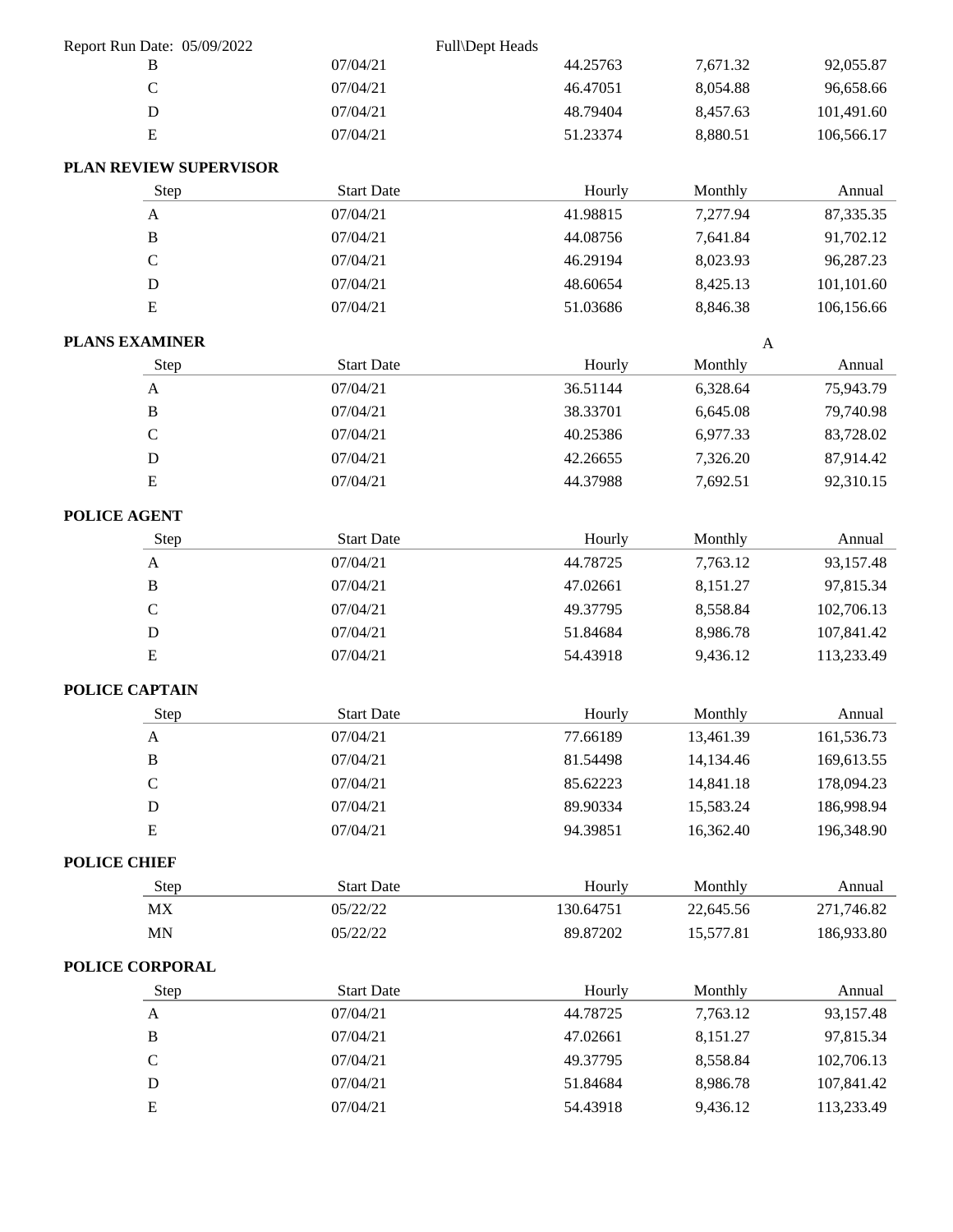### **POLICE DETECTIVE I**

| Step                      | <b>Start Date</b> | Hourly   | Monthly   | Annual      |
|---------------------------|-------------------|----------|-----------|-------------|
| $\mathbf{A}$              | 07/04/21          | 44.78725 | 7,763.12  | 93,157.48   |
| $\, {\bf B}$              | 07/04/21          | 47.02661 | 8,151.27  | 97,815.34   |
| $\mathcal{C}$             | 07/04/21          | 49.37795 | 8,558.84  | 102,706.13  |
| $\mathbf D$               | 07/04/21          | 51.84684 | 8,986.78  | 107,841.42  |
| ${\bf E}$                 | 07/04/21          | 54.43918 | 9,436.12  | 113,233.49  |
| POLICE DETECTIVE II       |                   |          |           |             |
| Step                      | <b>Start Date</b> | Hourly   | Monthly   | Annual      |
| $\mathbf{A}$              | 07/04/21          | 47.02661 | 8,151.27  | 97,815.34   |
| $\, {\bf B}$              | 07/04/21          | 49.37794 | 8,558.84  | 102,706.11  |
| $\mathbf C$               | 07/04/21          | 51.84683 | 8,986.78  | 107,841.40  |
| $\mathbf D$               | 07/04/21          | 54.43918 | 9,436.12  | 113,233.49  |
| ${\bf E}$                 | 07/04/21          | 57.16114 | 9,907.93  | 118,895.17  |
| POLICE LIEUTENANT         |                   |          |           |             |
| Step                      | <b>Start Date</b> | Hourly   | Monthly   | Annual      |
| $\mathbf{A}$              | 07/04/21          | 67.08725 | 11,628.45 | 139,541.48  |
| $\, {\bf B}$              | 07/04/21          | 70.44162 | 12,209.88 | 146,518.56  |
| $\mathsf{C}$              | 07/04/21          | 73.96370 | 12,820.37 | 153,844.49  |
| $\mathbf D$               | 07/04/21          | 77.66188 | 13,461.39 | 161,536.71  |
| ${\bf E}$                 | 07/04/21          | 81.54498 | 14,134.46 | 169,613.55  |
| <b>POLICE OFFICER</b>     |                   |          |           |             |
| Step                      | <b>Start Date</b> | Hourly   | Monthly   | Annual      |
| $\mathbf{A}$              | 07/04/21          | 40.61447 | 7,039.84  | 84,478.09   |
| $\, {\bf B}$              | 07/04/21          | 42.64520 | 7,391.83  | 88,702.01   |
| $\mathbf C$               | 07/04/21          | 44.77746 | 7,761.42  | 93,137.11   |
| $\mathbf D$               | 07/04/21          | 47.01633 | 8,149.49  | 97,793.96   |
| ${\bf E}$                 | 07/04/21          | 49.36715 | 8,556.97  | 102,683.67  |
| POLICE RECORDS SUPERVISOR |                   |          |           |             |
| Step                      | <b>Start Date</b> | Hourly   | Monthly   | Annual      |
| $\mathbf{A}$              | 07/04/21          | 30.85099 | 5,347.50  | 64,170.05   |
| $\bf{B}$                  | 07/04/21          | 32.39354 | 5,614.88  | 67,378.56   |
| $\mathsf C$               | 07/04/21          | 34.01322 | 5,895.62  | 70,747.49   |
| $\mathbf D$               | 07/04/21          | 35.71388 | 6,190.40  | 74,284.87   |
| ${\bf E}$                 | 07/04/21          | 37.49957 | 6,499.92  | 77,999.10   |
| <b>POLICE RECRUIT</b>     |                   |          |           |             |
| Step                      | <b>Start Date</b> | Hourly   | Monthly   | Annual      |
| $\mathbf A$               | 07/04/21          | 34.15235 | 5,919.74  | 71,036.88   |
| $\, {\bf B}$              | 07/04/21          | 35.85996 | 6,215.72  | 74,588.71   |
| $\mathbf C$               | 07/04/21          | 37.65296 | 6,526.51  | 78,318.15   |
| $\mathbf D$               | 07/04/21          | 39.53561 | 6,852.83  | 82,234.06   |
| ${\bf E}$                 | 07/04/21          | 41.51239 | 7,195.48  | 86, 345. 77 |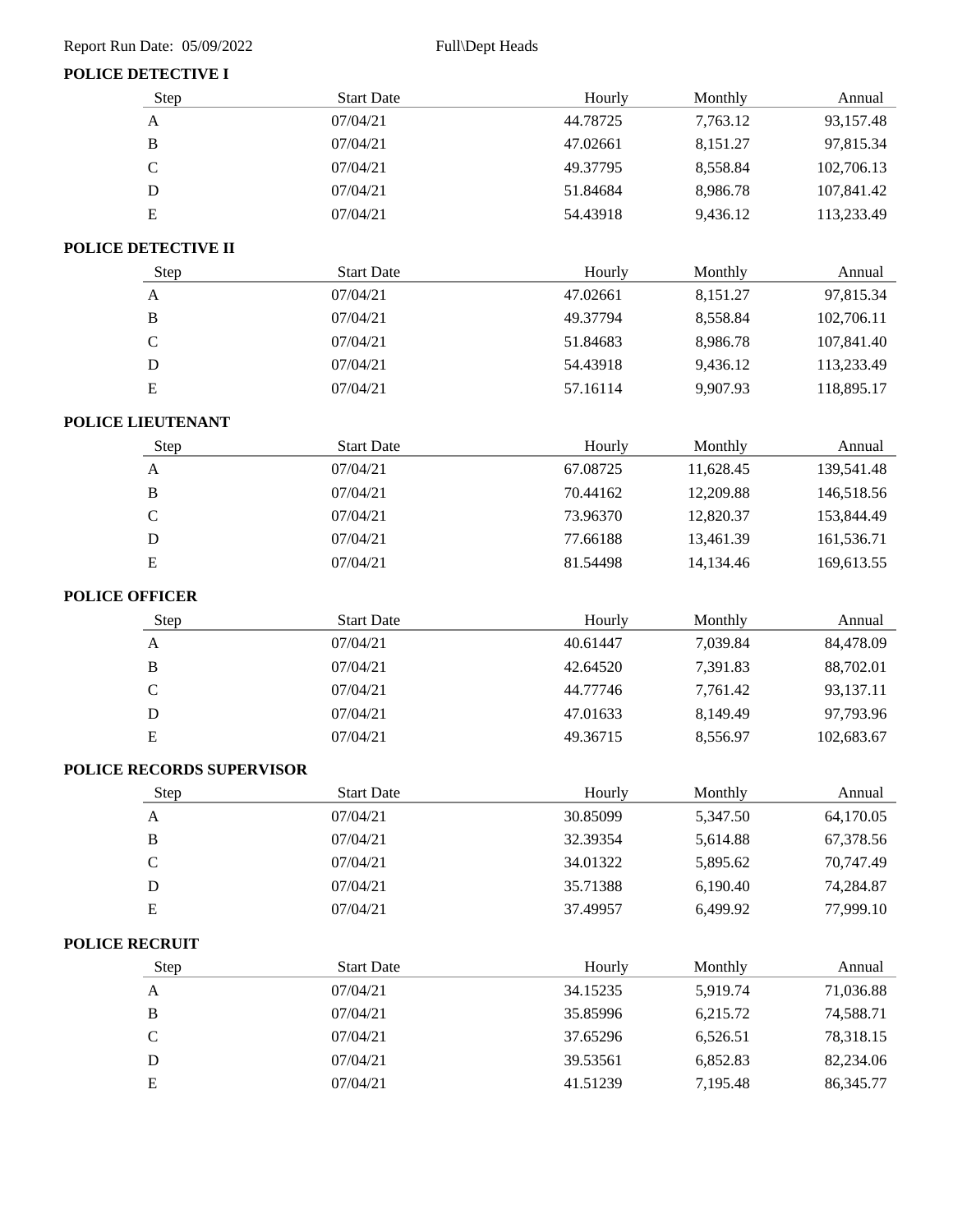#### **POLICE SERGEANT**

| PULIUE SERUEAN I          |                                                           |                                                                                                                                                                        |                                  |                                  |
|---------------------------|-----------------------------------------------------------|------------------------------------------------------------------------------------------------------------------------------------------------------------------------|----------------------------------|----------------------------------|
| Step                      | <b>Start Date</b>                                         | Hourly                                                                                                                                                                 | Monthly                          | Annual                           |
| $\boldsymbol{\mathsf{A}}$ | 07/04/21                                                  | 52.55010                                                                                                                                                               | 9,108.68                         | 109,304.20                       |
| $\, {\bf B}$              | 07/04/21                                                  | 55.17761                                                                                                                                                               | 9,564.11                         | 114,769.42                       |
| $\mathsf{C}$              | 07/04/21                                                  | 57.93649                                                                                                                                                               | 10,042.32                        | 120,507.89                       |
| ${\bf D}$                 | 07/04/21                                                  | 60.83331                                                                                                                                                               | 10,544.44                        | 126,533.28                       |
| ${\bf E}$                 | 07/04/21                                                  | 63.87498                                                                                                                                                               | 11,071.66                        | 132,859.95                       |
|                           |                                                           |                                                                                                                                                                        | $\mathbf{A}$                     |                                  |
| Step                      | <b>Start Date</b>                                         | Hourly                                                                                                                                                                 | Monthly                          | Annual                           |
| $\boldsymbol{\mathsf{A}}$ | 07/04/21                                                  | 20.73517                                                                                                                                                               | 3,594.09                         | 43,129.15                        |
| $\, {\bf B}$              | 07/04/21                                                  | 21.77193                                                                                                                                                               | 3,773.80                         | 45,285.61                        |
| $\mathbf C$               | 07/04/21                                                  | 22.86053                                                                                                                                                               | 3,962.49                         | 47,549.90                        |
| ${\bf D}$                 | 07/04/21                                                  | 24.00355                                                                                                                                                               | 4,160.61                         | 49,927.38                        |
| ${\bf E}$                 | 07/04/21                                                  | 25.20373                                                                                                                                                               | 4,368.64                         | 52,423.75                        |
|                           |                                                           |                                                                                                                                                                        | $\mathbf{A}$                     |                                  |
| Step                      | <b>Start Date</b>                                         | Hourly                                                                                                                                                                 | Monthly                          | Annual                           |
| $\boldsymbol{\mathsf{A}}$ | 07/04/21                                                  | 22.80869                                                                                                                                                               | 3,953.50                         | 47,442.07                        |
| $\, {\bf B}$              | 07/04/21                                                  | 23.94913                                                                                                                                                               | 4,151.18                         | 49,814.19                        |
| $\mathbf C$               | 07/04/21                                                  | 25.14659                                                                                                                                                               | 4,358.74                         | 52,304.90                        |
| ${\rm D}$                 | 07/04/21                                                  | 26.40391                                                                                                                                                               | 4,576.67                         | 54,920.13                        |
| ${\bf E}$                 | 07/04/21                                                  | 27.72411                                                                                                                                                               | 4,805.51                         | 57,666.14                        |
|                           |                                                           |                                                                                                                                                                        |                                  |                                  |
|                           | <b>Start Date</b>                                         | Hourly                                                                                                                                                                 | Monthly                          | Annual                           |
| $\boldsymbol{\mathsf{A}}$ | 07/04/21                                                  | 33.34101                                                                                                                                                               | 5,779.10                         | 69,349.30                        |
|                           | 07/04/21                                                  |                                                                                                                                                                        |                                  | 72,816.78                        |
|                           | 07/04/21                                                  |                                                                                                                                                                        |                                  | 76,457.61                        |
|                           |                                                           |                                                                                                                                                                        |                                  | 80,280.49                        |
| ${\bf E}$                 | 07/04/21                                                  | 40.52621                                                                                                                                                               | 7,024.54                         | 84,294.51                        |
|                           |                                                           |                                                                                                                                                                        |                                  |                                  |
| Step                      | <b>Start Date</b>                                         | Hourly                                                                                                                                                                 | Monthly                          | Annual                           |
| MA                        | 01/02/22                                                  | 66.33509                                                                                                                                                               | 11,498.08                        | 137,976.98                       |
| <b>MIN</b>                | 01/02/22                                                  | 54.57404                                                                                                                                                               | 9,459.50                         | 113,514.00                       |
| PRINCIPAL LIBRARIAN       |                                                           |                                                                                                                                                                        | $\boldsymbol{\mathsf{A}}$        |                                  |
| Step                      | <b>Start Date</b>                                         | Hourly                                                                                                                                                                 | Monthly                          | Annual                           |
| $\mathbf{A}$              | 07/04/21                                                  | 38.19387                                                                                                                                                               | 6,620.27                         | 79,443.24                        |
| $\, {\bf B}$              | 07/04/21                                                  | 40.10356                                                                                                                                                               | 6,951.28                         | 83,415.40                        |
| $\mathbf C$               | 07/04/21                                                  | 42.10874                                                                                                                                                               | 7,298.84                         | 87,586.17                        |
| $\mathbf D$               | 07/04/21                                                  | 44.21417                                                                                                                                                               | 7,663.78                         | 91,965.47                        |
| ${\bf E}$                 | 07/04/21                                                  | 46.42488                                                                                                                                                               | 8,046.97                         | 96,563.75                        |
|                           |                                                           |                                                                                                                                                                        |                                  |                                  |
|                           | <b>Start Date</b>                                         | Hourly                                                                                                                                                                 | Monthly                          | Annual                           |
| $\mathbf{A}$              | 07/04/21                                                  | 21.82049                                                                                                                                                               | 3,782.21                         | 45,386.61                        |
|                           | Step<br>$\, {\bf B}$<br>$\mathsf{C}$<br>${\bf D}$<br>Step | POLICE SERVICES TECHNICIAN I<br>POLICE SERVICES TECHNICIAN II<br>POLICE SUPPORT SVS SUPERVISOR<br>07/04/21<br>PRINCIPAL CIVIL ENGINEER<br>PROPERTY/EVIDENCE TECHNICIAN | 35.00807<br>36.75847<br>38.59639 | 6,068.06<br>6,371.46<br>6,690.04 |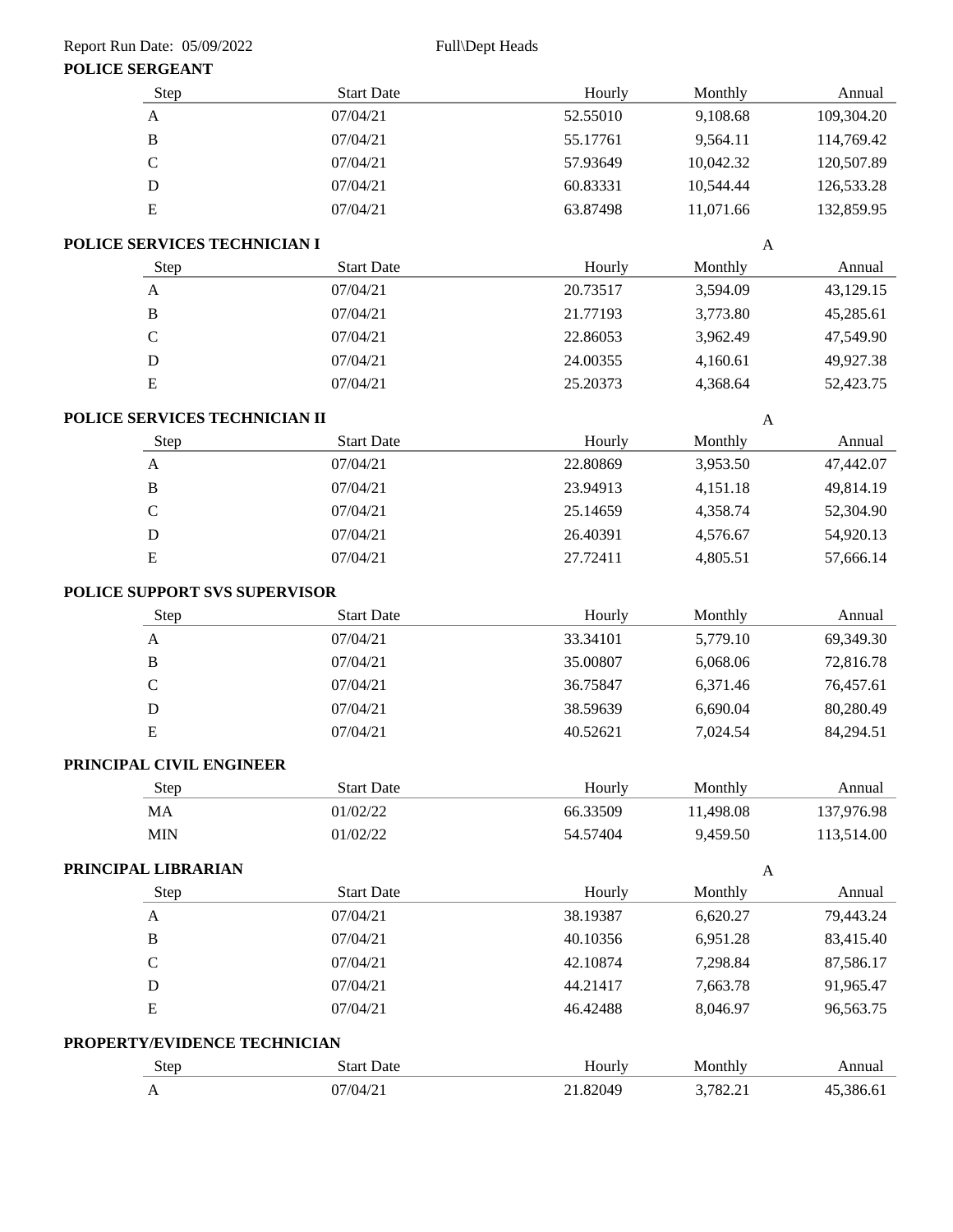| Report Run Date: 05/09/2022    |                   | Full\Dept Heads |           |            |
|--------------------------------|-------------------|-----------------|-----------|------------|
| B                              | 07/04/21          | 22.91151        | 3,971.32  | 47,655.94  |
| $\mathcal{C}$                  | 07/04/21          | 24.05709        | 4,169.89  | 50,038.74  |
| $\mathbf D$                    | 07/04/21          | 25.25994        | 4,378.38  | 52,540.67  |
| ${\bf E}$                      | 07/04/21          | 26.52294        | 4,597.30  | 55,167.71  |
| PUBLIC INFORMATION OFFICER     |                   |                 |           |            |
| Step                           | <b>Start Date</b> | Hourly          | Monthly   | Annual     |
| $\mathbf{A}$                   | 07/04/21          | 50.78393        | 8,802.54  | 105,630.57 |
| $\mathbf{B}$                   | 07/04/21          | 53.32313        | 9,242.67  | 110,912.11 |
| $\mathbf C$                    | 07/04/21          | 55.98928        | 9,704.80  | 116,457.70 |
| $\mathbf D$                    | 07/04/21          | 58.78875        | 10,190.05 | 122,280.60 |
| ${\bf E}$                      | 07/04/21          | 61.72819        | 10,699.55 | 128,394.63 |
| PUBLIC SAFETY COMMUNICATIO MGR |                   |                 |           |            |
| Step                           | <b>Start Date</b> | Hourly          | Monthly   | Annual     |
| MA                             | 01/02/22          | 67.45087        | 11,691.48 | 140,297.80 |
| <b>MIN</b>                     | 01/02/22          | 55.49200        | 9,618.61  | 115,423.36 |
| PUBLIC SAFETY DISPATCH SUPVR   |                   |                 |           |            |
| Step                           | <b>Start Date</b> | Hourly          | Monthly   | Annual     |
| $\mathbf{A}$                   | 07/04/21          | 37.93210        | 6,574.89  | 78,898.76  |
| $\bf{B}$                       | 07/04/21          | 39.82870        | 6,903.64  | 82,843.69  |
| $\mathcal{C}$                  | 07/04/21          | 41.82014        | 7,248.82  | 86,985.89  |
| $\mathbf D$                    | 07/04/21          | 43.91115        | 7,611.26  | 91,335.19  |
| ${\bf E}$                      | 07/04/21          | 46.10670        | 7,991.82  | 95,901.93  |
| PUBLIC SAFETY DISPATCHER I     |                   |                 |           |            |
| Step                           | <b>Start Date</b> | Hourly          | Monthly   | Annual     |
| $\mathbf{A}$                   | 07/04/21          | 27.16914        | 4,709.31  | 56,511.81  |
| $\, {\bf B}$                   | 07/04/21          | 28.52760        | 4,944.78  | 59,337.40  |
| $\mathsf{C}$                   | 07/04/21          | 29.95398        | 5,192.02  | 62,304.27  |
| ${\bf D}$                      | 07/04/21          | 31.45168        | 5,451.62  | 65,419.49  |
| E                              | 07/04/21          | 33.02426        | 5,724.20  | 68,690.46  |
| PUBLIC SAFETY DISPATCHER II    |                   |                 |           |            |
| Step                           | <b>Start Date</b> | Hourly          | Monthly   | Annual     |
| A                              | 07/04/21          | 29.88607        | 5,180.25  | 62,163.02  |
| $\mathbf{B}$                   | 07/04/21          | 31.38037        | 5,439.26  | 65,271.16  |
| $\mathsf{C}$                   | 07/04/21          | 32.94939        | 5,711.22  | 68,534.73  |
| ${\bf D}$                      | 07/04/21          | 34.59686        | 5,996.78  | 71,961.46  |
| E                              | 07/04/21          | 36.32670        | 6,296.62  | 75,559.53  |
| PUBLIC SAFETY RADIO SYST ADMIN |                   |                 |           |            |
| Step                           | <b>Start Date</b> | Hourly          | Monthly   | Annual     |
| $\mathbf{A}$                   | 07/04/21          | 33.34101        | 5,779.10  | 69,349.30  |
| B                              | 07/04/21          | 35.00807        | 6,068.06  | 72,816.78  |
| $\mathbf C$                    | 07/04/21          | 36.75847        | 6,371.46  | 76,457.61  |
| D                              | 07/04/21          | 38.59639        | 6,690.04  | 80,280.49  |
| ${\bf E}$                      | 07/04/21          | 40.52621        | 7,024.54  | 84,294.51  |
|                                |                   |                 |           |            |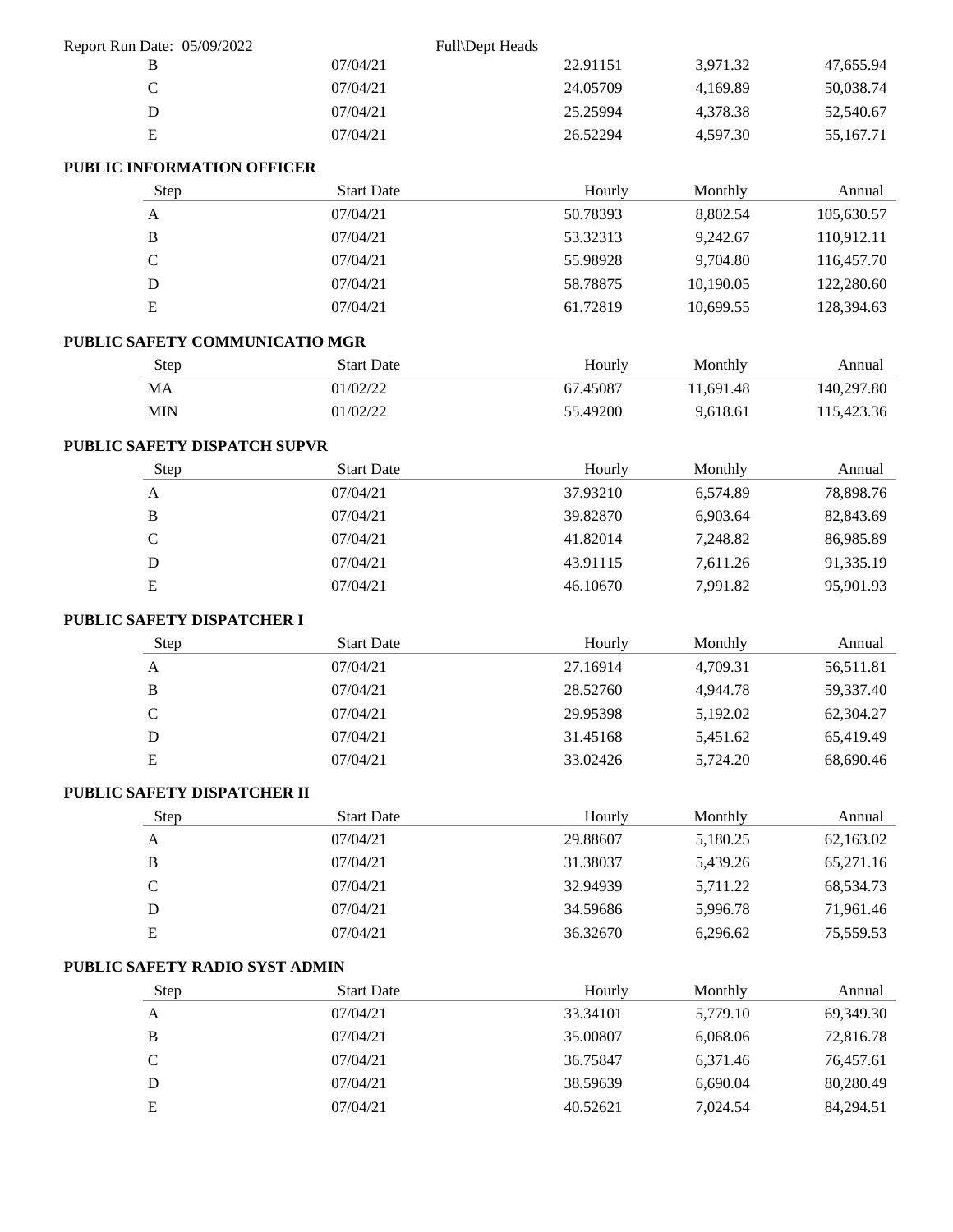# **PURCHASING & CONTRACTS COORD**

| Step                           | <b>Start Date</b> | Hourly   | Monthly      | Annual     |
|--------------------------------|-------------------|----------|--------------|------------|
| $\mathbf{A}$                   | 07/04/21          | 28.52066 | 4,943.58     | 59,322.97  |
| $\, {\bf B}$                   | 07/04/21          | 29.94669 | 5,190.75     | 62,289.11  |
| $\mathcal{C}$                  | 07/04/21          | 31.44402 | 5,450.29     | 65,403.56  |
| D                              | 07/04/21          | 33.01622 | 5,722.81     | 68,673.73  |
| ${\bf E}$                      | 07/04/21          | 34.66704 | 6,008.95     | 72,107.44  |
| PURCHASING MANAGER             |                   |          |              |            |
| Step                           | <b>Start Date</b> | Hourly   | Monthly      | Annual     |
| MA                             | 01/02/22          | 56.47096 | 9,788.29     | 117,459.59 |
| <b>MIN</b>                     | 01/02/22          | 46.45880 | 8,052.85     | 96,634.30  |
| PW EQUIPMENT OPER/SR MAIN WRKR |                   |          |              |            |
| Step                           | <b>Start Date</b> | Hourly   | Monthly      | Annual     |
| $\mathbf{A}$                   | 07/04/21          | 24.59070 | 4,262.38     | 51,148.65  |
| $\, {\bf B}$                   | 07/04/21          | 25.82023 | 4,475.50     | 53,706.07  |
| $\mathcal{C}$                  | 07/04/21          | 27.11125 | 4,699.28     | 56,391.40  |
| D                              | 07/04/21          | 28.46681 | 4,934.24     | 59,210.96  |
| ${\bf E}$                      | 07/04/21          | 29.89015 | 5,180.95     | 62,171.51  |
| PW INSPECTION SUPERINTENDENT   |                   |          |              |            |
| Step                           | <b>Start Date</b> | Hourly   | Monthly      | Annual     |
| $\mathbf A$                    | 07/04/21          | 42.15013 | 7,306.02     | 87,672.27  |
| $\, {\bf B}$                   | 07/04/21          | 44.25763 | 7,671.32     | 92,055.87  |
| $\mathbf C$                    | 07/04/21          | 46.47051 | 8,054.88     | 96,658.66  |
| $\mathbf D$                    | 07/04/21          | 48.79404 | 8,457.63     | 101,491.60 |
| ${\bf E}$                      | 07/04/21          | 51.23374 | 8,880.51     | 106,566.17 |
| PW INSPECTION SUPERVISOR       |                   |          |              |            |
| Step                           | <b>Start Date</b> | Hourly   | Monthly      | Annual     |
| $\mathbf{A}$                   | 07/04/21          | 35.45879 | 6,146.19     | 73,754.28  |
| $\, {\bf B}$                   | 07/04/21          | 37.23173 | 6,453.49     | 77,442.00  |
| $\mathcal{C}$                  | 07/04/21          | 39.09332 | 6,776.17     | 81,314.10  |
| $\mathbf D$                    | 07/04/21          | 41.04798 | 7,114.98     | 85,379.79  |
| ${\bf E}$                      | 07/04/21          | 43.10038 | 7,470.73     | 89,648.79  |
| <b>PW INSPECTOR</b>            |                   |          |              |            |
| Step                           | <b>Start Date</b> | Hourly   | Monthly      | Annual     |
| $\mathbf{A}$                   | 07/04/21          | 31.40436 | 5,443.42     | 65,321.06  |
| $\, {\bf B}$                   | 07/04/21          | 32.97458 | 5,715.59     | 68,587.12  |
| $\mathcal{C}$                  | 07/04/21          | 34.62331 | 6,001.37     | 72,016.48  |
| D                              | 07/04/21          | 36.35447 | 6,301.44     | 75,617.29  |
| E                              | 07/04/21          | 38.17220 | 6,616.51     | 79,398.17  |
| <b>RECORDS CLERK</b>           |                   |          | $\mathbf{A}$ |            |
| Step                           | <b>Start Date</b> | Hourly   | Monthly      | Annual     |
| $\mathbf{A}$                   | 07/04/21          | 20.69380 | 3,586.92     | 43,043.10  |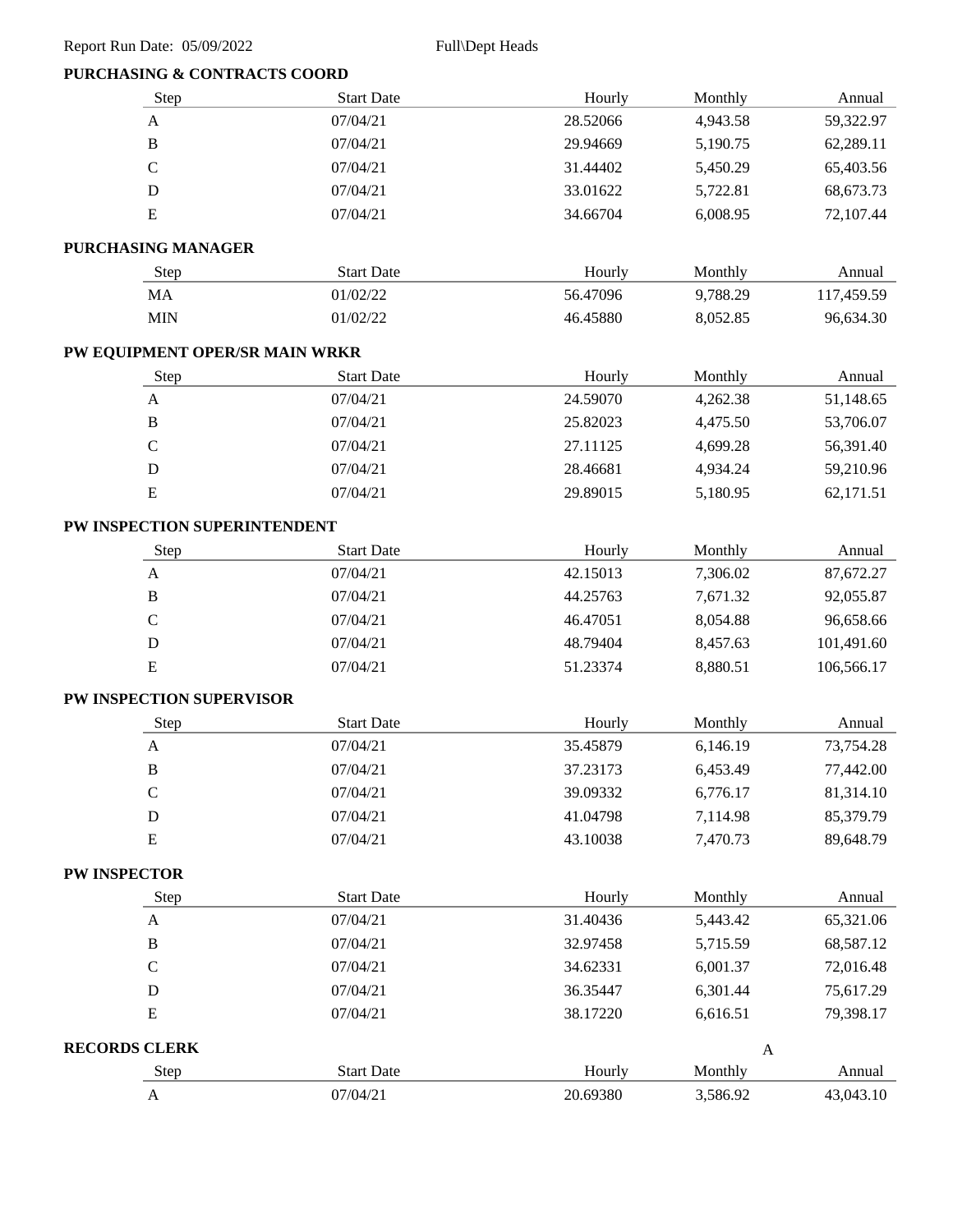| Report Run Date: 05/09/2022  |                                |                   | Full\Dept Heads |                   |              |
|------------------------------|--------------------------------|-------------------|-----------------|-------------------|--------------|
| B                            |                                | 07/04/21          | 21.72849        | 3,766.27          | 45,195.25    |
| $\mathbf C$                  |                                | 07/04/21          | 22.81491        | 3,954.58          | 47,455.01    |
| $\mathbf D$                  |                                | 07/04/21          | 23.95566        | 4,152.31          | 49,827.77    |
| ${\bf E}$                    |                                | 07/04/21          | 25.15344        | 4,359.92          | 52,319.15    |
|                              | RECORDS MANAGEMENT COORDINATOR |                   |                 |                   | $\mathbf{A}$ |
|                              | Step                           | <b>Start Date</b> |                 | Hourly<br>Monthly | Annual       |
| $\boldsymbol{A}$             |                                | 07/04/21          | 22.84166        | 3,959.22          | 47,510.65    |
| $\, {\bf B}$                 |                                | 07/04/21          | 23.98374        | 4,157.18          | 49,886.17    |
| ${\bf C}$                    |                                | 07/04/21          | 25.18293        | 4,365.04          | 52,380.49    |
| D                            |                                | 07/04/21          | 26.44207        | 4,583.29          | 54,999.50    |
| E                            |                                | 07/04/21          | 27.76418        | 4,812.45          | 57,749.49    |
| <b>RECORDS MANAGER</b>       |                                |                   |                 |                   |              |
|                              | Step                           | <b>Start Date</b> |                 | Hourly<br>Monthly | Annual       |
| $\boldsymbol{A}$             |                                | 04/10/22          | 37.15403        | 6,440.03          | 77,280.38    |
| $\, {\bf B}$                 |                                | 04/10/22          | 39.01174        | 6,762.03          | 81,144.41    |
| $\mathbf C$                  |                                | 04/10/22          | 40.96232        | 7,100.13          | 85,201.62    |
| D                            |                                | 04/10/22          | 43.01044        | 7,455.14          | 89,461.71    |
| ${\bf E}$                    |                                | 04/10/22          | 45.16096        | 7,827.89          | 93,934.79    |
|                              | RECREATION COORDINATOR         |                   |                 |                   |              |
|                              | Step                           | <b>Start Date</b> |                 | Hourly<br>Monthly | Annual       |
| $\mathbf{A}$                 |                                | 07/04/21          | 23.99750        | 4,159.56          | 49,914.80    |
| $\, {\bf B}$                 |                                | 07/04/21          | 25.19738        | 4,367.54          | 52,410.55    |
| $\mathbf C$                  |                                | 07/04/21          | 26.45725        | 4,585.92          | 55,031.08    |
| $\mathbf D$                  |                                | 07/04/21          | 27.78011        | 4,815.21          | 57,782.62    |
| ${\bf E}$                    |                                | 07/04/21          | 29.16912        | 5,055.98          | 60,671.76    |
|                              | <b>RECREATION SUPERVISOR</b>   |                   |                 |                   | $\mathbf{A}$ |
|                              | <b>Step</b>                    | <b>Start Date</b> |                 | Monthly<br>Hourly | Annual       |
| A                            |                                | 07/04/21          | 30.44145        | 5,276.51          | 63,318.21    |
| $\, {\bf B}$                 |                                | 07/04/21          | 31.96352        | 5,540.34          | 66,484.12    |
| $\mathbf C$                  |                                | 07/04/21          | 33.56169        | 5,817.35          | 69,808.31    |
| $\mathbf D$                  |                                | 07/04/21          | 35.23978        | 6,108.22          | 73,298.74    |
| ${\bf E}$                    |                                | 07/04/21          | 37.00177        | 6,413.64          | 76,963.68    |
| <b>SENIOR CIVIL ENGINEER</b> |                                |                   |                 |                   |              |
|                              | Step                           | <b>Start Date</b> |                 | Hourly<br>Monthly | Annual       |
| $\mathbf{A}$                 |                                | 08/03/21          | 48.14166        | 8,344.55          | 100,134.65   |
| $\, {\bf B}$                 |                                | 08/03/21          | 50.54874        | 8,761.78          | 105,141.37   |
| $\mathbf C$                  |                                | 08/03/21          | 53.07618        | 9,199.87          | 110,398.45   |
| $\mathbf D$                  |                                | 08/03/21          | 55.72999        | 9,659.86          | 115,918.37   |
| ${\bf E}$                    |                                | 08/03/21          | 58.51649        | 10,142.85         | 121,714.29   |
|                              | SR CODE ENFORCEMENT OFFICER    |                   |                 |                   |              |
|                              | Step                           | <b>Start Date</b> |                 | Hourly<br>Monthly | Annual       |
| A                            |                                | 07/04/21          | 30.70996        | 5,323.05          | 63,876.71    |
| $\, {\bf B}$                 |                                | 07/04/21          | 32.24545        | 5,589.21          | 67,070.53    |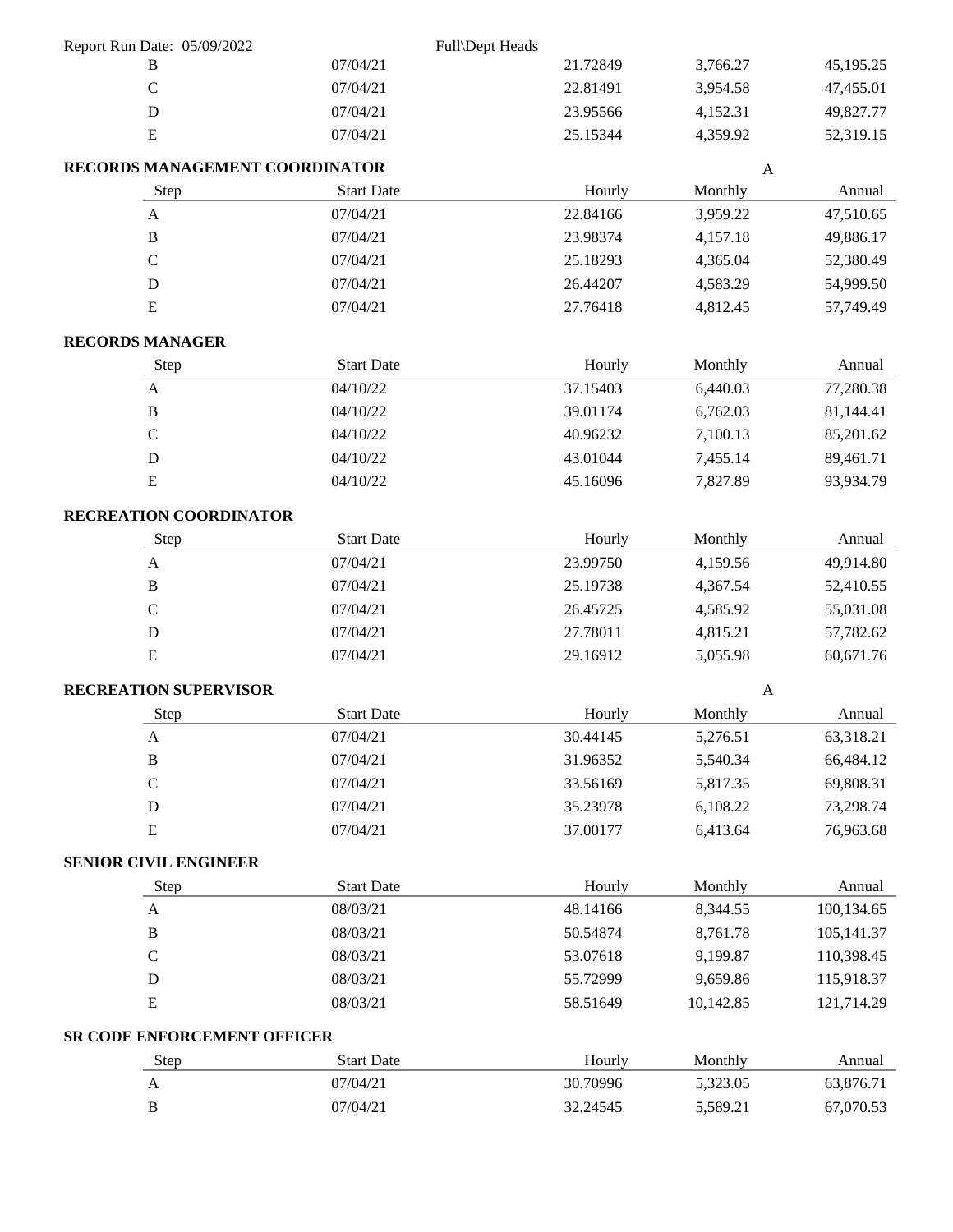| Report Run Date: 05/09/2022  |                   | Full\Dept Heads |                  |            |
|------------------------------|-------------------|-----------------|------------------|------------|
| $\mathcal{C}$                | 07/04/21          | 33.85773        | 5,868.67         | 70,424.07  |
| $\mathbf D$                  | 07/04/21          | 35.55061        | 6,162.10         | 73,945.26  |
| ${\bf E}$                    | 07/04/21          | 37.32814        | 6,470.21         | 77,642.53  |
| <b>SR CRIME ANALYST</b>      |                   |                 |                  |            |
| Step                         | <b>Start Date</b> | Hourly          | Monthly          | Annual     |
| $\mathbf{A}$                 | 07/04/21          | 35.49131        | 6,151.82         | 73,821.92  |
| $\, {\bf B}$                 | 07/04/21          | 37.26587        | 6,459.41         | 77,513.00  |
| $\mathbf C$                  | 07/04/21          | 39.12917        | 6,782.38         | 81,388.67  |
| D                            | 07/04/21          | 41.08563        | 7,121.50         | 85,458.11  |
| ${\bf E}$                    | 07/04/21          | 43.13991        | 7,477.58         | 89,731.01  |
| SR DEVELOPMENT SERVICES TECH |                   |                 | $\mathbf{A}$     |            |
| Step                         | <b>Start Date</b> | Hourly          | Monthly          | Annual     |
| $\mathbf{A}$                 | 07/04/21          | 30.24223        | 5,241.98         | 62,903.83  |
| $\, {\bf B}$                 | 07/04/21          | 31.75434        | 5,504.08         | 66,049.02  |
| $\mathbf C$                  | 07/04/21          | 33.34206        | 5,779.29         | 69,351.48  |
| $\mathbf D$                  | 07/04/21          | 35.00916        | 6,068.25         | 72,819.05  |
| ${\bf E}$                    | 07/04/21          | 36.75962        | 6,371.66         | 76,460.00  |
| SR EXECUTIVE ASSISTANT       |                   |                 | $\boldsymbol{A}$ |            |
| Step                         | <b>Start Date</b> | Hourly          | Monthly          | Annual     |
| $\boldsymbol{\mathsf{A}}$    | 07/04/21          | 34.44088        | 5,969.75         | 71,637.03  |
| $\, {\bf B}$                 | 07/04/21          | 36.16293        | 6,268.24         | 75,218.89  |
| $\mathbf C$                  | 07/04/21          | 37.97108        | 6,581.65         | 78,979.84  |
| $\mathbf D$                  | 07/04/21          | 39.86963        | 6,910.73         | 82,928.83  |
| ${\bf E}$                    | 07/04/21          | 41.86311        | 7,256.27         | 87,075.26  |
| SR FINANCIAL ANALYST         |                   |                 |                  |            |
| Step                         | <b>Start Date</b> | Hourly          | Monthly          | Annual     |
| $\mathbf{A}$                 | 07/04/21          | 40.08510        | 6,948.08         | 83,377.00  |
| $\, {\bf B}$                 | 07/04/21          | 42.08936        | 7,295.48         | 87,545.86  |
| $\mathbf C$                  | 07/04/21          | 44.19382        | 7,660.26         | 91,923.14  |
| $\mathbf D$                  | 07/04/21          | 46.40352        | 8,043.27         | 96,519.32  |
| ${\bf E}$                    | 07/04/21          | 48.72369        | 8,445.43         | 101,345.27 |
| SR HUMAN RESOURCES ANALYST   |                   |                 |                  |            |
| Step                         | <b>Start Date</b> | Hourly          | Monthly          | Annual     |
| $\mathbf{A}$                 | 07/04/21          | 40.08510        | 6,948.08         | 83,377.00  |
| $\, {\bf B}$                 | 07/04/21          | 42.08936        | 7,295.48         | 87,545.86  |
| $\mathsf C$                  | 07/04/21          | 44.19382        | 7,660.26         | 91,923.14  |
| $\mathbf D$                  | 07/04/21          | 46.40352        | 8,043.27         | 96,519.32  |
| ${\bf E}$                    | 07/04/21          | 48.72369        | 8,445.43         | 101,345.27 |
| SR MAINTENANCE WORKER        |                   |                 | $\mathbf{A}$     |            |
| Step                         | <b>Start Date</b> | Hourly          | Monthly          | Annual     |
| $\mathbf{A}$                 | 07/04/21          | 25.45901        | 4,412.89         | 52,954.74  |
| $\, {\bf B}$                 | 07/04/21          | 26.73196        | 4,633.53         | 55,602.47  |
| $\mathbf C$                  | 07/04/21          | 28.06856        | 4,865.21         | 58,382.60  |
|                              |                   |                 |                  |            |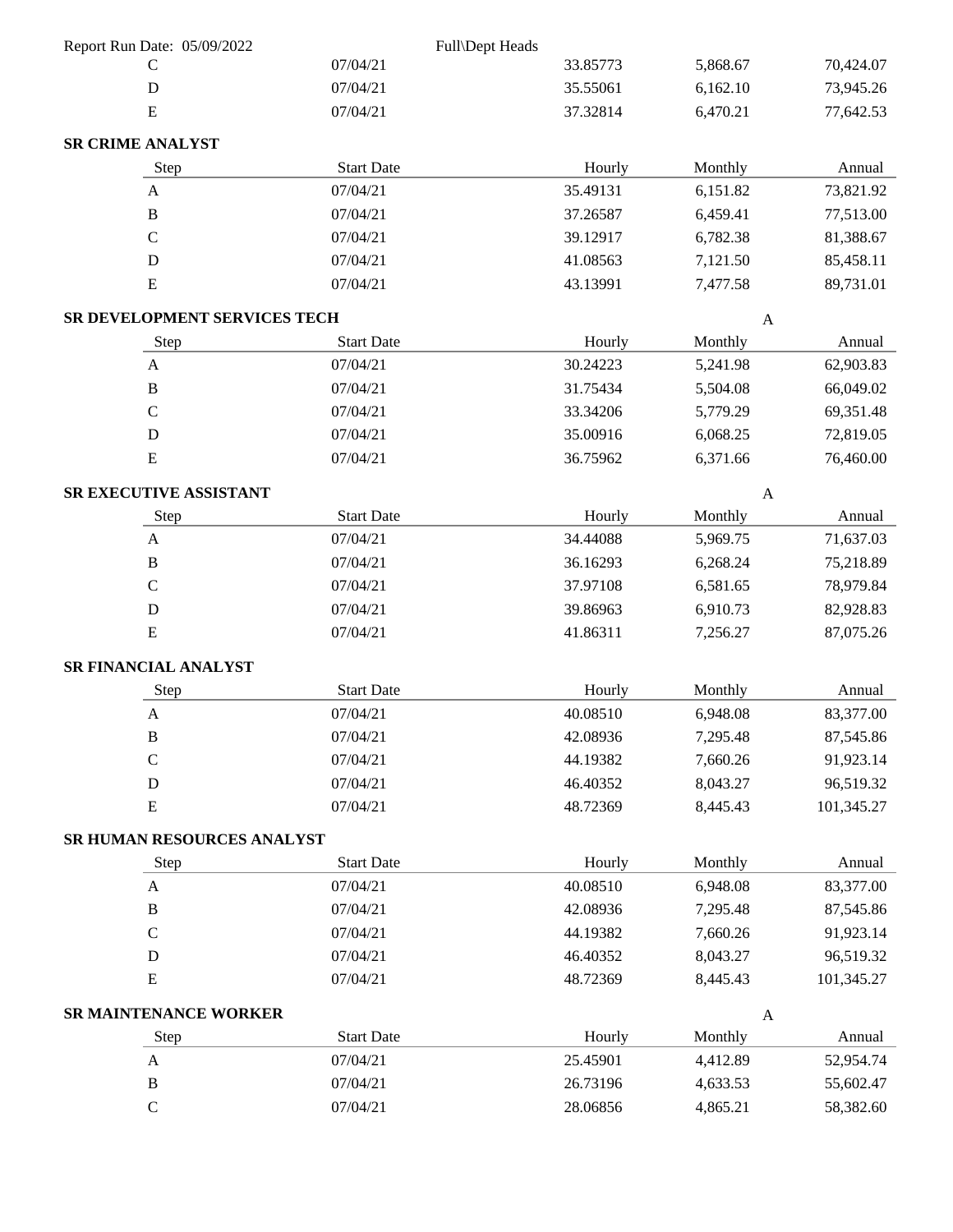| Report Run Date: 05/09/2022      |                   | Full\Dept Heads |              |            |
|----------------------------------|-------------------|-----------------|--------------|------------|
| D                                | 07/04/21          | 29.47199        | 5,108.47     | 61,301.73  |
| E                                | 07/04/21          | 30.94559        | 5,363.90     | 64,366.82  |
| SR MANAGEMENT ANALYST AT-WILL    |                   |                 |              |            |
| Step                             | <b>Start Date</b> | Hourly          | Monthly      | Annual     |
| $\mathbf{A}$                     | 07/04/21          | 40.08510        | 6,948.08     | 83,377.00  |
| $\mathbf B$                      | 07/04/21          | 42.08936        | 7,295.48     | 87,545.86  |
| $\mathsf{C}$                     | 07/04/21          | 44.19382        | 7,660.26     | 91,923.14  |
| $\mathbf D$                      | 07/04/21          | 46.40352        | 8,043.27     | 96,519.32  |
| E                                | 07/04/21          | 48.72369        | 8,445.43     | 101,345.27 |
| <b>SR PLANNER</b>                |                   |                 |              |            |
| Step                             | <b>Start Date</b> | Hourly          | Monthly      | Annual     |
| $\boldsymbol{\mathsf{A}}$        | 07/04/21          | 42.60323        | 7,384.55     | 88,614.71  |
| $\, {\bf B}$                     | 07/04/21          | 44.73340        | 7,753.78     | 93,045.47  |
| $\mathbf C$                      | 07/04/21          | 46.97006        | 8,141.47     | 97,697.72  |
| $\mathbf D$                      | 07/04/21          | 49.31857        | 8,548.55     | 102,582.62 |
| ${\bf E}$                        | 07/04/21          | 51.78450        | 8,975.98     | 107,711.76 |
| <b>SR PLANS EXAMINER</b>         |                   |                 | $\mathbf{A}$ |            |
| Step                             | <b>Start Date</b> | Hourly          | Monthly      | Annual     |
| $\mathbf{A}$                     | 07/04/21          | 40.16258        | 6,961.51     | 83,538.16  |
| $\, {\bf B}$                     | 07/04/21          | 42.17071        | 7,309.58     | 87,715.07  |
| $\mathbf C$                      | 07/04/21          | 44.27924        | 7,675.06     | 92,100.81  |
| ${\bf D}$                        | 07/04/21          | 46.49321        | 8,058.82     | 96,705.87  |
| E                                | 07/04/21          | 48.81787        | 8,461.76     | 101,541.16 |
| <b>SR PROGRAM MANAGER</b>        |                   |                 | $\mathbf{A}$ |            |
| Step                             | <b>Start Date</b> | Hourly          | Monthly      | Annual     |
| $\boldsymbol{\mathsf{A}}$        | 07/04/21          | 56.39186        | 9,774.58     | 117,295.06 |
| $\, {\bf B}$                     | 07/04/21          | 59.21145        | 10,263.31    | 123,159.81 |
| $\mathcal{C}$                    | 07/04/21          | 62.17202        | 10,776.48    | 129,317.80 |
| $\mathbf D$                      | 07/04/21          | 65.28062        | 11,315.30    | 135,783.68 |
| ${\bf E}$                        | 07/04/21          | 68.54466        | 11,881.07    | 142,572.89 |
| <b>SR PUBLIC WORKS INSPECTOR</b> |                   |                 |              |            |
| Step                             | <b>Start Date</b> | Hourly          | Monthly      | Annual     |
| A                                | 07/04/21          | 34.54479        | 5,987.76     | 71,853.16  |
| $\mathbf B$                      | 07/04/21          | 36.27203        | 6,287.15     | 75,445.82  |
| $\mathbf C$                      | 07/04/21          | 38.08563        | 6,601.50     | 79,218.11  |
| $\mathbf D$                      | 07/04/21          | 39.98992        | 6,931.58     | 83,179.03  |
| ${\bf E}$                        | 07/04/21          | 41.98941        | 7,278.16     | 87,337.97  |
| SR RECREATION COORDINATOR        |                   |                 |              |            |
| Step                             | <b>Start Date</b> | Hourly          | Monthly      | Annual     |
| $\mathbf{A}$                     | 07/04/21          | 29.22429        | 5,065.54     | 60,786.52  |
| $\, {\bf B}$                     | 07/04/21          | 30.68550        | 5,318.82     | 63,825.84  |
| $\mathbf C$                      | 07/04/21          | 32.21978        | 5,584.76     | 67,017.14  |
| ${\bf D}$                        | 07/04/21          | 33.83077        | 5,864.00     | 70,368.00  |
|                                  |                   |                 |              |            |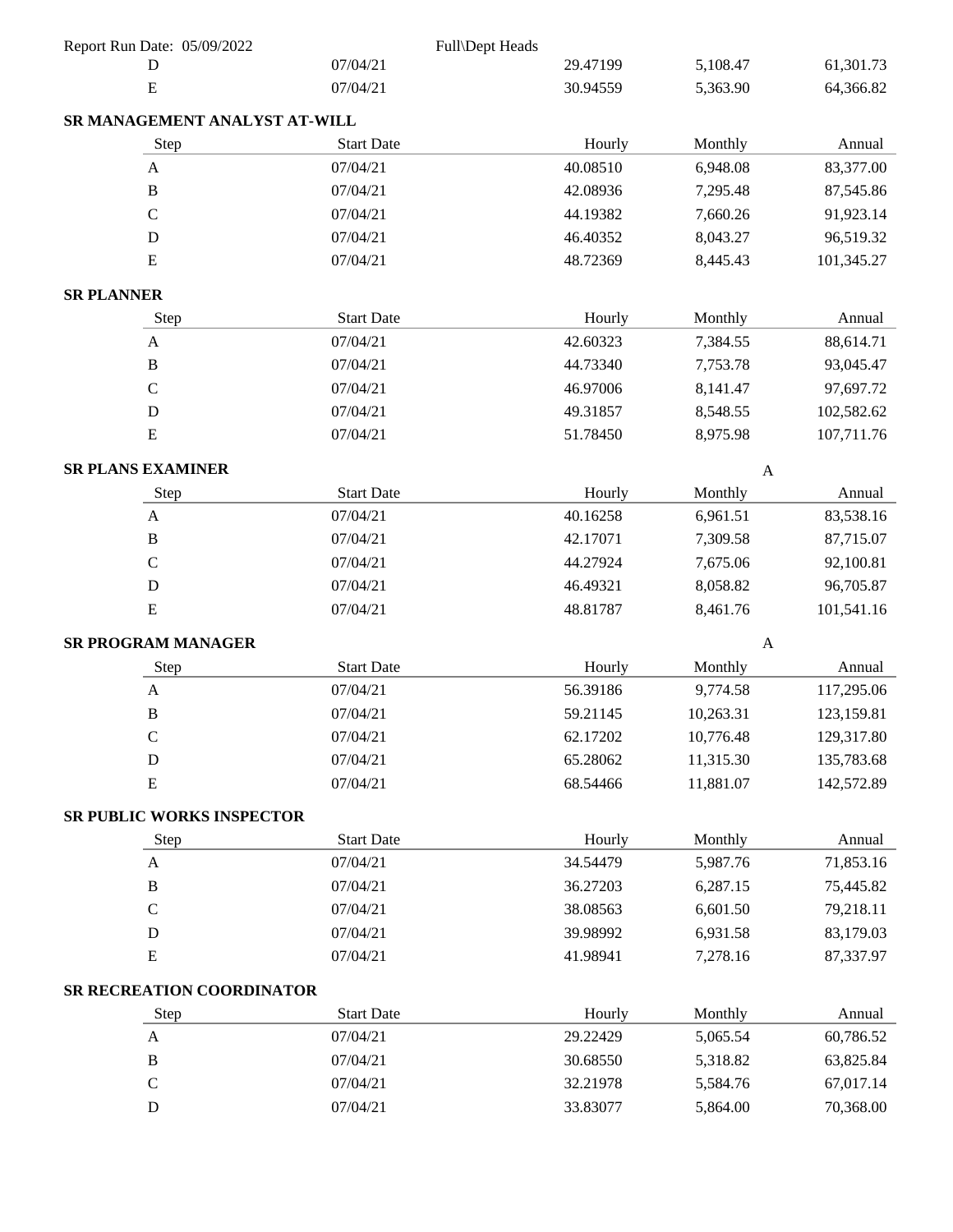| Report Run Date: 05/09/2022      |                   | Full\Dept Heads |              |            |
|----------------------------------|-------------------|-----------------|--------------|------------|
| Ε                                | 07/04/21          | 35.52231        | 6,157.20     | 73,886.40  |
| <b>SUPERVISING LIBRARIAN</b>     |                   |                 | $\mathbf{A}$ |            |
| Step                             | <b>Start Date</b> | Hourly          | Monthly      | Annual     |
| $\mathbf{A}$                     | 07/04/21          | 36.31593        | 6,294.76     | 75,537.13  |
| $\bf{B}$                         | 07/04/21          | 38.13173        | 6,609.49     | 79,314.00  |
| $\mathbf C$                      | 07/04/21          | 40.03832        | 6,939.97     | 83,279.70  |
| D                                | 07/04/21          | 42.04023        | 7,286.97     | 87,443.67  |
| E                                | 07/04/21          | 44.14224        | 7,651.32     | 91,815.85  |
| <b>TRAFFIC ENGINEER</b>          |                   |                 |              |            |
| Step                             | <b>Start Date</b> | Hourly          | Monthly      | Annual     |
| $\mathbf{A}$                     | 07/04/21          | 57.10572        | 9,898.32     | 118,779.89 |
| $\mathbf B$                      | 07/04/21          | 59.96100        | 10,393.24    | 124,718.88 |
| $\mathbf C$                      | 07/04/21          | 62.95905        | 10,912.90    | 130,954.82 |
| D                                | 07/04/21          | 66.10701        | 11,458.54    | 137,502.58 |
| E                                | 07/04/21          | 69.41236        | 12,031.47    | 144,377.70 |
| <b>TRAFFIC SIGNAL TECHNICIAN</b> |                   |                 |              |            |
| Step                             | <b>Start Date</b> | Hourly          | Monthly      | Annual     |
| $\mathbf{A}$                     | 07/04/21          | 36.51144        | 6,328.64     | 75,943.79  |
| $\bf{B}$                         | 07/04/21          | 38.33701        | 6,645.08     | 79,740.98  |
| $\mathsf{C}$                     | 07/04/21          | 40.25386        | 6,977.33     | 83,728.02  |
| D                                | 07/04/21          | 42.26655        | 7,326.20     | 87,914.42  |
| ${\bf E}$                        | 07/04/21          | 44.37988        | 7,692.51     | 92,310.15  |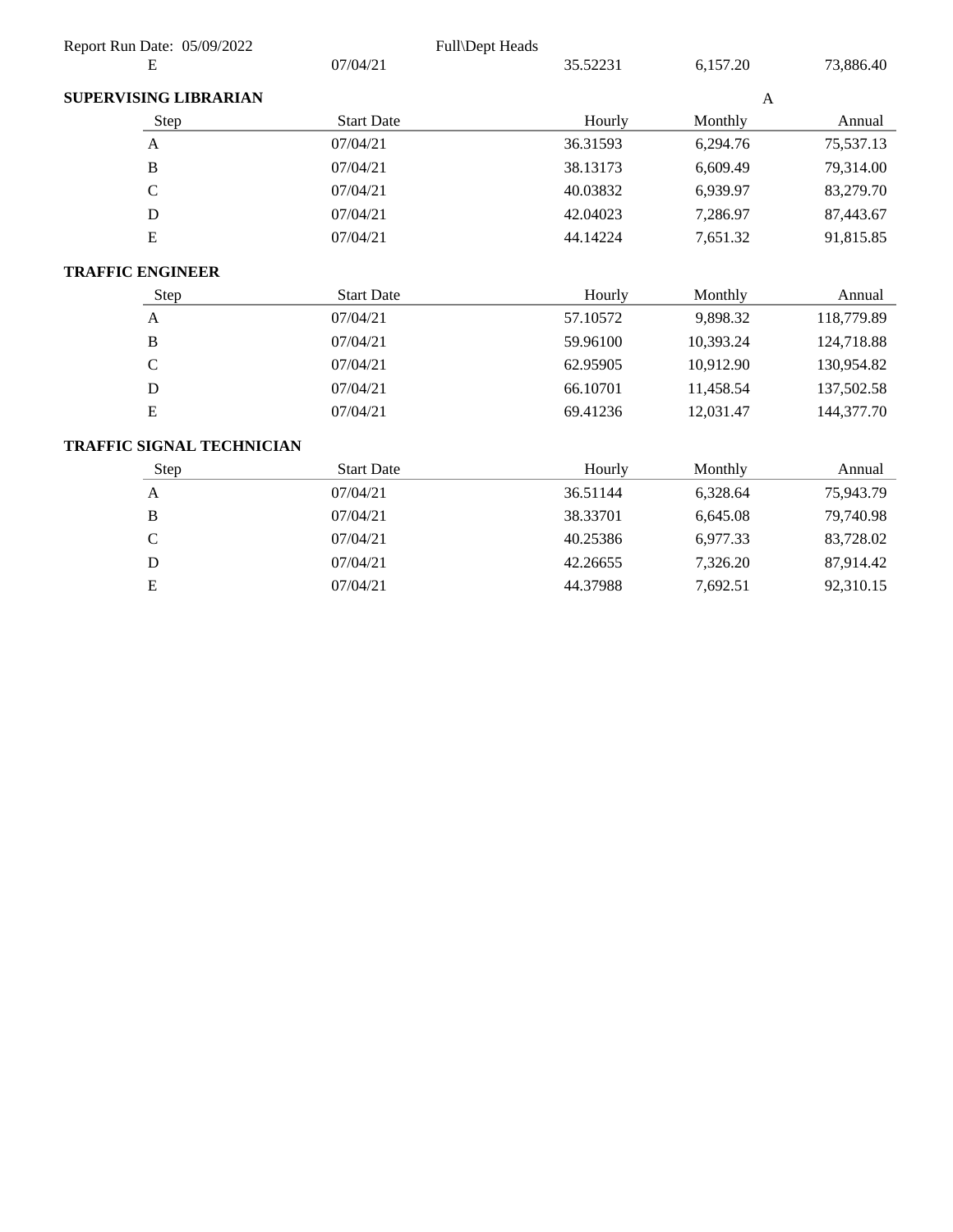#### Report Run Date: 05/09/2022 Part Time

## **PT ACCOUNTING SPECIALIST**

| Step                        | <b>Start Date</b> | Hourly   | Monthly      | Annual    |
|-----------------------------|-------------------|----------|--------------|-----------|
| $\mathbf A$                 | 10/29/17          | 19.51898 | 1,691.64     | 20,299.73 |
| $\, {\bf B}$                | 10/29/17          | 20.49493 | 1,776.22     | 21,314.72 |
| $\mathbf C$                 | 10/29/17          | 21.51968 | 1,865.03     | 22,380.46 |
| $\mathbf D$                 | 10/29/17          | 22.59566 | 1,958.29     | 23,499.48 |
| ${\bf E}$                   | 10/29/17          | 23.72544 | 2,056.20     | 24,674.45 |
| PT ACCOUNTING TECHNICIAN    |                   |          |              |           |
| Step                        | <b>Start Date</b> | Hourly   | Monthly      | Annual    |
| $\mathbf{A}$                | 10/29/17          | 21.44254 | 3,716.70     | 44,600.48 |
| $\, {\bf B}$                | 10/29/17          | 22.51466 | 3,902.54     | 46,830.49 |
| $\mathbf C$                 | 10/29/17          | 23.64040 | 4,097.66     | 49,172.03 |
| $\mathbf D$                 | 10/29/17          | 24.82242 | 4,302.55     | 51,630.63 |
| E                           | 10/29/17          | 26.06354 | 4,517.68     | 54,212.16 |
| PT CASHIER                  |                   |          | $\mathbf{A}$ |           |
| Step                        | <b>Start Date</b> | Hourly   | Monthly      | Annual    |
| $\boldsymbol{\mathsf{A}}$   | 08/18/19          | 17.14743 | 2,972.22     | 35,666.65 |
| $\, {\bf B}$                | 08/18/19          | 18.00480 | 3,120.83     | 37,449.98 |
| $\mathbf C$                 | 08/18/19          | 18.90504 | 3,276.87     | 39,322.48 |
| ${\bf D}$                   | 08/18/19          | 19.85029 | 3,440.71     | 41,288.60 |
| ${\bf E}$                   | 08/18/19          | 20.84280 | 3,612.75     | 43,353.02 |
| PT CODE ENFORCEMENT OFFICER |                   |          |              |           |
| Step                        | <b>Start Date</b> | Hourly   | Monthly      | Annual    |
| $\mathbf A$                 | 10/29/17          | 23.77058 | 4,120.23     | 49,442.80 |
| $\, {\bf B}$                | 10/29/17          | 24.95911 | 4,326.24     | 51,914.94 |
| $\mathbf C$                 | 10/29/17          | 26.20706 | 4,542.55     | 54,510.68 |
| $\mathbf D$                 | 10/29/17          | 27.51742 | 4,769.68     | 57,236.23 |
| ${\bf E}$                   | 10/29/17          | 28.89329 | 5,008.17     | 60,098.04 |
| PT FIRE INSPECTOR I (NONE)  |                   |          | A            |           |
| Step                        | <b>Start Date</b> | Hourly   | Monthly      | Annual    |
| $\mathbf{A}$                | 07/22/18          | 26.09373 | 4,522.91     | 54,274.95 |
| $\, {\bf B}$                | 07/22/18          | 27.39841 | 4,749.05     | 56,988.69 |
| $\mathcal{C}$               | 07/22/18          | 28.76833 | 4,986.51     | 59,838.12 |
| $\mathbf D$                 | 07/22/18          | 30.20676 | 5,235.83     | 62,830.06 |
| ${\bf E}$                   | 07/22/18          | 31.71709 | 5,497.62     | 65,971.54 |
| PT FIRE MECHANIC            |                   |          |              |           |
| Step                        | <b>Start Date</b> | Hourly   | Monthly      | Annual    |
| $\mathbf{A}$                | 04/14/19          | 23.27886 | 4,035.00     | 48,420.02 |
| $\, {\bf B}$                | 04/14/19          | 24.44280 | 4,236.75     | 50,841.02 |
| $\mathcal{C}$               | 04/14/19          | 25.66494 | 4,448.58     | 53,383.07 |
| $\mathbf D$                 | 04/14/19          | 26.94820 | 4,671.02     | 56,052.25 |
| ${\bf E}$                   | 04/14/19          | 28.29561 | 4,904.57     | 58,854.86 |

#### **PT INTERN** A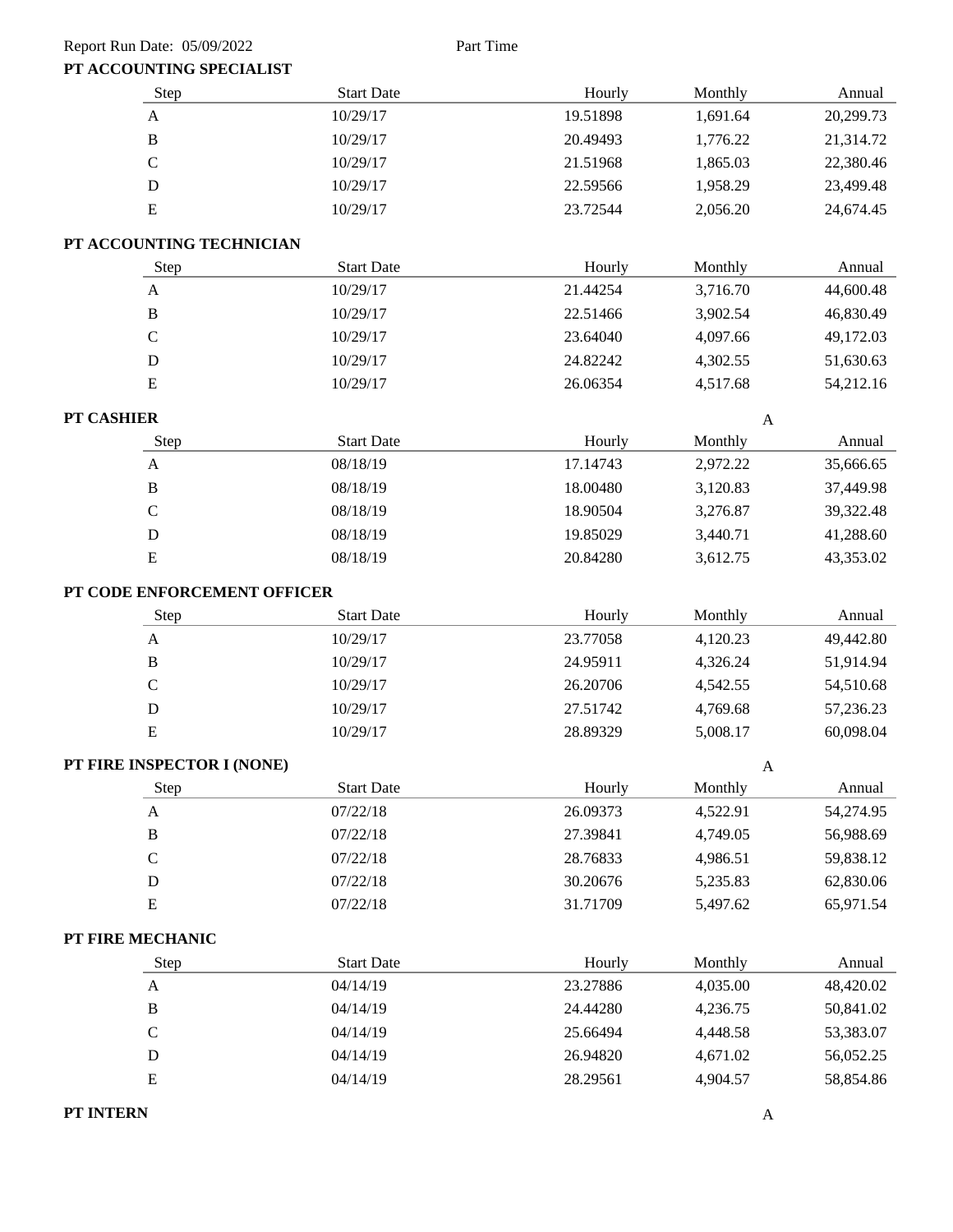| Report Run Date: 05/09/2022 |                   | Part Time |          |          |           |
|-----------------------------|-------------------|-----------|----------|----------|-----------|
| Step                        | <b>Start Date</b> |           | Hourly   | Monthly  | Annual    |
| MX                          | 01/02/22          |           | 20.00000 | 3,466.66 | 41,600.00 |
| <b>MN</b>                   | 01/02/22          |           | 15.00000 | 2,600.00 | 31,200.00 |
| PT IS TECHNICIAN I          |                   |           |          |          |           |
| Step                        | <b>Start Date</b> |           | Hourly   | Monthly  | Annual    |
| $\mathbf{A}$                | 10/29/17          |           | 24.37190 | 4,224.46 | 50,693.55 |
| $\, {\bf B}$                | 10/29/17          |           | 25.59049 | 4,435.68 | 53,228.21 |
| $\mathbf C$                 | 10/29/17          |           | 26.87002 | 4,657.47 | 55,889.64 |
| D                           | 10/29/17          |           | 28.21352 | 4,890.34 | 58,684.12 |
| E                           | 10/29/17          |           | 29.62419 | 5,134.85 | 61,618.31 |
| PT LIBRARIAN I              |                   |           |          |          |           |
| Step                        | <b>Start Date</b> |           | Hourly   | Monthly  | Annual    |
| A                           | 10/29/17          |           | 25.60660 | 4,438.47 | 53,261.72 |
| $\bf{B}$                    | 10/29/17          |           | 26.88424 | 4,659.93 | 55,919.21 |
| $\mathbf C$                 | 10/29/17          |           | 28.22631 | 4,892.56 | 58,710.72 |
| D                           | 10/29/17          |           | 29.64354 | 5,138.21 | 61,658.56 |
| ${\bf E}$                   | 10/29/17          |           | 31.12517 | 5,395.02 | 64,740.35 |
| PT LIBRARY ASSISTANT I      |                   |           |          |          |           |
| Step                        | <b>Start Date</b> |           | Hourly   | Monthly  | Annual    |
| $\mathbf{A}$                | 10/29/17          |           | 16.00816 | 2,774.74 | 33,296.97 |
| $\, {\bf B}$                | 10/29/17          |           | 16.82412 | 2,916.18 | 34,994.16 |
| $\mathbf C$                 | 10/29/17          |           | 17.66158 | 3,061.34 | 36,736.08 |
| $\mathbf D$                 | 10/29/17          |           | 18.54197 | 3,213.94 | 38,567.29 |
| ${\bf E}$                   | 10/29/17          |           | 19.47604 | 3,375.84 | 40,510.16 |
| PT LIBRARY ASSISTANT II     |                   |           |          |          |           |
| Step                        | <b>Start Date</b> |           | Hourly   | Monthly  | Annual    |
| $\mathbf{A}$                | 10/29/17          |           | 17.68356 | 3,065.15 | 36,781.80 |
| $\, {\bf B}$                | 10/29/17          |           | 18.56774 | 3,218.40 | 38,620.89 |
| $\mathbf C$                 | 10/29/17          |           | 19.49613 | 3,379.32 | 40,551.95 |
| $\mathbf D$                 | 10/29/17          |           | 20.47093 | 3,548.29 | 42,579.53 |
| ${\bf E}$                   | 10/29/17          |           | 21.49448 | 3,725.70 | 44,708.51 |
| PT LIBRARY ASSISTANT III    |                   |           |          |          |           |
| Step                        | <b>Start Date</b> |           | Hourly   | Monthly  | Annual    |
| A                           | 10/29/17          |           | 18.57417 | 3,219.52 | 38,634.27 |
| $\, {\bf B}$                | 10/29/17          |           | 19.50288 | 3,380.49 | 40,565.99 |
| $\mathsf C$                 | 10/29/17          |           | 20.47802 | 3,549.52 | 42,594.28 |
| $\mathbf D$                 | 10/29/17          |           | 21.50192 | 3,727.00 | 44,723.99 |
| ${\bf E}$                   | 10/29/17          |           | 22.57702 | 3,913.35 | 46,960.20 |
| PT LIBRARY PAGE             |                   |           |          |          |           |
| Step                        | <b>Start Date</b> |           | Hourly   | Monthly  | Annual    |
| $\boldsymbol{\mathsf{A}}$   | 01/02/22          |           | 15.00000 | 2,600.00 | 31,200.00 |
| $\, {\bf B}$                | 01/02/22          |           | 15.75000 | 2,730.00 | 32,760.00 |
| $\mathsf C$                 | 01/02/22          |           | 16.53750 | 2,866.50 | 34,398.00 |
|                             |                   |           |          |          |           |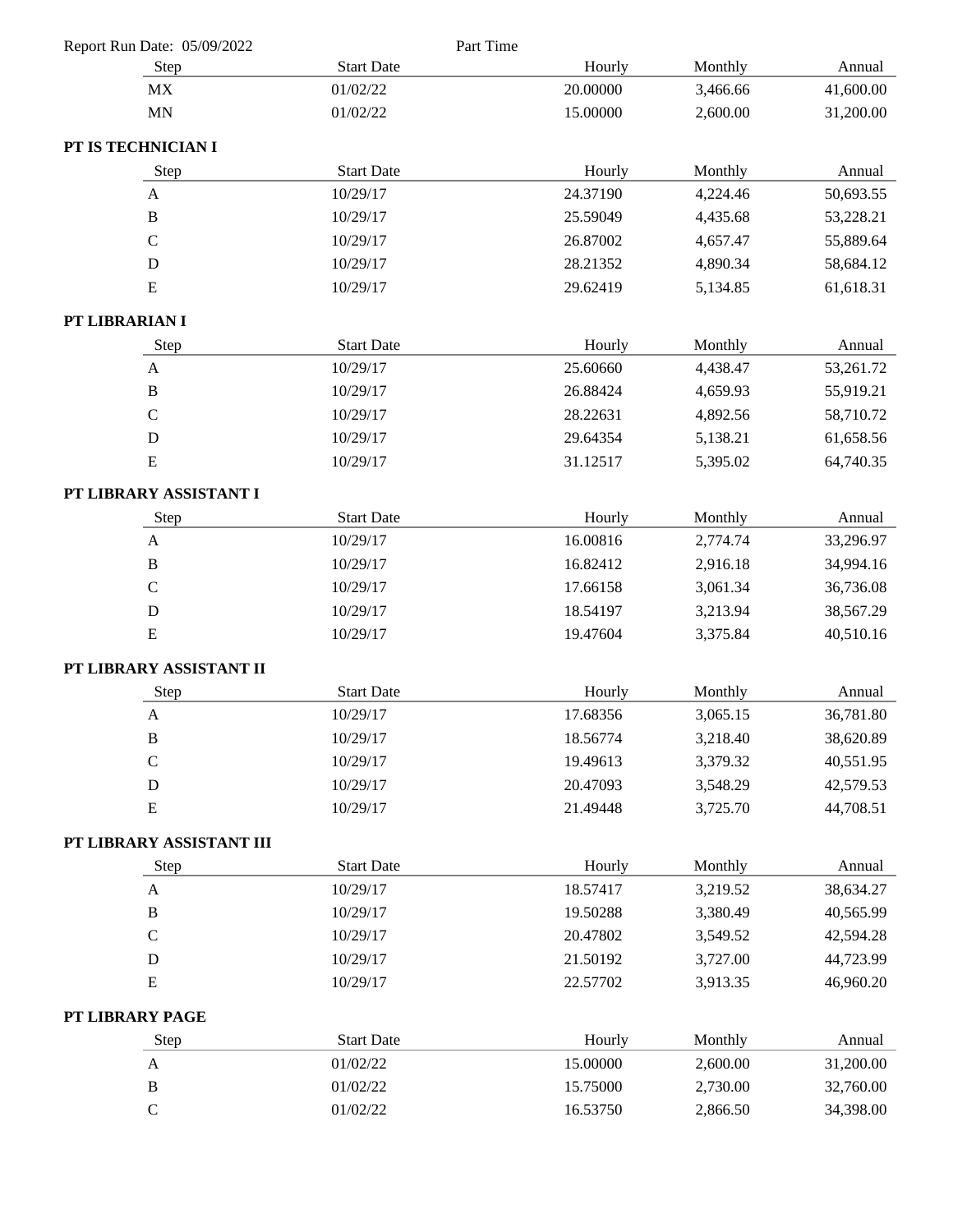| Report Run Date: 05/09/2022  |                   | Part Time |              |           |
|------------------------------|-------------------|-----------|--------------|-----------|
| D                            | 01/02/22          | 17.36438  | 3,009.82     | 36,117.91 |
| E                            | 01/02/22          | 18.23259  | 3,160.31     | 37,923.78 |
| PT LIFEGUARD LEAD SEASONAL   |                   |           |              |           |
| Step                         | <b>Start Date</b> | Hourly    | Monthly      | Annual    |
| A                            | 01/02/22          | 16.53750  | 2,866.50     | 34,398.00 |
| $\, {\bf B}$                 | 01/02/22          | 17.36438  | 3,009.82     | 36,117.91 |
| $\mathcal{C}$                | 01/02/22          | 18.23259  | 3,160.31     | 37,923.78 |
| ${\bf D}$                    | 01/02/22          | 19.14422  | 3,318.33     | 39,819.97 |
| ${\bf E}$                    | 01/02/22          | 20.10143  | 3,484.24     | 41,810.97 |
| PT LIFEGUARD SEASONAL        |                   |           |              |           |
| Step                         | <b>Start Date</b> | Hourly    | Monthly      | Annual    |
| $\mathbf{A}$                 | 01/02/22          | 15.00000  | 2,600.00     | 31,200.00 |
| $\, {\bf B}$                 | 01/02/22          | 15.75000  | 2,730.00     | 32,760.00 |
| $\mathsf C$                  | 01/02/22          | 16.53750  | 2,866.50     | 34,398.00 |
| D                            | 01/02/22          | 17.36438  | 3,009.82     | 36,117.91 |
| E                            | 01/02/22          | 18.23259  | 3,160.31     | 37,923.78 |
| PT LIFEGUARD SENIOR SEASONAL |                   |           |              |           |
| Step                         | <b>Start Date</b> | Hourly    | Monthly      | Annual    |
| A                            | 01/02/22          | 18.19125  | 3,153.15     | 37,837.80 |
| $\, {\bf B}$                 | 01/02/22          | 19.10081  | 3,310.80     | 39,729.68 |
| $\mathcal{C}$                | 01/02/22          | 20.05585  | 3,476.34     | 41,716.16 |
| D                            | 01/02/22          | 21.05865  | 3,650.16     | 43,801.99 |
| ${\bf E}$                    | 01/02/22          | 22.11158  | 3,832.67     | 45,992.08 |
| PT LIFEGUARD/WSI SEASONAL    |                   |           | $\mathbf{A}$ |           |
| Step                         | <b>Start Date</b> | Hourly    | Monthly      | Annual    |
| A                            | 01/02/22          | 15.75000  | 2,730.00     | 32,760.00 |
| $\, {\bf B}$                 | 01/02/22          | 16.53750  | 2,866.50     | 34,398.00 |
| $\mathbf C$                  | 01/02/22          | 17.36438  | 3,009.82     | 36,117.91 |
| $\mathbf D$                  | 01/02/22          | 18.23259  | 3,160.31     | 37,923.78 |
| ${\bf E}$                    | 01/02/22          | 19.14422  | 3,318.33     | 39,819.97 |
| PT LIVE SCAN TECHNICIAN      |                   |           |              |           |
| Step                         | <b>Start Date</b> | Hourly    | Monthly      | Annual    |
| A                            | 10/29/17          | 15.63238  | 2,709.61     | 32,515.35 |
| $\, {\bf B}$                 | 10/29/17          | 16.41399  | 2,845.09     | 34,141.09 |
| $\mathbf C$                  | 10/29/17          | 17.23469  | 2,987.34     | 35,848.15 |
| D                            | 10/29/17          | 18.09643  | 3,136.71     | 37,640.57 |
| ${\bf E}$                    | 10/29/17          | 19.00125  | 3,293.55     | 39,522.60 |
| PT MAINTENANCE WORKER I      |                   |           | $\mathbf{A}$ |           |
| Step                         | <b>Start Date</b> | Hourly    | Monthly      | Annual    |
| $\mathbf{A}$                 | 10/29/17          | 18.12322  | 3,141.35     | 37,696.29 |
| $\, {\bf B}$                 | 10/29/17          | 19.02938  | 3,298.42     | 39,581.11 |
| $\mathsf C$                  | 10/29/17          | 19.98085  | 3,463.34     | 41,560.16 |
| ${\bf D}$                    | 10/29/17          | 20.97989  | 3,636.51     | 43,638.17 |
|                              |                   |           |              |           |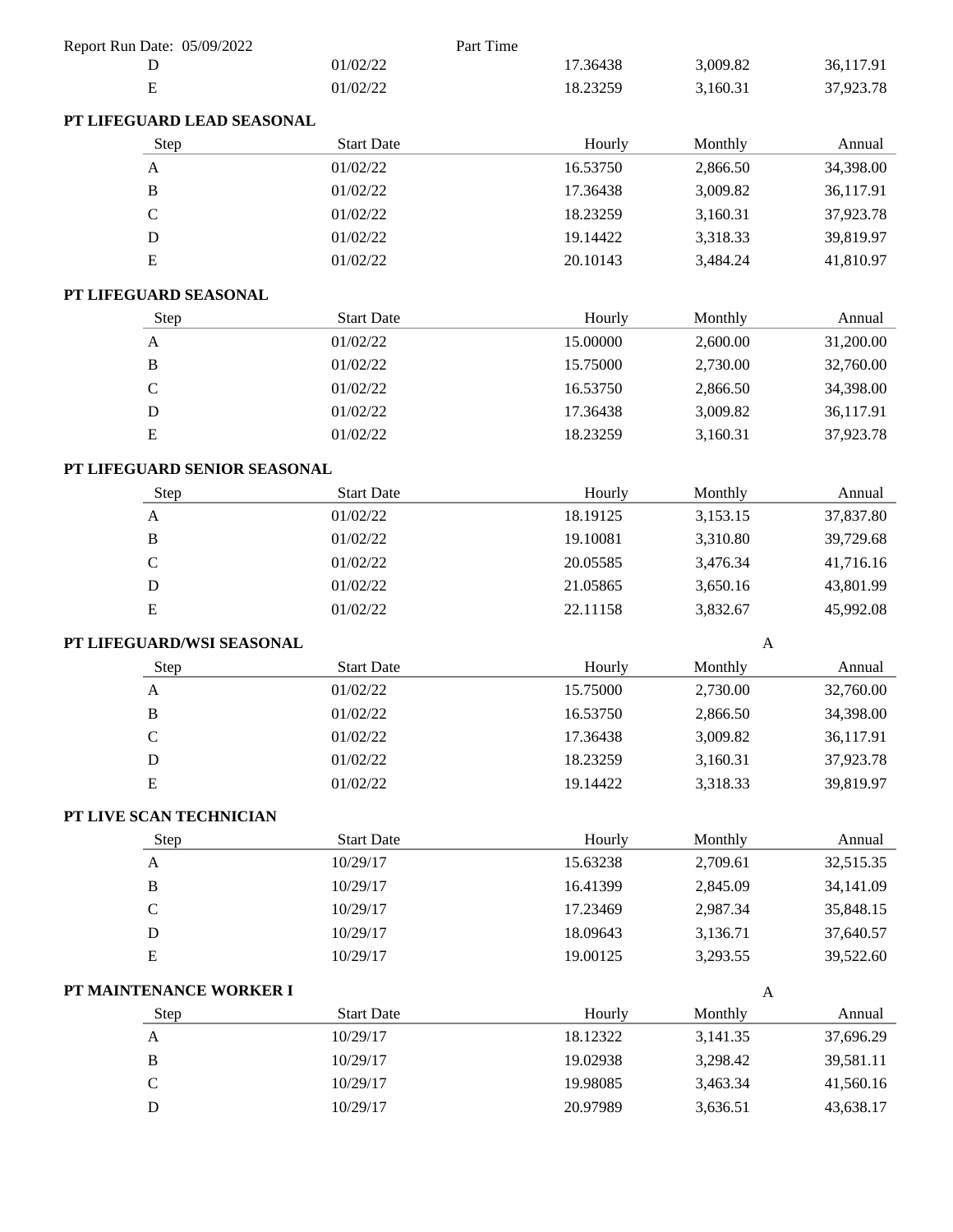| Report Run Date: 05/09/2022    |                   | Part Time |          |           |
|--------------------------------|-------------------|-----------|----------|-----------|
| Е                              | 10/29/17          | 22.02888  | 3,818.33 | 45,820.07 |
| PT POLICE AIDE                 |                   |           |          |           |
| Step                           | <b>Start Date</b> | Hourly    | Monthly  | Annual    |
| A                              | 01/02/22          | 15.00000  | 2,600.00 | 31,200.00 |
| $\, {\bf B}$                   | 01/02/22          | 15.75000  | 2,730.00 | 32,760.00 |
| $\mathsf C$                    | 01/02/22          | 16.53750  | 2,866.50 | 34,398.00 |
| $\mathbf D$                    | 01/02/22          | 17.36438  | 3,009.82 | 36,117.91 |
| ${\bf E}$                      | 01/02/22          | 18.23259  | 3,160.31 | 37,923.78 |
| PT POLICE CADET                |                   |           |          |           |
| Step                           | <b>Start Date</b> | Hourly    | Monthly  | Annual    |
| $\boldsymbol{\mathsf{A}}$      | 01/02/22          | 15.00000  | 2,600.00 | 31,200.00 |
| $\mathbf B$                    | 01/02/22          | 15.75000  | 2,730.00 | 32,760.00 |
| $\mathbf C$                    | 01/02/22          | 16.53750  | 2,866.50 | 34,398.00 |
| ${\bf D}$                      | 01/02/22          | 17.36438  | 3,009.82 | 36,117.91 |
| E                              | 01/02/22          | 18.23259  | 3,160.31 | 37,923.78 |
| PT POLICE SRVCS TECH I         |                   |           |          |           |
| Step                           | <b>Start Date</b> | Hourly    | Monthly  | Annual    |
| $\mathbf{A}$                   | 10/29/17          | 16.42046  | 2,846.21 | 34,154.55 |
| B                              | 10/29/17          | 17.24148  | 2,988.52 | 35,862.27 |
| $\mathbf C$                    | 10/29/17          | 18.10356  | 3,137.95 | 37,655.40 |
| $\mathbf D$                    | 10/29/17          | 19.08740  | 3,308.48 | 39,701.79 |
| ${\bf E}$                      | 10/29/17          | 19.95917  | 3,459.58 | 41,515.07 |
| PT POLICE SRVCS TECH II        |                   |           |          |           |
| Step                           | <b>Start Date</b> | Hourly    | Monthly  | Annual    |
| $\mathbf{A}$                   | 10/29/17          | 18.12322  | 1,570.67 | 18,848.14 |
| $\, {\bf B}$                   | 10/29/17          | 19.02938  | 1,649.21 | 19,790.55 |
| $\mathbf C$                    | 10/29/17          | 19.98085  | 1,731.67 | 20,780.08 |
| D                              | 10/29/17          | 20.97989  | 1,818.25 | 21,819.08 |
| ${\bf E}$                      | 10/29/17          | 22.02888  | 1,909.16 | 22,910.03 |
| PT PUBLIC SAFETY DISPATCHER II |                   |           |          |           |
| Step                           | <b>Start Date</b> | Hourly    | Monthly  | Annual    |
| A                              | 07/04/21          | 29.88607  | 2,590.12 | 31,081.51 |
| $\, {\bf B}$                   | 07/04/21          | 31.38037  | 2,719.63 | 32,635.58 |
| $\mathsf C$                    | 07/04/21          | 32.94939  | 2,855.61 | 34,267.36 |
| $\mathbf D$                    | 07/04/21          | 34.59686  | 2,998.39 | 35,980.73 |
| E                              | 07/04/21          | 36.32670  | 3,148.31 | 37,779.76 |
| PT RECORDS CLERK               |                   |           |          |           |
| Step                           | <b>Start Date</b> | Hourly    | Monthly  | Annual    |
| $\mathbf{A}$                   | 10/29/17          | 17.68356  | 3,065.15 | 36,781.80 |
| $\, {\bf B}$                   | 10/29/17          | 18.56774  | 3,218.40 | 38,620.89 |
| $\mathsf C$                    | 10/29/17          | 19.49613  | 3,379.32 | 40,551.95 |
| $\mathbf D$                    | 10/29/17          | 20.47093  | 3,548.29 | 42,579.53 |
| E                              | 10/29/17          | 21.49448  | 3,725.70 | 44,708.51 |
|                                |                   |           |          |           |